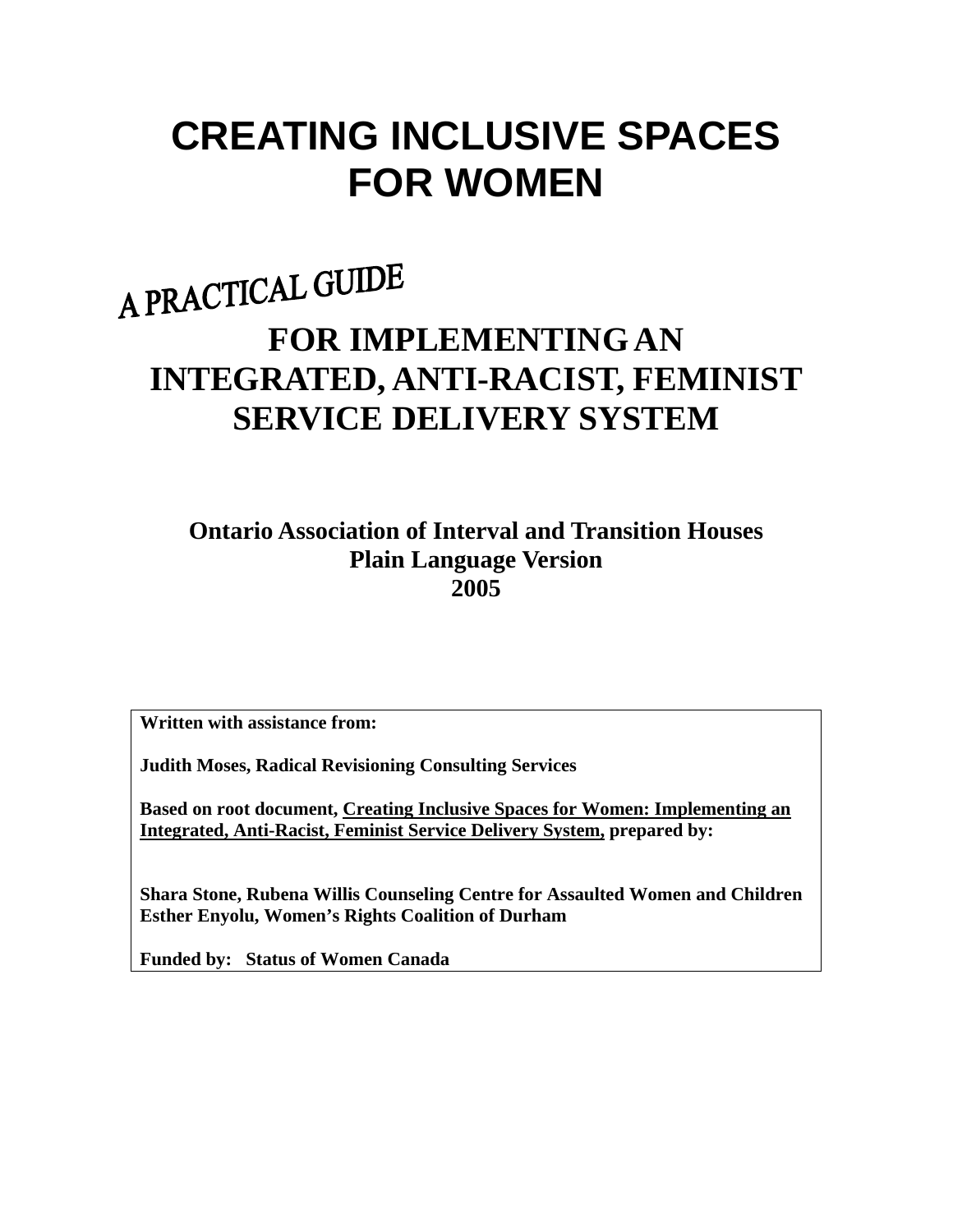# **TABLE OF CONTENTS**

| <b>Chapter Two:</b>  |                                                                         |  |
|----------------------|-------------------------------------------------------------------------|--|
|                      |                                                                         |  |
|                      |                                                                         |  |
|                      |                                                                         |  |
|                      |                                                                         |  |
|                      | <b>Chapter Three:</b> Governance Structures and Foundation Documents.11 |  |
|                      |                                                                         |  |
|                      | Confirming Your Commitment to Anti-Racist and Anti-Oppression Work      |  |
|                      |                                                                         |  |
|                      |                                                                         |  |
|                      |                                                                         |  |
| <b>Chapter Four:</b> |                                                                         |  |
|                      |                                                                         |  |
|                      |                                                                         |  |
|                      |                                                                         |  |
|                      |                                                                         |  |
|                      |                                                                         |  |
|                      | Performance Management: Supervision and Evaluation  32                  |  |
|                      |                                                                         |  |
|                      |                                                                         |  |
|                      |                                                                         |  |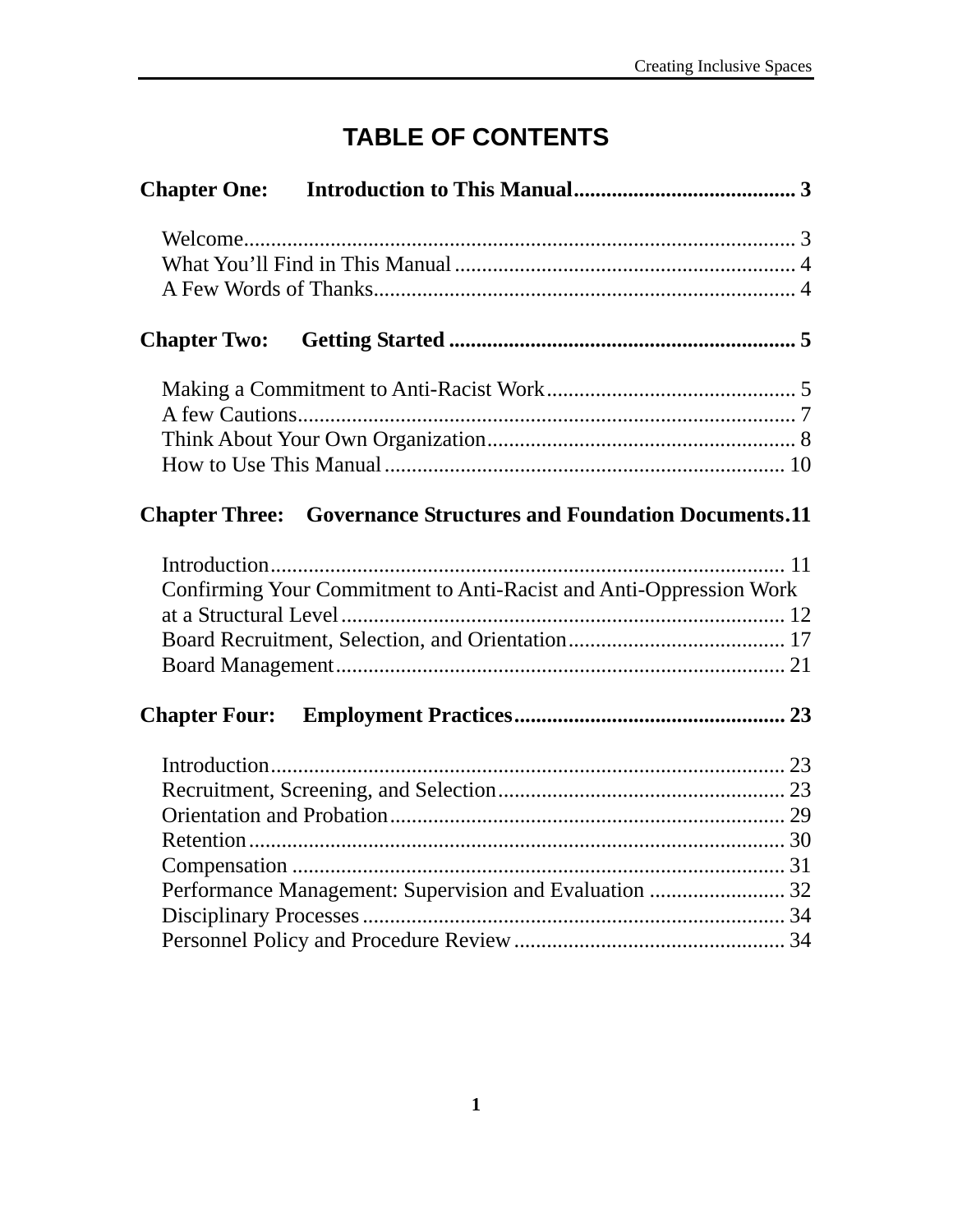|                                                  | Demonstrating a Continuing Commitment to Anti-Racist and Anti- |  |
|--------------------------------------------------|----------------------------------------------------------------|--|
|                                                  |                                                                |  |
|                                                  |                                                                |  |
|                                                  |                                                                |  |
| <b>Appendices:</b>                               |                                                                |  |
| $\sim$ $\sim$ $\sim$ $\sim$ $\sim$ $\sim$ $\sim$ |                                                                |  |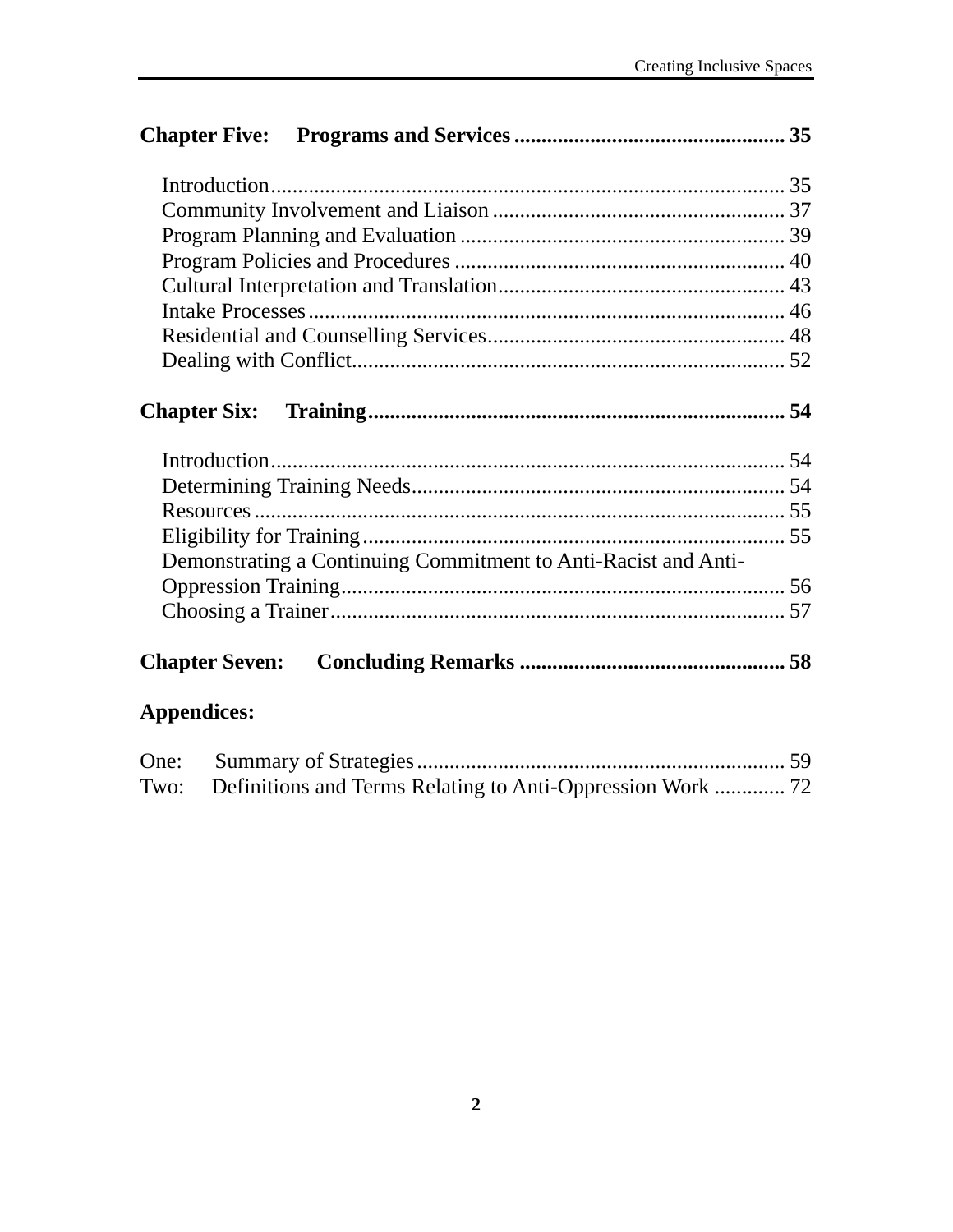# **CHAPTER ONE INTRODUCTION TO THIS MANUAL**

#### **Welcome**

The Ontario Association of Interval and Transition Houses (OAITH) has written this manual to help its member agencies create and maintain welcoming, respectful, and inclusive spaces for women and their children.

This is a **practical guide** for implementing an integrated, anti-racist, feminist service delivery system. We hope the ideas, suggestions, and specific strategies included in this manual will help you:

- ► acknowledge and celebrate the successes you have already experienced in creating inclusive spaces for women and their children
- ► determine how your organizational structure, employment practices, and programs and services either support or don't support your efforts to create inclusive spaces for women
- $\rightarrow$  identify specific problem areas or things you would like to improve
- ► develop a step-by-step realistic work plan to make the changes needed to maintain an integrated, anti-racist, feminist service delivery system in your agency

This manual will help your organization get started if the idea of creating inclusive spaces for women within an anti-racist, feminist service delivery system is a relatively new one for you. For those organizations that have been working to create inclusive spaces for some time now, this manual will help you evaluate the changes you have made and focus on areas that require improvement.

> **This manual is a tool. Use it, discuss it, add to it, adapt it to fit your organization.**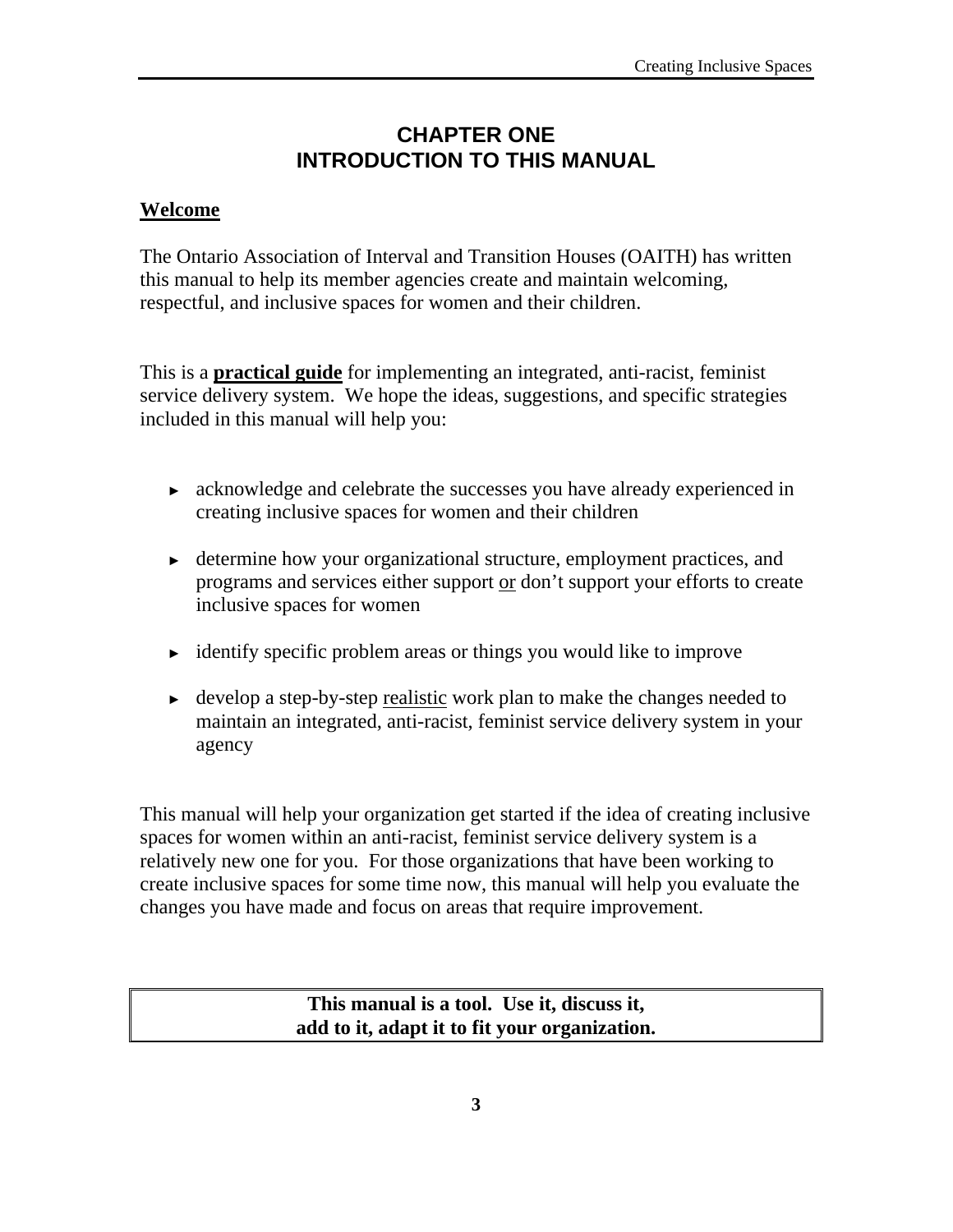## **What You'll Find in This Manual**

In chapter two, you'll find some general suggestions and reminders about using this manual and about engaging in anti-racist work. In chapters three to six, you'll find information and suggestions regarding specific aspects of your agency, such as your governance structure, foundation documents (i.e., Mission Statement), employment practices, or programs and services. In addition to generating discussion, we hope that you'll find these strategies helpful as you develop your own step-by-step action plan for change. A summary of all strategies presented in this manual can be found in appendix one.

Creating meaningful change depends on thinking and doing, learning and acting. This manual focuses on the "doing" and "acting" parts of change; however, we have also included some definitions of words frequently used when discussing anti-oppression work in appendix two as a contribution to the "thinking" and "learning" prerequisites for change.

For more information about the evolution of anti-racist practice in the feminist and anti-violence movement, we suggest you read: 1) "Chapter 1: Ain't I A Woman", Creating Inclusive Spaces for Women: Implementing an Integrated, Anti-Racist, Feminist Service Delivery System (Version 1: 1999), written by Shara Stone and Esther Enyolu; and 2) Rita Kohli's keynote address, *Provincial strategy for the Elimination of Violence Against Women and Children*, presented at our strategy session in May 1998.

## **A Few Words of Thanks**

We would like to offer a heartfelt thanks to the four marginalized women who agreed to serve as a panel of experts at our AGM in 1998. These women spoke as first Nations women, women of colour, women with disabilities, lesbians, and poor women; they talked to us about what it was like for them to use the services we provide. Member agencies and individual frontline workers continue to tell us what a powerful and meaningful experience this was for them. The comments and challenges presented by these of women represented a turning point or call to action for many of us in OAITH.

This manual is a result of that call to action.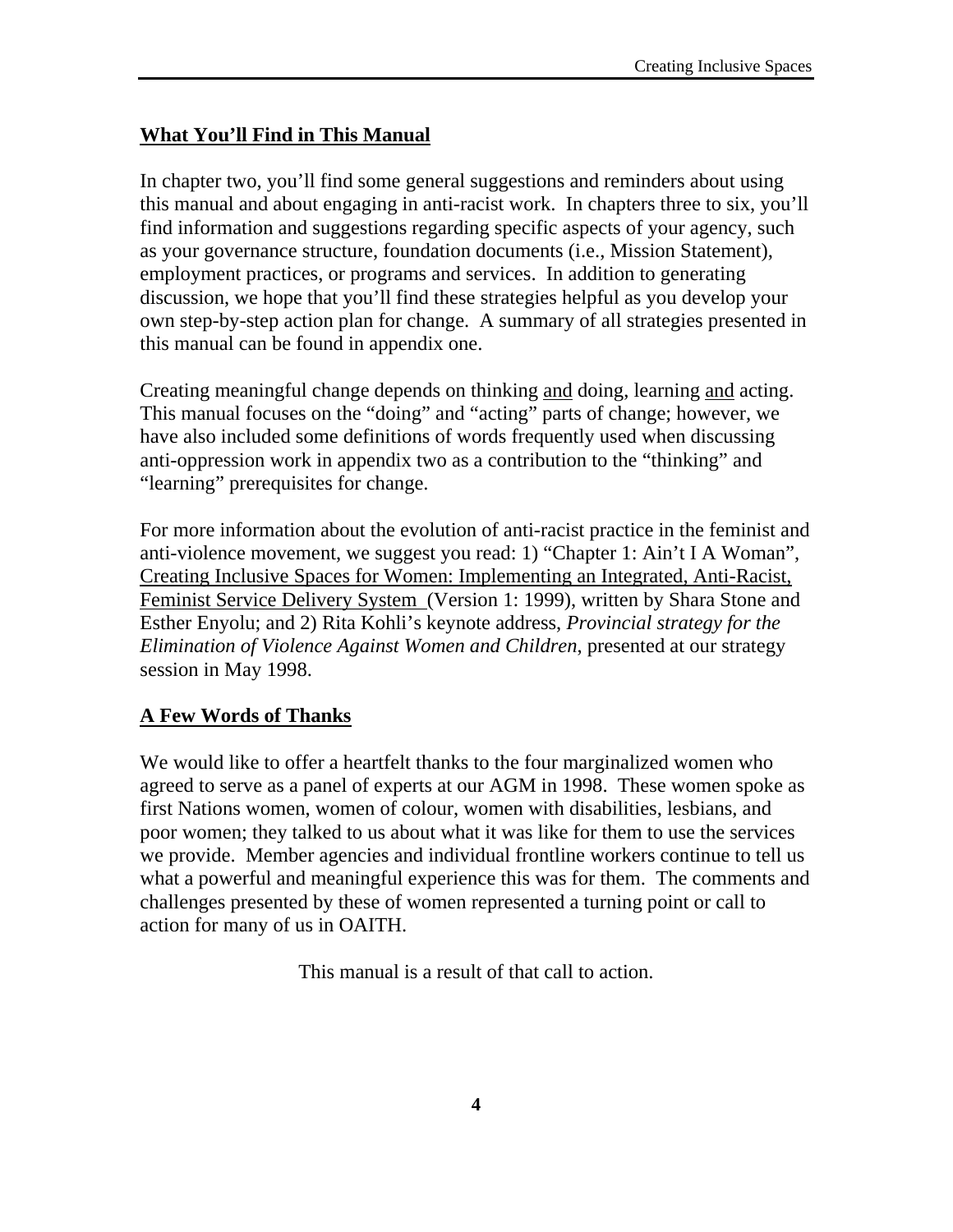# **CHAPTER TWO GETTING STARTED**

#### **Making a Commitment to Anti-Racist Work**

Anti-racist work is hard. There are lots of different reasons for this.

It demands a willingness and ability to:

- ► embrace personal, interpersonal, organizational, and social change;
- ► re-examine our values, perceptions and attitudes;
- ► open ourselves to new experiences, different ideas, and different ways of doing things;
- ► explore our relationship to and use of power (which often brings us face to face with parts of ourselves that make us uncomfortable);
- ► change our language and our behaviour;
- $\triangleright$  accept challenge and criticism;
- ► and deal with a wide range of uncomfortable and distressing feelings that may arise as we do this work, including anger, betrayal, guilt, fear, embarrassment, shame and confusion.

Anti-racist work is hard. We've been working at it for the last 15 to 20 years and we're still asking ourselves, "why are marginalized women still telling us that their needs are not being met at our shelters?", "what do we need to change?", "why has anti-racism work failed?".

Women in the feminist anti-violence movement have been struggling with issues relating to racism and other forms of oppression for many years. It is hard to stay interested, motivated, and hopeful when change is slow, success is limited, and serious tensions and conflicts continue to divide co-workers and agencies.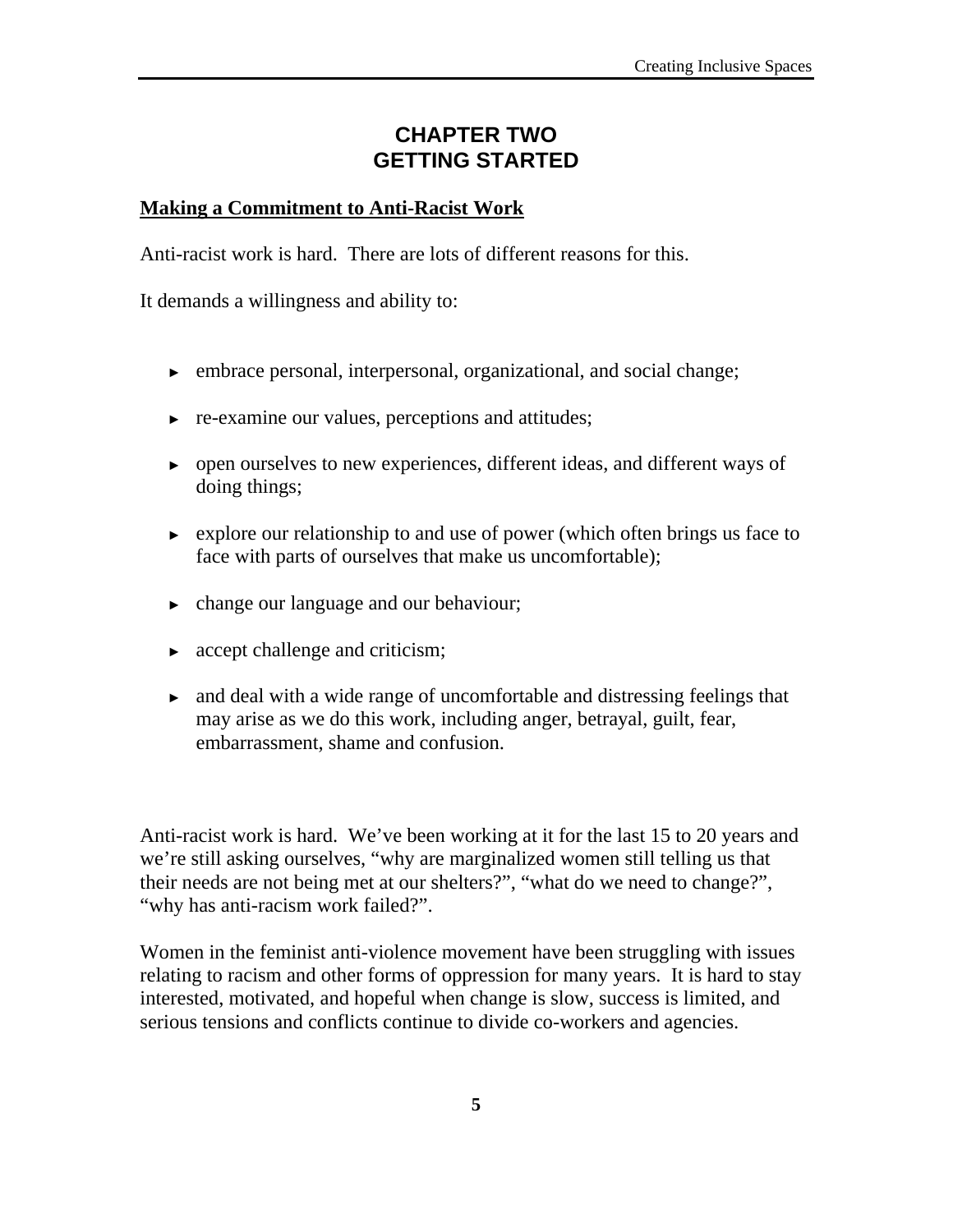Anti-racist work is hard. It requires a commitment from both individuals and organizations. One or two women working to address their own relationship to power and privilege and to promote an integrated, anti-racist feminist service delivery system will find it difficult to implement and maintain meaningful organizational or programme changes. Similarly, an organization that develops well worded policies and procedures designed to create inclusive, respectful services fro women and their children will find it difficult to develop these services if staff members and volunteers do not understand or are not committed to anti-racist and anti-oppression work.

This work requires a commitment from your organization as a whole, from the management personnel and frontline staff or from the staff collective group depending on your organizational structure. The success of each agency's effort to implement an integrated, anti-racist, feminist service delivery system depends on:

- ► support for this goal from the board of directors as a group;
- ► commitment from individual board members to engage in their own learning process and change their behaviour as necessary to comply with agency expectations and requirements;
- ► support for this goal from other employees as a staff group;
- ► support, encouragement, and challenge shared respectfully between individual co-workers and colleagues;
- ► commitment from individual employees to engage in their own learning process and change their behaviour as necessary to comply with agency expectations and requirements.

Our ability to meet the diverse needs of the women who use our services and to work effectively with all women committed to ending violence against women depends on our willingness, as individuals and agencies, to perceive and acknowledge our racism and change our behaviour.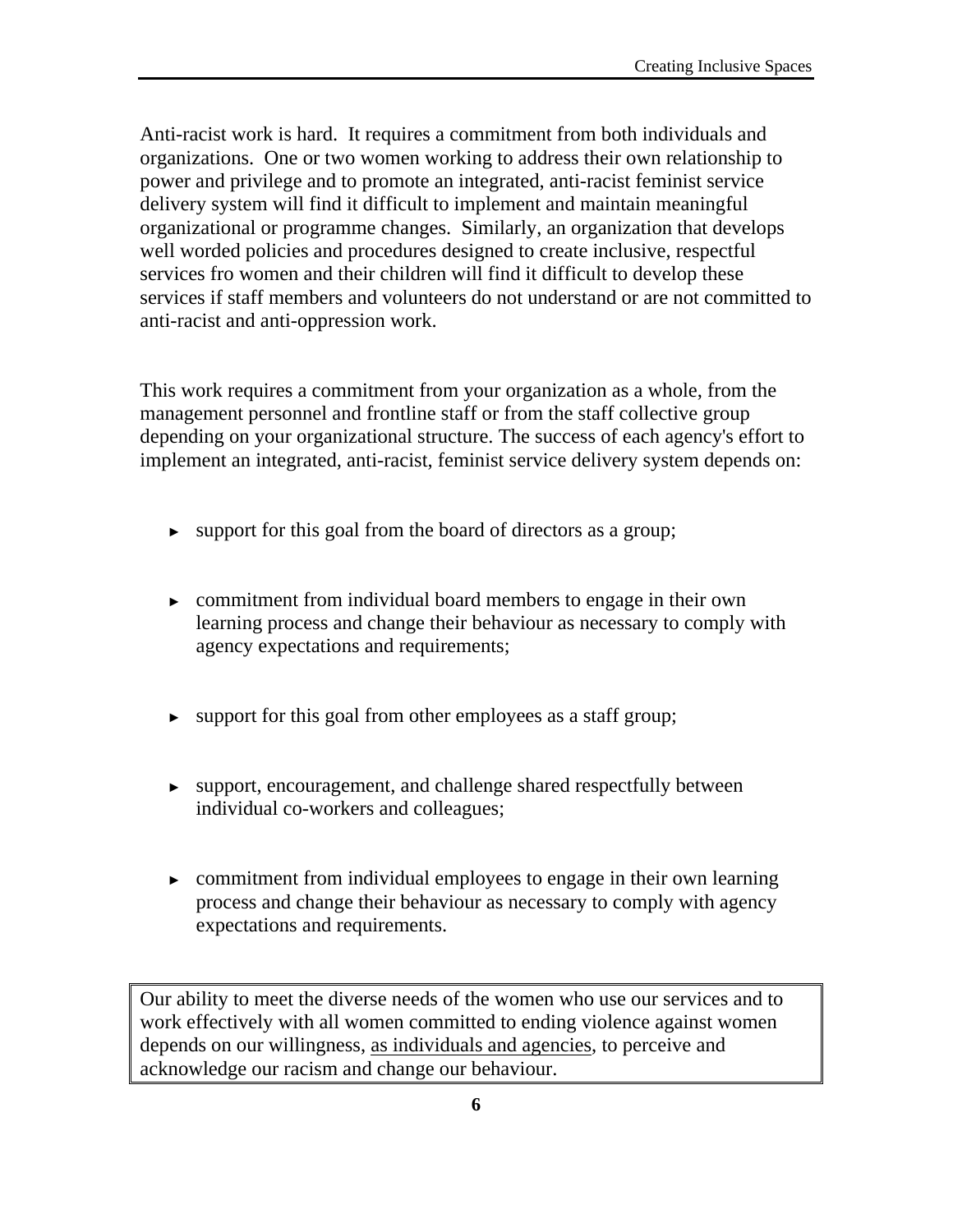We know this work is hard. Members of the OAITH Board of Directors and members of the Anti-Racism/Anti-Oppression Committee are all doing this work in their own lives and organizations.

We want to acknowledge the difficulties you might be facing in your agency if you are already trying to create respectful services for all women. And we want to offer you encouragement, support, and a gentle reminder to spend some time identifying and celebrating the successes you have experienced in implementing an integrated, anti-racist, feminist service delivery system to date.

#### **A few Cautions**

#### **1. Anti-Racism/Anti-Oppression Committees**

Many organizations set up anti-racism/anti-oppression committees (AR/AO committees) when they begin their anti-racist and anti-oppression work. This can be a very effective way to focus energies, concentrated expertise, and ensure that these issues receive the time, attention, and resources they require.

It is important to evaluate the effectiveness and role of the committee from time to time for several reasons. Our goal is to establish an integrated anti-racist, feminist service delivery system. Our commitment to anti-racism and anti-oppression should be evident throughout all aspects of our agency and each person, committee, or group should act in accordance with that commitment. For example, when child care staff are purchasing books for the shelter "library", they should make sure that the resources include references to children of various ages, racialized group/races, ethnocultural groups, religions, family compositions, and abilities. It should not be the responsibility of an AR/AO committee to review the selections of the child care staff.

An AR/AO committee may inadvertently be set up as the "anti-racism/antioppression police" in your agency if they are assigned responsibility for all tasks relating to anti-racism and anti-oppression work. This "excuses" non-committee members from making any concrete commitment to anti-racism and antioppression work and may contribute to serious tension and conflict between committee members and other people in the agency.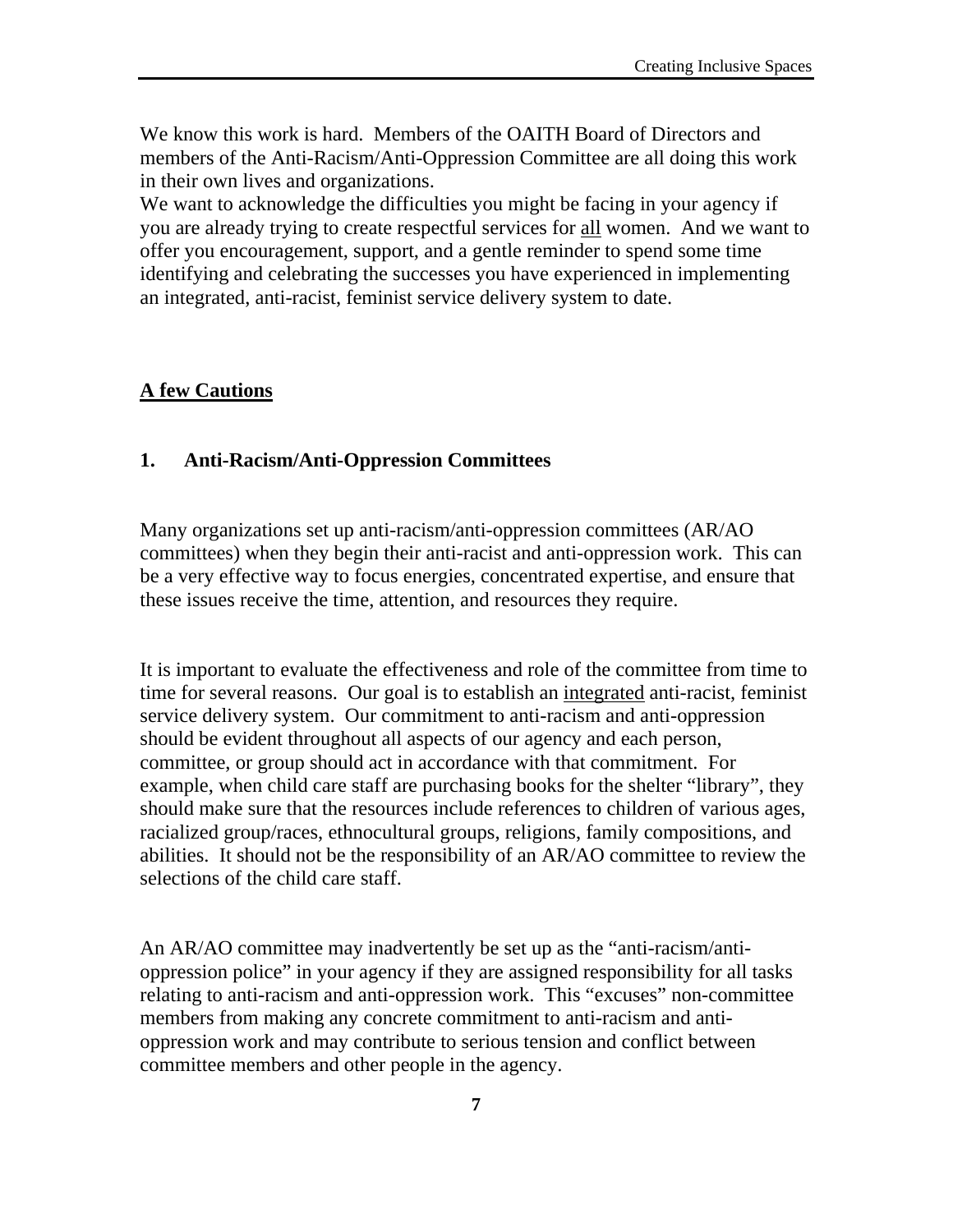#### **2. Budgeting for Change**

We are aware that many of the strategies in this manual have financial implications for agencies. There are direct costs associated with some of the suggestions, such as providing additional training to board and staff members. There are indirect cost associated with others, such as allocating time at staff meetings to review house rules with attention to inclusivity and fairness. We recognize that this is a legitimate concern for our member agencies.

However, we also know that this work is hard and challenging and painful. For this reason, we caution you against immediately giving up when money isn't readily available within your current budget for this work. It may be necessary and appropriate to rearrange budget priorities, change the way you currently use monies available ( such as the example given above: child care staff buying inclusive materials that reflect diversity with monies already allocated for resources), or make an effort to secure additional grant monies for specific projects or initiatives.

Lack of funding may be a legitimate and valid reason for not making some changes in your agency. It should never be an excuse.

#### **Think About Your Own Organization**

Everything in this manual must be applied in a realistic and meaningful way in your organization. Some suggestions may need to be adapted or modified to better fit your organizational structure or your decision-making process. Other suggestions may not be appropriate for your agency for some legitimate reason relating to your mandate, the programmes and services you provide, or your client population.

Before trying to implement the strategies in this manual, you need to know who is responsible for what in your agency. For example:

► who is responsible for developing and approving policies in your agency?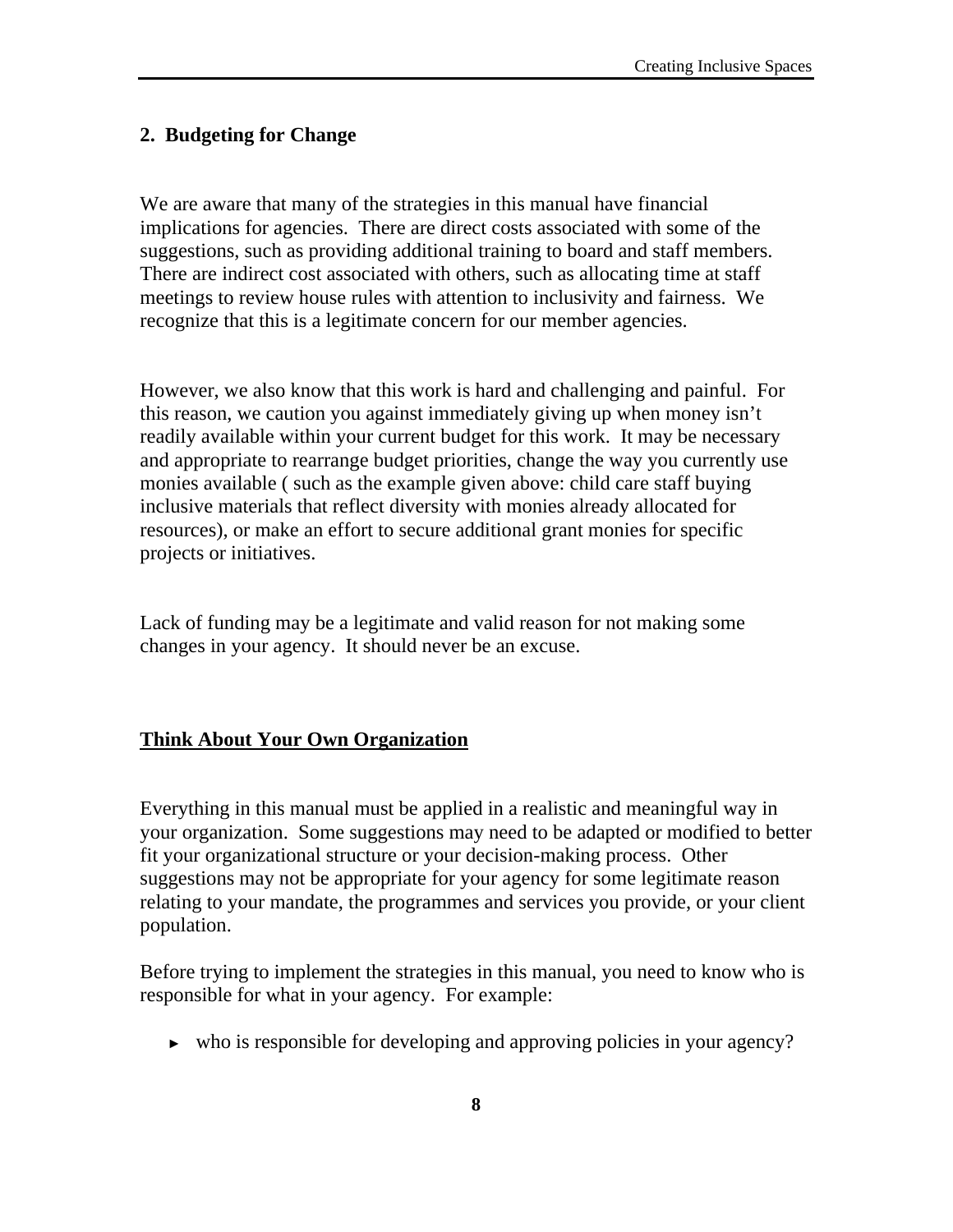- $\triangleright$  who has input into the content of specific policies?
- ► who is responsible for developing procedures in your agency, including board procedures, personnel procedures, and service delivery procedures?
- ► how are policies and procedures revised in your organization?
- ► who is responsible for establishing budget priorities and how are priorities established?

You also need to know **how all the various groups or parts of your agency "fit together"** or work together. For example;

- ► what are the lines of communication in your organization?
- $\triangleright$  how do individuals and groups communicate with one another i.e., does your agency use internal newsletters or written memos?
- ► do board and staff members ever work together on projects or committees?

A basic understanding of **how things are currently done** in your agency will allow you to effectively adapt and implement the strategies in this manual. For example, it is of little use to suggest that the board orientations process be modified to include information on anti-racism and anti-oppression work if there is currently no orientation process for new board members. In this example, it would be best to suggest that 1) a board orientation process, including a package of written materials, be developed, and 2) that this process and package include information on anti-racism and anti-oppression work.

Lastly, an assessment of your agency's **capacity to manage change** will help you develop a realistic action plan for this work. This work demands personal and organizational change. Systems must be thoroughly reviewed, programme priorities re-evaluated, and funding allocations revisited. A simple statement confirming the agency's commitment to anti-racism and anti-oppression work may be a start but it is not sufficient. This work demands change.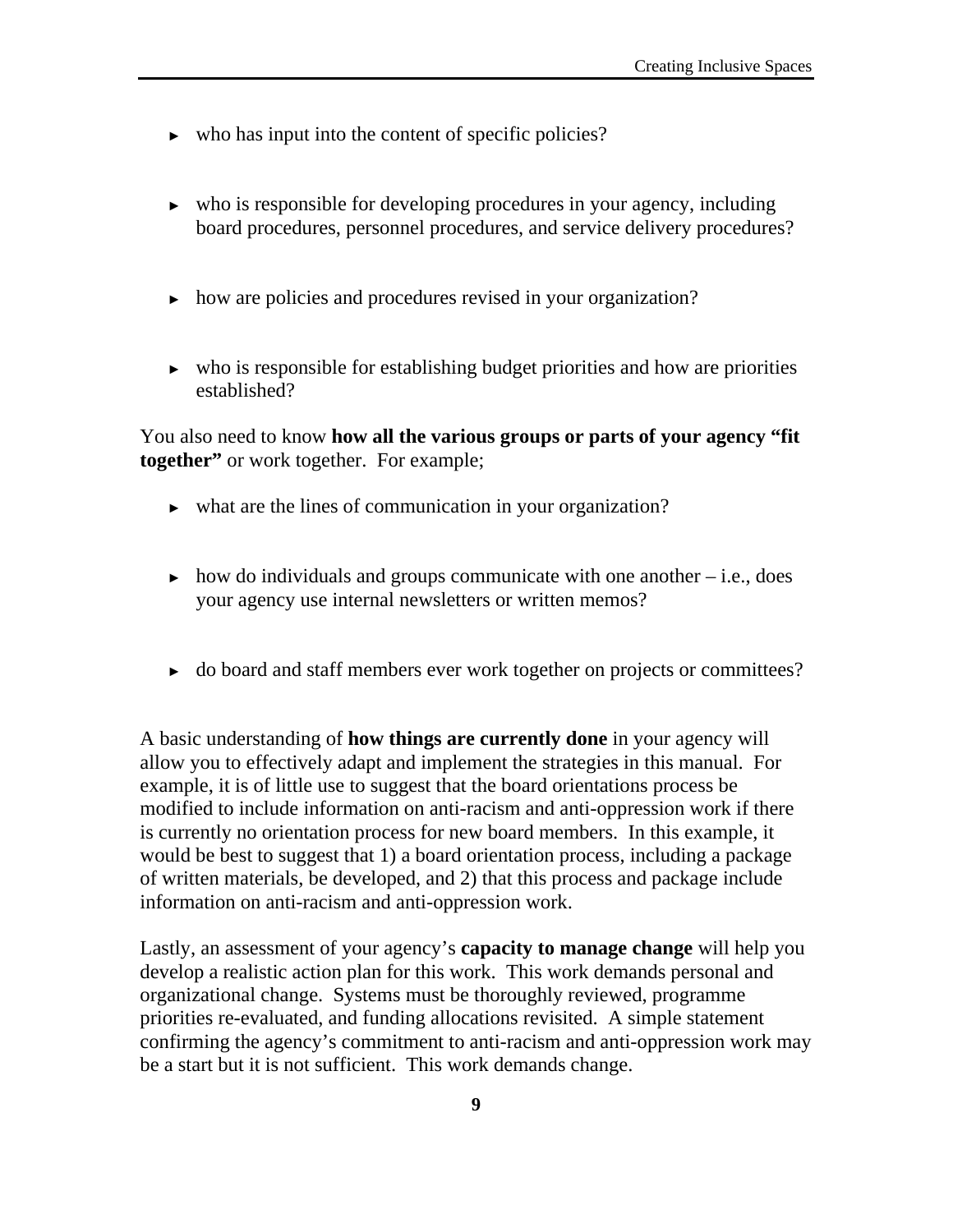Change can be very stressful, regardless of whether it is perceived as desirable or not, whether it is externally imposed or internally driven, or whether it effects one programme area or the entire agency.

Understanding how your agency, your board of directors, and your staff group generally react to and manage change is essential. Who and what are the best resources available to you to support the desired changes? How much change has your organization been through in the past 12 to 18 months? What would be an appropriate time frame for the introduction of these additional change? What kind of resistance can you expect based on people's past reactions to change? How will you deal with individual and organizational resistance?

#### **How to Use This Manual**

This manual has been written as a practical guide. You may find it helpful to work through the entire manual on a chapter by chapter basis. Any section or chapter of the manual may also be used on its own to help you address a specific problem or component of your agency.

On-site training sessions based on this manual and its root document will also be offered to regional shelters by OAITH.

We suggest you talk with other anti-violence organizations who are also using this manual. They may have ideas, suggestions, and resources that you'll find helpful as you work through the manual and develop you own action plan.

Consultation with other group and agencies in your region may also be helpful when addressing some components of this work, such as establishing service priorities and developing opportunities for staff members to learn more about various ethnocultural groups.

Working with external consultants skilled at anti-racism and anti-oppression education, organizational development, and change management may also be useful from time to time during the development and implementation of your action plan.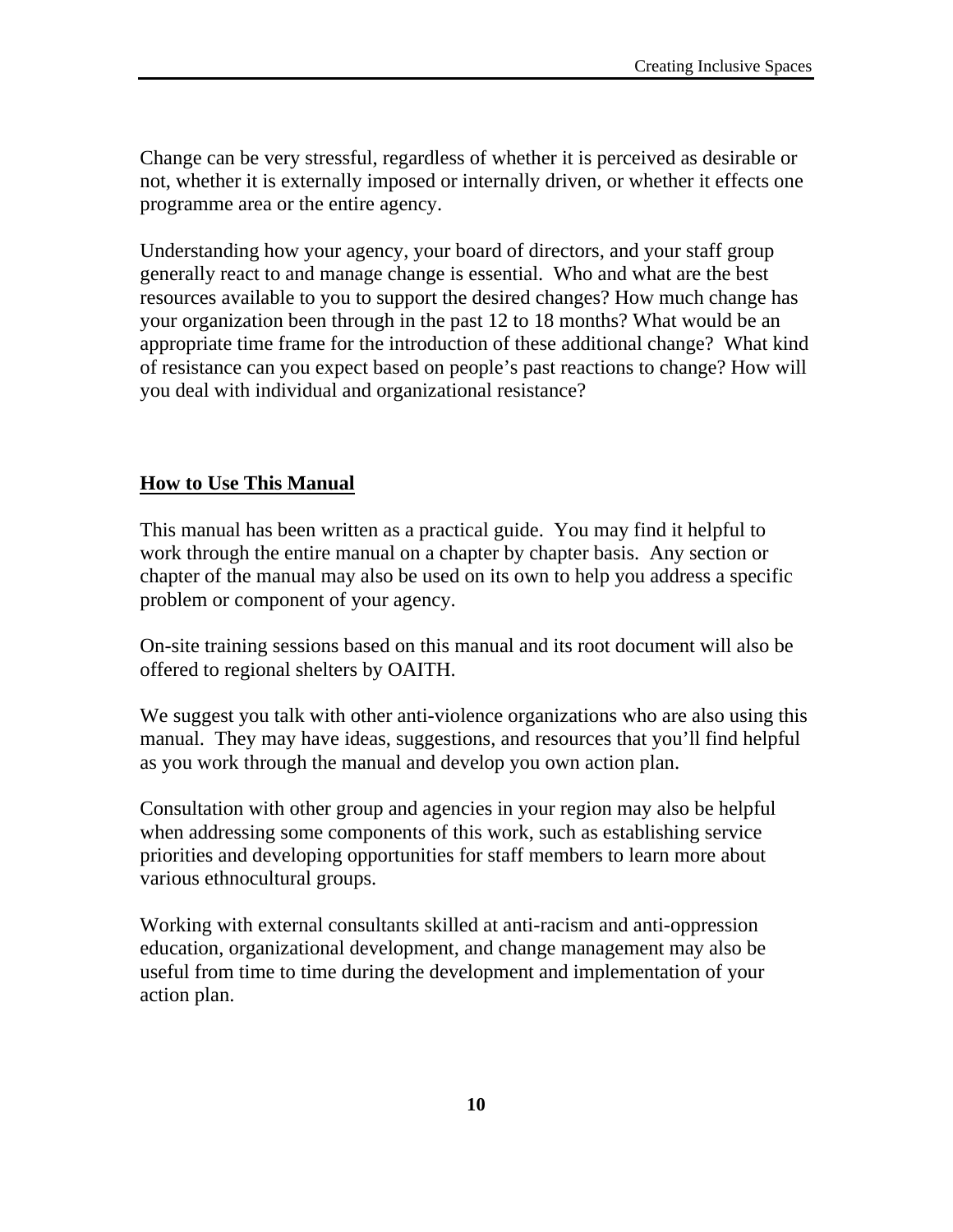# **CHAPTER THREE GOVERNANCE STRUCTURES AND FOUNDATION DOCUMENTS**

### **Introduction**

**Governance structure** refers to the group or body in your organization that is charged with the legal responsibility for overseeing the management and functioning of your agency. In most organization, this group is the board of directors. Board of directors are not generally involved in the day to day management of an organization or in the development or implementation of specific services.

In most organizations, the board of directors is responsible for:

- $\triangleright$  confirming long term strategic direction and strategic priorities
- ► policy development
- ► financial accountability
- ► and board management

Boards of directors may fulfill their responsibilities in these areas in different ways. Some complete these tasks on their own, others work cooperatively with staff, while still others may delegate some or all of these responsibilities to various committees or management personnel. Regardless of how the board of directors gets these things done, they remain responsible for ensuring these tasks are completed. Making a commitment to becoming an anti-racist and antidiscriminatory agency demands attention in each of these areas.

**If your organization is going to make a sincere commitment to becoming an anti-racist and anti-discriminatory agency, the board of directors must fully support this goal.**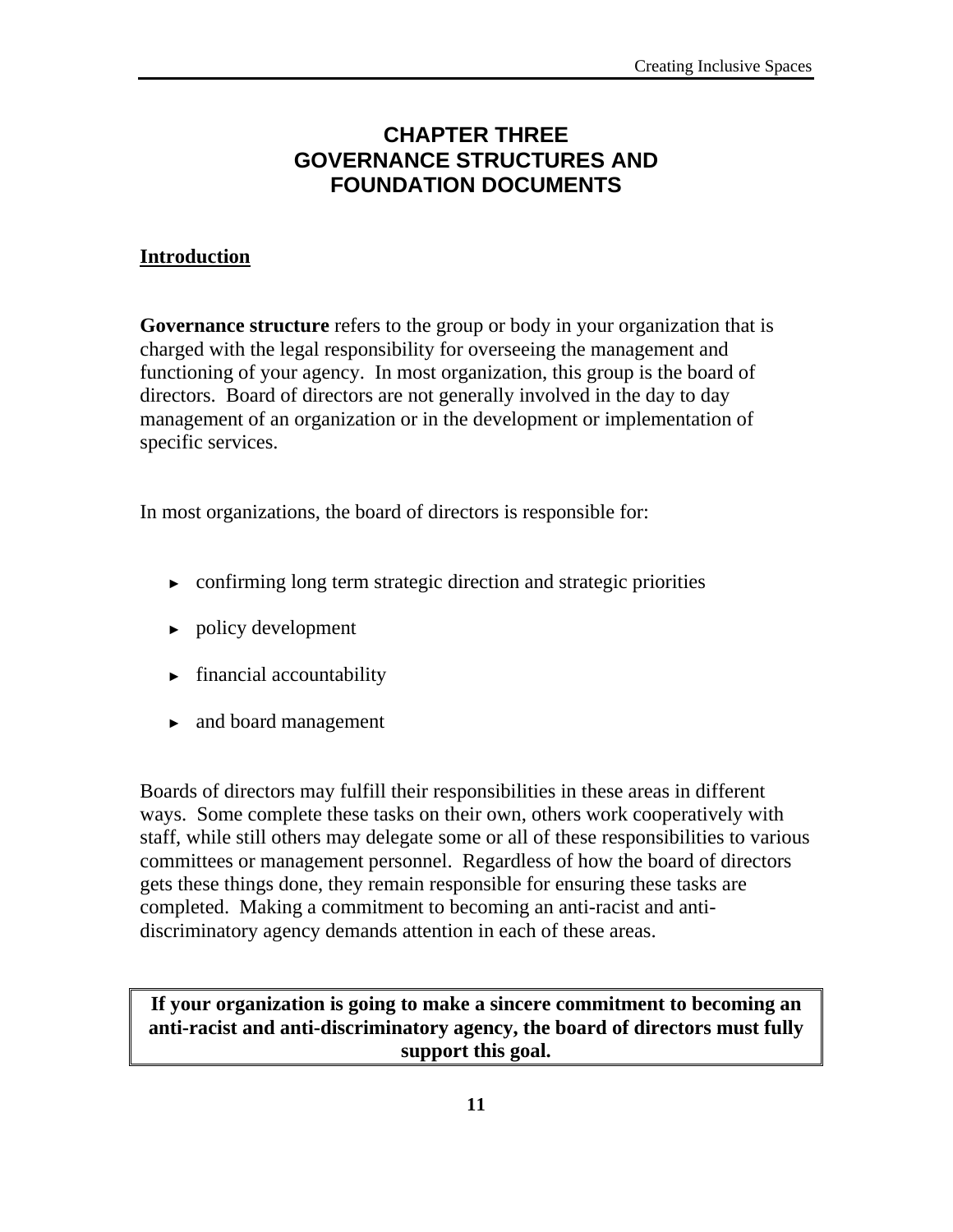**Foundation documents** are the most important or fundamental pieces of papers required to incorporate and define your organization. They confirm the purpose, mandate, beliefs and aims, and guiding principles of the organization.

Foundation documents include the Letters Patent, by-laws, mandate/mission statement, and statement of beliefs and aims or statement of principles for your agency. Foundation documents are supported by the policies of the organization.

**The board of directors is responsible for ensuring that the foundation documents and the policies of the organization accurately reflect the purpose, priorities, and principles of the corporation. Your agency's commitment to anti-racism and anti-oppression should be reflected in all these documents**.

#### **Confirming Your Commitment to Anti-Racist and Anti-Oppression Work at a Structural Level**

#### **Task #1: By-Laws**

The by-laws of a corporation confirm the overall purpose of the organization, outline how the organization will be governed, and establish the basic rules and regulations for the governing body and the agency. By-laws are legally binding. General members of the corporation must approve any changes to the by-laws.

#### **Strategy**

1. Include a clear and simple statement in the by-laws of the corporation that confirms your agency's commitment to the implementation and maintenance of an integrated, anti-racist service delivery system.

Once this is done, the board of directors has a legal obligation to ensure that an integrated, anti-racist service delivery system exists.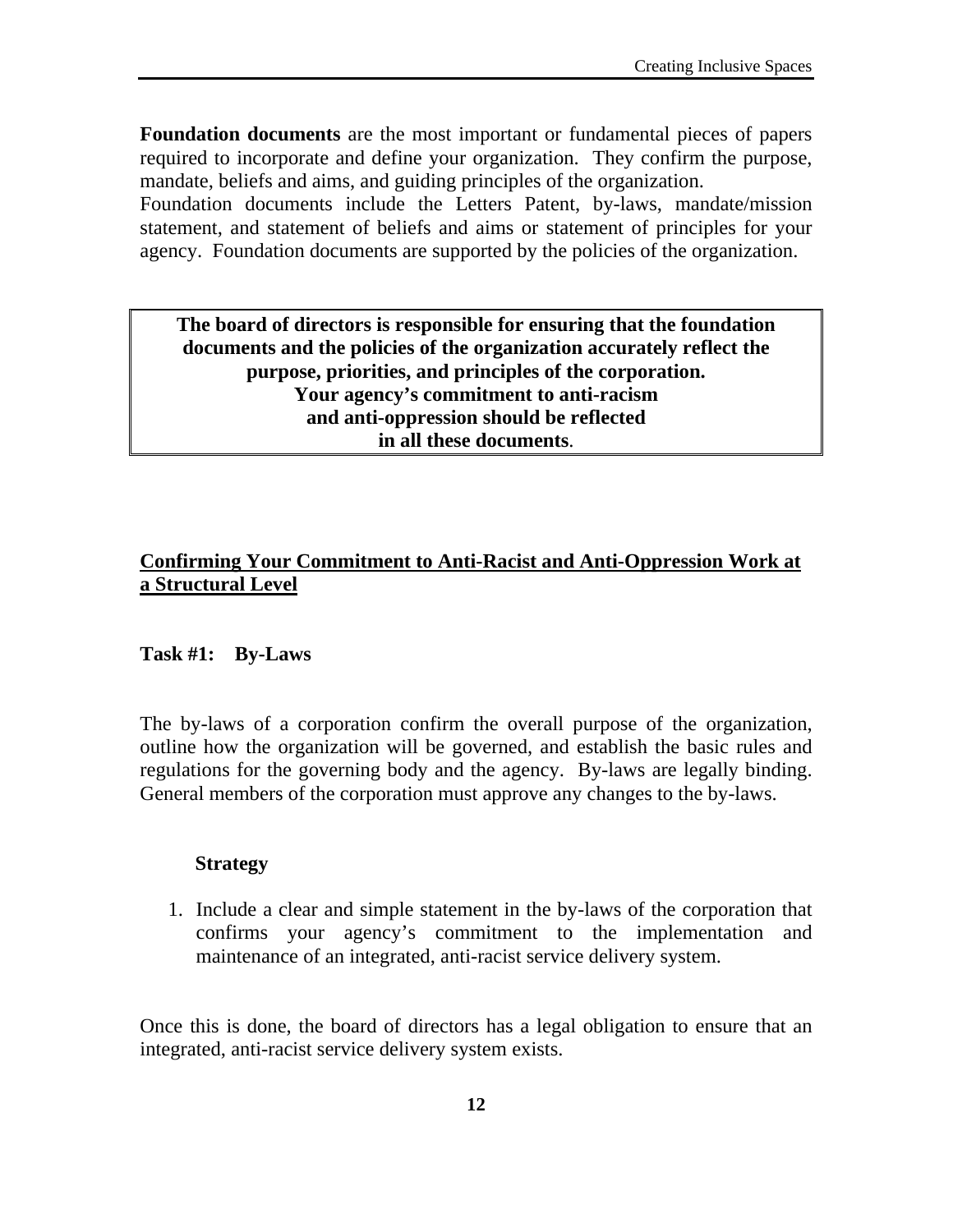#### **Task #2: Mandate/Mission Statement**

The written Mandate or Mission Statement confirms the purpose of the organization, outlines its "reason to be" (i.e., why is this organization needed?), and provides a brief introduction to its philosophy.

#### **Strategies**

- 2. Include a clear and simple statement in the purpose section of your Mandate/Mission Statement that confirms your agency's commitment to the implementation and maintenance of an integrated, anti-racist service delivery system. (What you will do)
- 3. Include a brief explanation of why a commitment to an integrated, antiracist service delivery system is necessary in the "reason to be" section of your Mandate/Mission Statement. (Why you do this)
- 4. Include a brief overview of the most fundamental components of your antiracist/anti-oppression philosophy in the philosophy section of your Mandate/Mission Statement.

#### **Task #3: Statement of Beliefs and Aims/Principles/Goals and Objectives**

A statement of Beliefs and Aims outlines the principles that guide and inform all aspects of the agency's structure and functioning (i.e., "We believe…") and confirms the specific objectives or goals of the organization (i.e., "We aim to…").

Some organizations summarize their beliefs or values in a Statement of Principles and use a list of Goals and Objectives to outline their aims.

#### **Strategies**

5. Include clear statements which reflect the anti-racist/anti-oppression beliefs, values, or principles in your Statement of Beliefs and Aims (or equivalent).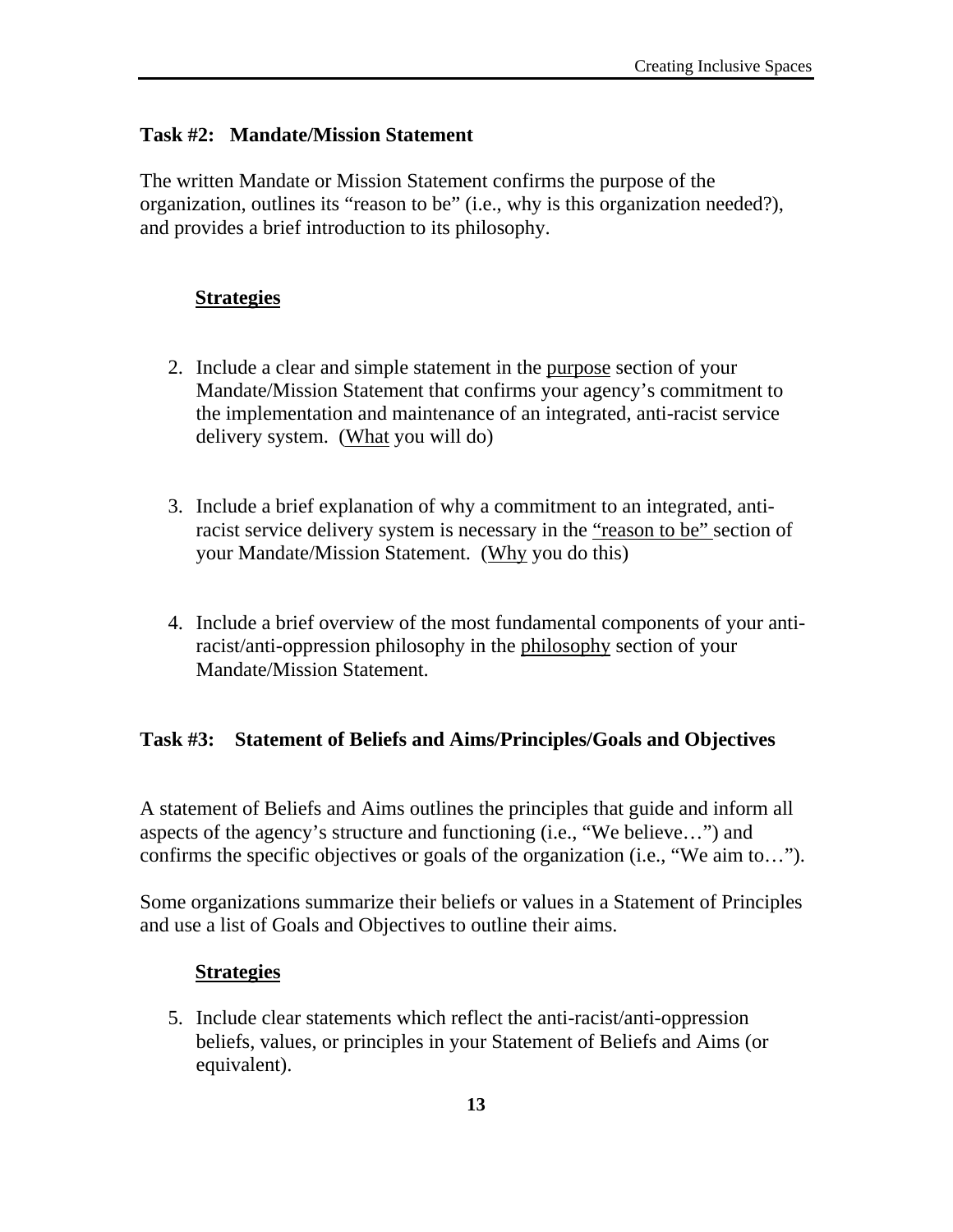6. Include specific aims, goals, or objectives that confirm and demonstrate how the agency will actualize its anti-racist/anti-oppression beliefs and values within the parameters of its overall mandate to provide services to abused women and their children.

The documents discussed above serve as a foundation for your organization. All other documents and papers, such as policies and procedures, must reflect and reinforce the basic structure, philosophy, principles, and goals outlined in these foundation documents.

#### **Failure to include a clear commitment to an integrated, anti-racist, feminist service delivery system in the foundation documents of your agency suggests that the organization and its governing body do not support this goal.**

#### **Task #4: Policy Development**

The board of directors is responsible for the development and approval of policies. Policies serve as a collection of directives from the board and address all aspects of the organization's structure and function, including the board of directors, employees, and service delivery systems. In most feminist anti-violence organizations, this task is completed with input from or in cooperation with staff.

**Your commitment to anti-racism and anti-oppression work should be evident throughout the agency's policy manual.** This is in keeping with our interest in developing an integrated anti-racist, feminist service delivery system. For example, language should be inclusive rather than exclusive and specific references to anti-racist principles should be included when appropriate.

Some agencies have also found it helpful to **develop a specific policy which confirms their commitment to and involvement with anti-racist activism and anti-oppression work.** This kind of policy serves to confirm the agency's commitment to and support for a political agenda.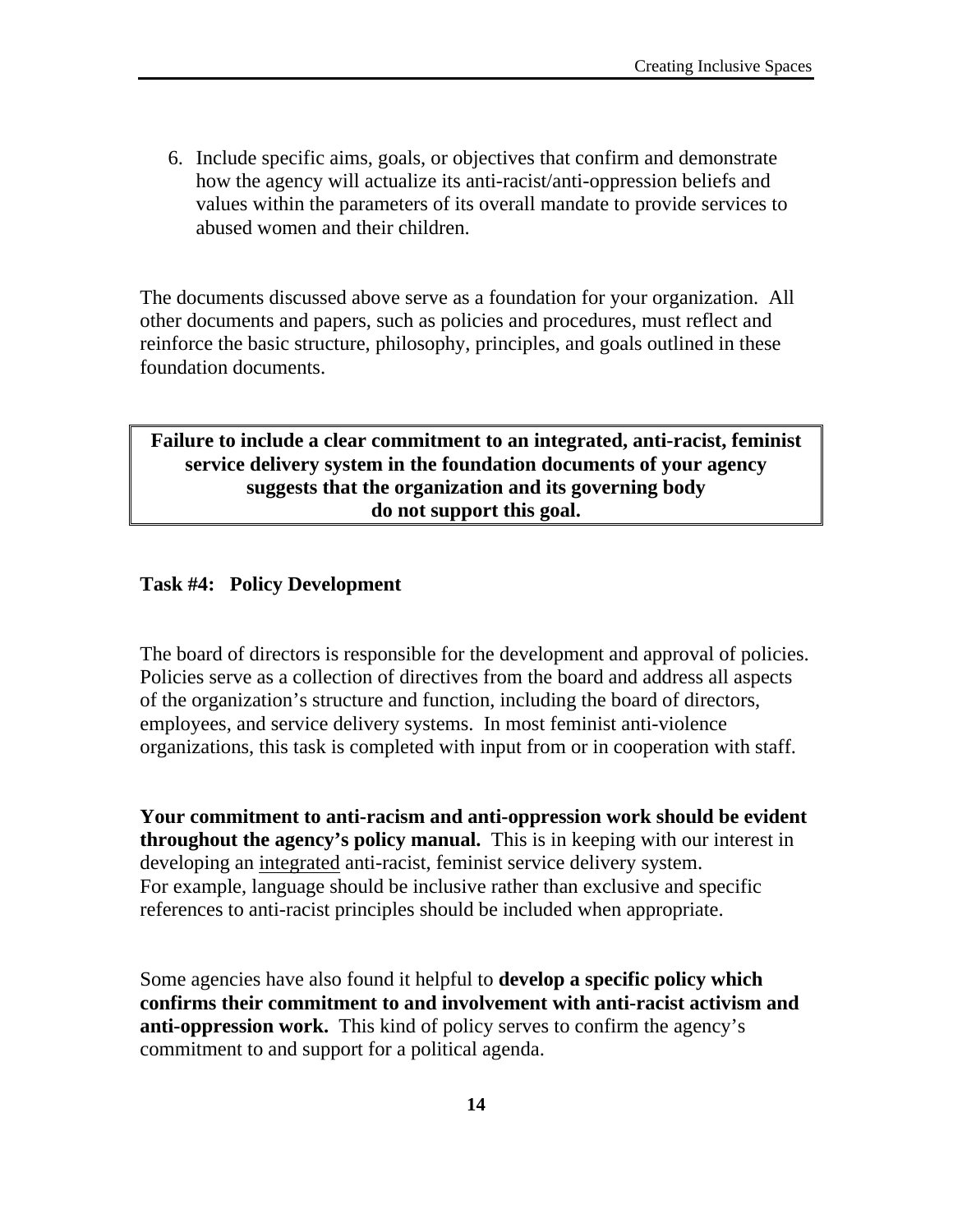In addition to reflecting your commitment to anti-racism and anti-oppression work throughout your policy manual, we suggest you also **develop a detailed antiracism/anti-oppression policy which:** 

- ► acknowledges the existence of racism and other forms of oppression in our society and within your own organization;
- ► Reconfirms your commitment to address and eliminate individual and systemic or organizational racism and oppression in your agency;
- ► briefly restates the specific parts of your Mission Statement and Statement of Beliefs and Aims that refer to your commitment to anti-racism and antioppression work;
- ► confirms your agency's commitment to anti-racism and anti-oppression education and training for board, staff, and service volunteers in accordance with their specific roles and responsibilities;
- ► confirms expectations for board members, employees, and volunteers with respect to their individual commitment to anti-racism and anti-oppression work;
- ► outlines accountability systems throughout the agency-i.e., who should you talk to if you have concerns about something a volunteer said?;
- ► provides a step-by-step complaint process for board members, employees, service volunteers, and service users specific to concerns relating to racist or oppressive comments or behaviour (some agencies develop one process for all people associated with their agency while others prefer to develop slightly different processes for different groups- i.e., link process for staff to agency's existing supervisory and disciplinary procedures);
- ► directs reader to most recent action plan regarding implementing an integrated, anti-racist, feminist service delivery system which should include specific goals, strategies, and timelines for completion and evaluation.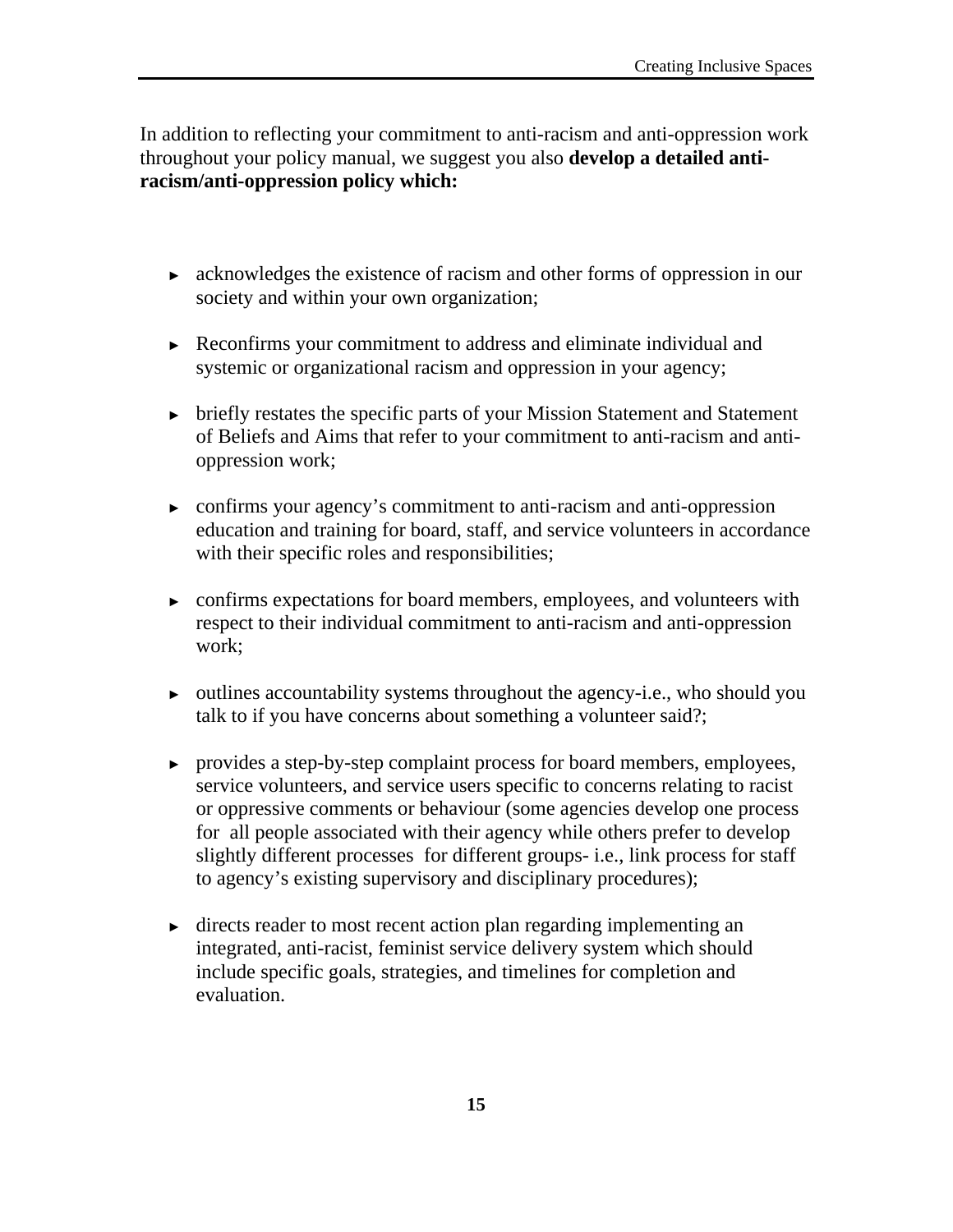#### Strategies

- 7. Review your existing policy manual and identify changes required throughout the entire manual to reflect your commitment to anti-racism and anti-oppression work.
- 8. Develop a comprehensive anti-racism/anti-oppression policy as outlined in this manual.

You may find it particularly helpful to review several different anti-racism/antioppression policies from other anti-violence and social service organizations before finalizing your policy.

9. Ensure that all revised or new policies are reviewed by all board members, employees, and service volunteers.

You may want to circulate the policy and have individuals sign to confirm that they have read the document or you may chose to post the policy for review. Whichever method you chose, it is important to ensure that everyone involved with the organization confirms that they have read and understand the new policy/policies. This helps to eliminate any confusion or misunderstandings in the future when specific parts of the policy are implemented, such as a specific accountability mechanism.

- 10.Ensure that individuals and bodies responsible for monitoring compliance with the policy are aware of their specific responsibilities.
- 11.Ensure that consequences for non-compliance with the policy expectations are applied consistently throughout the organization (easier said then done, we know, but a policy without consequences is simply a piece of paper!)
- 12.Review and revise the anti-racism/anti-oppression policy on a regular basis in accordance with your standard procedures for policy review.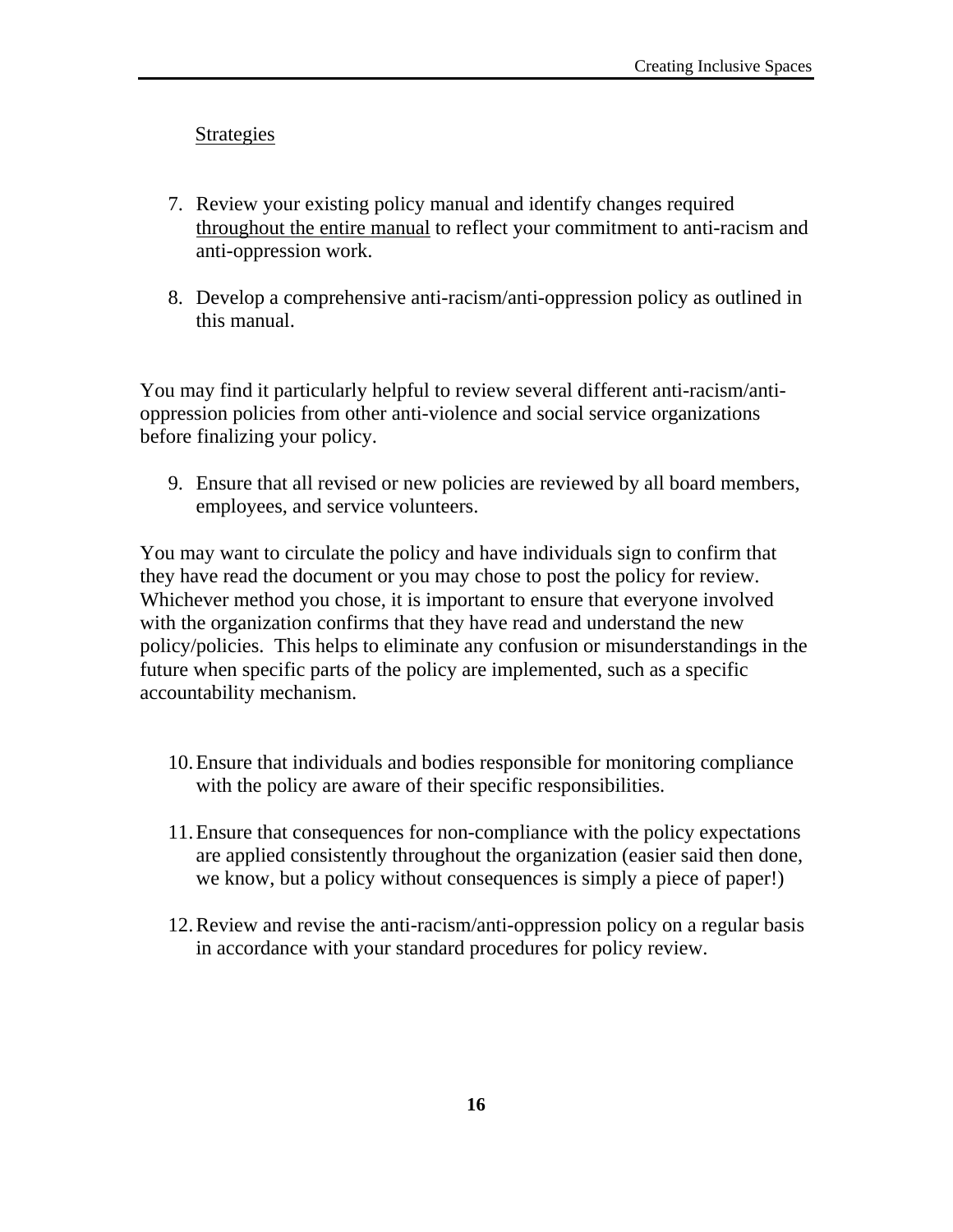#### **Board Recruitment, Selection, and Orientation**

#### **Task # 1: Board Composition**

Board members are voted into their positions for a specific term of office by the general members of the corporations. Some organizations have comprehensive recruitment and selection processes for prospective board members while others rely on "word of mouth" recruitment.

Board members should be recruited in consideration of the skills required to fulfill the significant responsibilities assigned to the board of directors and in consideration of the composition of your region. Inclusivity begins with the board of directors. The composition, structure, and functioning of the board of directors should model the best practice standards for the entire agency.

#### Strategies

13.Confirm the composition of the community/communities in your region with attention to various social identities such as racialized groups/race, ethnocultural groups, first language/mother tongue, income levels, religion, age, gender, sexual orientation/preference, and disability.

There are many different ways you can pull together this information for your region.

- ► Statistics Canada gathers this type of information when it completes national censuses;
- ► in some regions, District Health Councils, social planning councils, hospital, and/or long term/palliative care facilities have compiled information about community population in an effort to anticipate the changing service needs in their area;
- ► some police services compiled detailed community analyses in response to employment equity requirements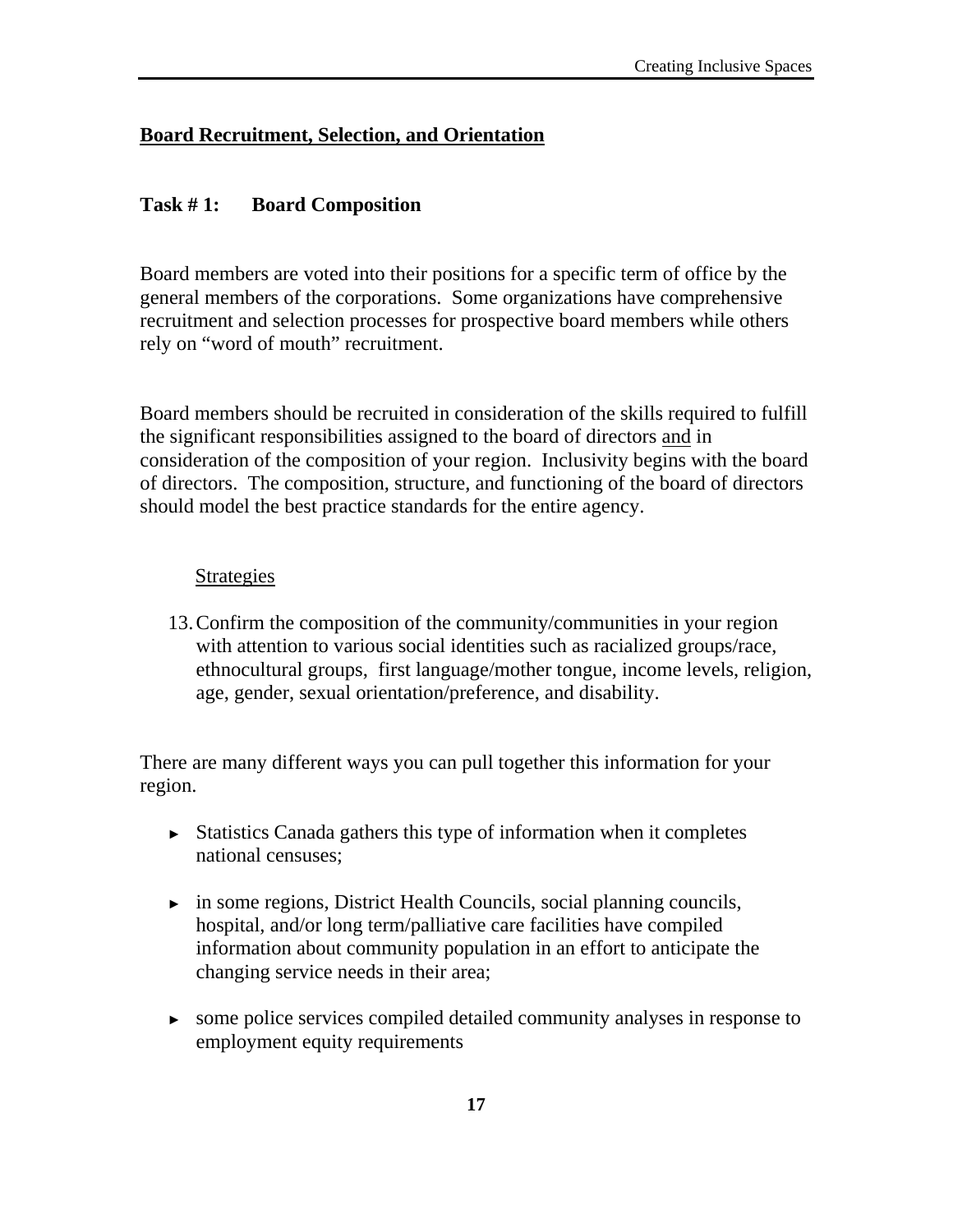- ► your local MP's or MPP's office may have access to some of this information or they may be able to help you get the information you need
- ► self-governing bodies, community organizations, cultural groups, and religion organizations often gather information about population breakdowns with respect to their target population;

For example, Band Councils and Native Friendship Centres may be willing to share information about the First Nations/Aboriginal people living on and off reserve in your area, respectively. Mosques, Sikh temples, and synagogues may have information about the numbers in their congregations. Independent Living Resources Centres and provincial associations working with people with disabilities may have information about numbers and income levels of persons with disabilities living in your area…etc., etc., etc.

Despite how well you may think you know your own community, do not rely on personal or anecdotal information when completing your community composition analysis.

14.Include a clear statement in the by-laws or policies of your agency confirming your commitment to maintain board diversity in accordance with the composition of your community.

Revising your by-laws to include such a statement is the "strongest" of these options. Once something in written into your by-laws, the board of directors has a legal obligation to ensure that it happens.

15.Develop a step-by-step plan to increase the diversity of your board in accordance with your community composition analysis.

The terms of office and rate of turn-over on your board may influence the time lines in this action plan to some degree.

This plan should include outreach to various groups and organization with connections to the populations you wish to reach, advertising in a wide variety of newsletters and community bulletins, advertising on radio programmes offered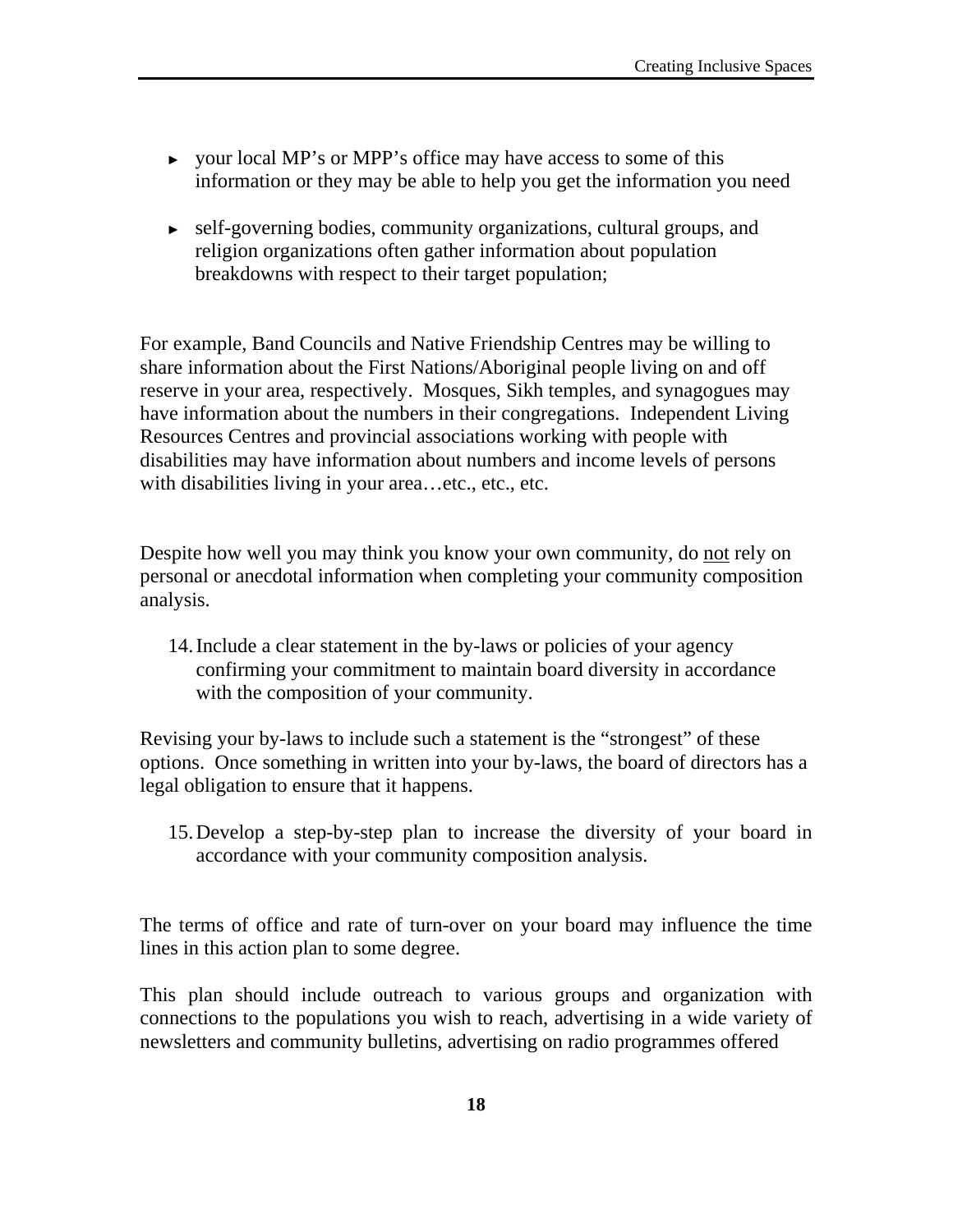in languages other than English, and other similar strategies designed to ensure that your call for new board members is seen or heard by a wide variety of people of your region.

#### **Task #2: Recruitment and Screening**

Your initial outreach to prospective board members demonstrates and reflects what is important to your organization, whether you are consciously aware of this or not. For example, if you make no reference whatsoever to anti-racism and antioppression work during your initial conversations with individuals interested in serving on the board of directors, you have missed an important opportunity to demonstrate the importance of this issue in your organization.

This principle should guide and inform your screening process for board members as well. For example, if you use an interview process to select prospective board members for presentation to the general membership, be sure to include questions and discussion about anti-racist and anti-oppression philosophy and practise in a feminist anti-violence organization.

It is also your responsibility to clearly identify the requirements for board membership, in policy format and/or as part of the recruitment, screening and orientation materials used by your agency. This provides a framework for your screening process and ensures that all prospective and new board members are aware of exactly what is expected of them.

#### Strategies

16.Review and revise the information you share with prospective board members at all stages of your recruitment and screening process to include adequate and appropriate references to your anti-racist and anti-oppression principles and practices.

Consider both what you say to interested community members who contact your agency for information about serving on the board and what kinds of handouts or written information you give them.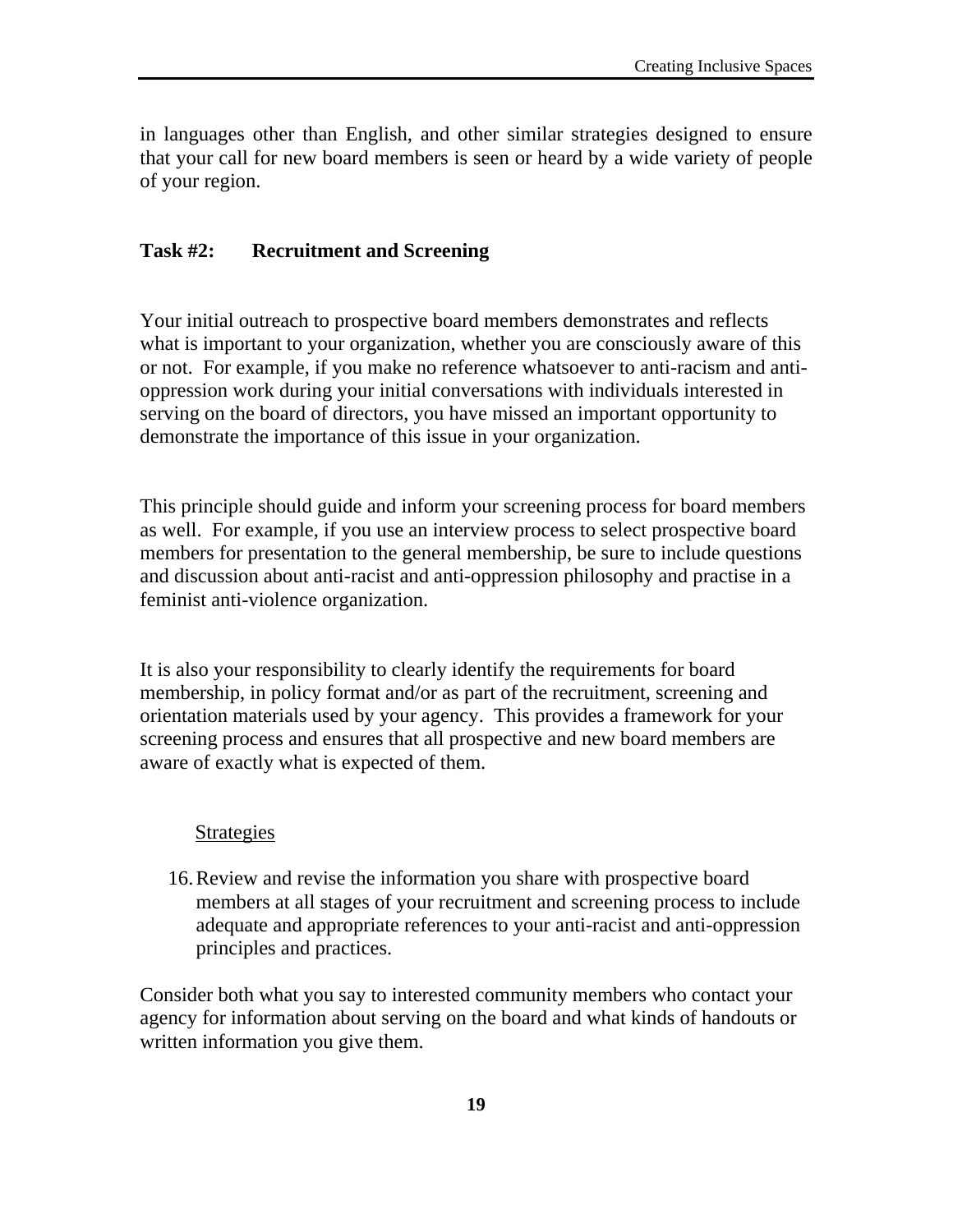- 17.Review and revise the topics for discussion and questions asked during screening interviews with prospective board members to include adequate and appropriate references to your anti-racist and anti-oppression principles and practices.
- 18.Request that all prospective board members briefly address their understanding of and commitment to anti-racism and anti-oppression work in any statements made by prospective board members prior to voting at your AGM.
- 19.Include a clear statement confirming the agency's expectations regarding board members' understanding of and compliance with the anti-racist and anti-oppression policy/policies of the organization in your "Requirements for Board Membership Policy" and/or recruitment, screening, and orientation materials.

#### **Task # 3: Orientation**

The orientation process for board members should also include information about the anti-racist/anti-oppression philosophy and activities of the organization. The orientation package for new board members should include copies of relevant policies, the agency's most recent anti-racism/anti-oppression action plan, and other materials relating to the issue.

#### Strategies

- 20.Review and discuss the agency's commitment to an integrated, anti-racist, feminist service delivery system during the orientation process.
- 21.Review and confirm the agency's expectation that all board members understand, support, and comply with the agency's anti-racism and antioppression policy/policies during the orientation process.
- 22.Include copies of relevant policies, the agency's most recent antiracism/anti-oppression action plan, and other materials relating to this issue, such as definitions of terms and a reading list.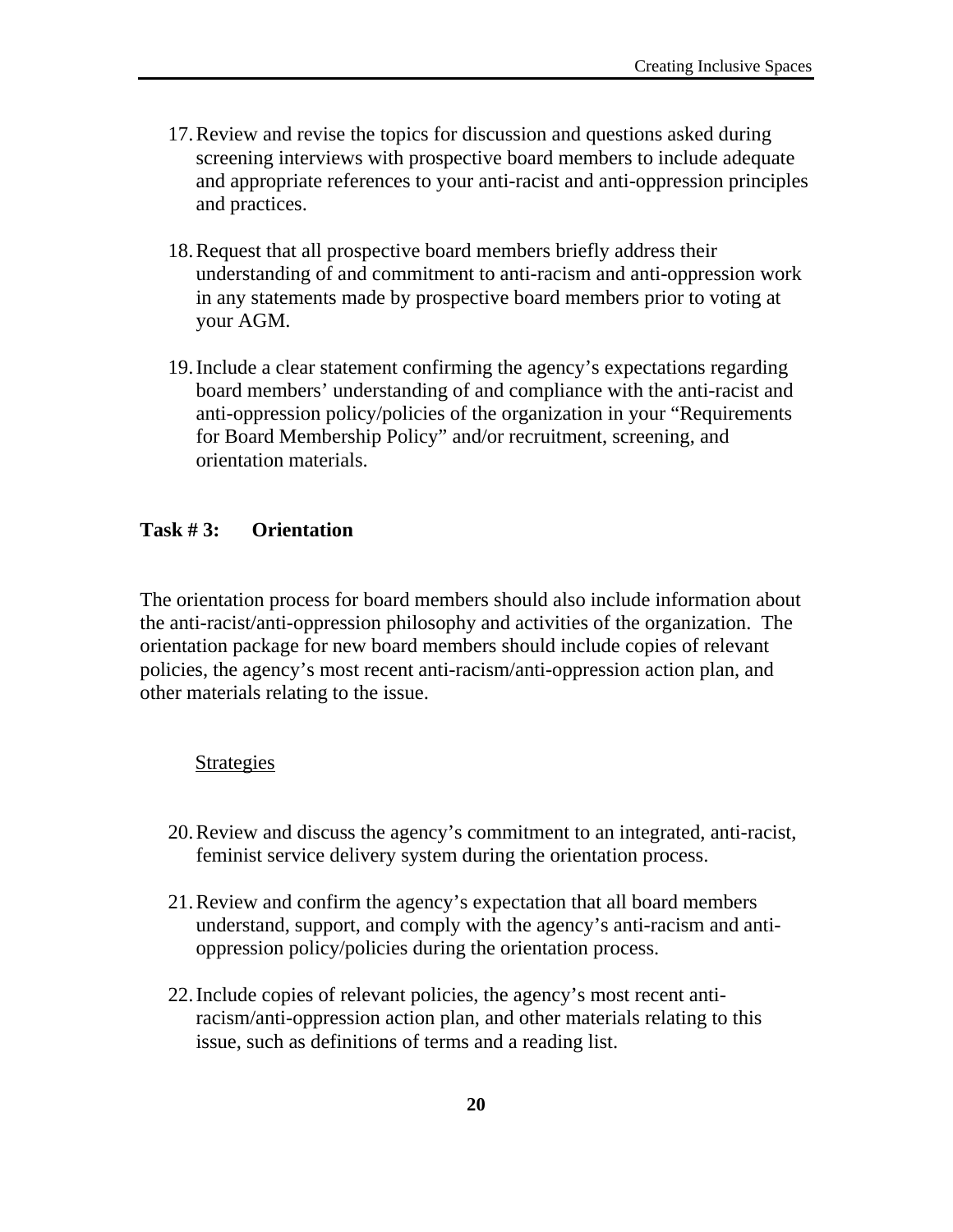#### **Task # 4: Retention**

Recruiting, screening, and orienting board members in a way that reflects and reinforces your commitment to anti-racism and anti-oppression work is an excellent start. Ensuring that your board and your agency remain a welcoming and respectful environment for all board members is also important. It is not enough to simply ensure that marginalized women (and men for those of you who have male board members) have a legitimate place at your board tables; you must also consider how you might need to modify your board processes to ensure that all board members' contributions are valued.

#### Strategies

- 23.Conduct board evaluations on an annual basis to gather feedback from current board members regarding their experience of serving on the board of directors and solicit suggestions for improvement and change.
- 24.Conduct exit interviews with board members at the end of their term of office or when they resign to gather feedback and solicit suggestions for improvement.

#### **Board Management**

Board management includes all the administrative system and processes used by the board to ensure that they:

- ► comply with the requirements articulated in the by-laws and policies of the corporation;
- ► fulfill their responsibilities in accordance with the needs of the organization;
- $\blacktriangleright$  function in an efficient and effective manner.

It is the board of directors responsibility to develop and use board procedures designed to ensure that they work together in a respectful, effective manner.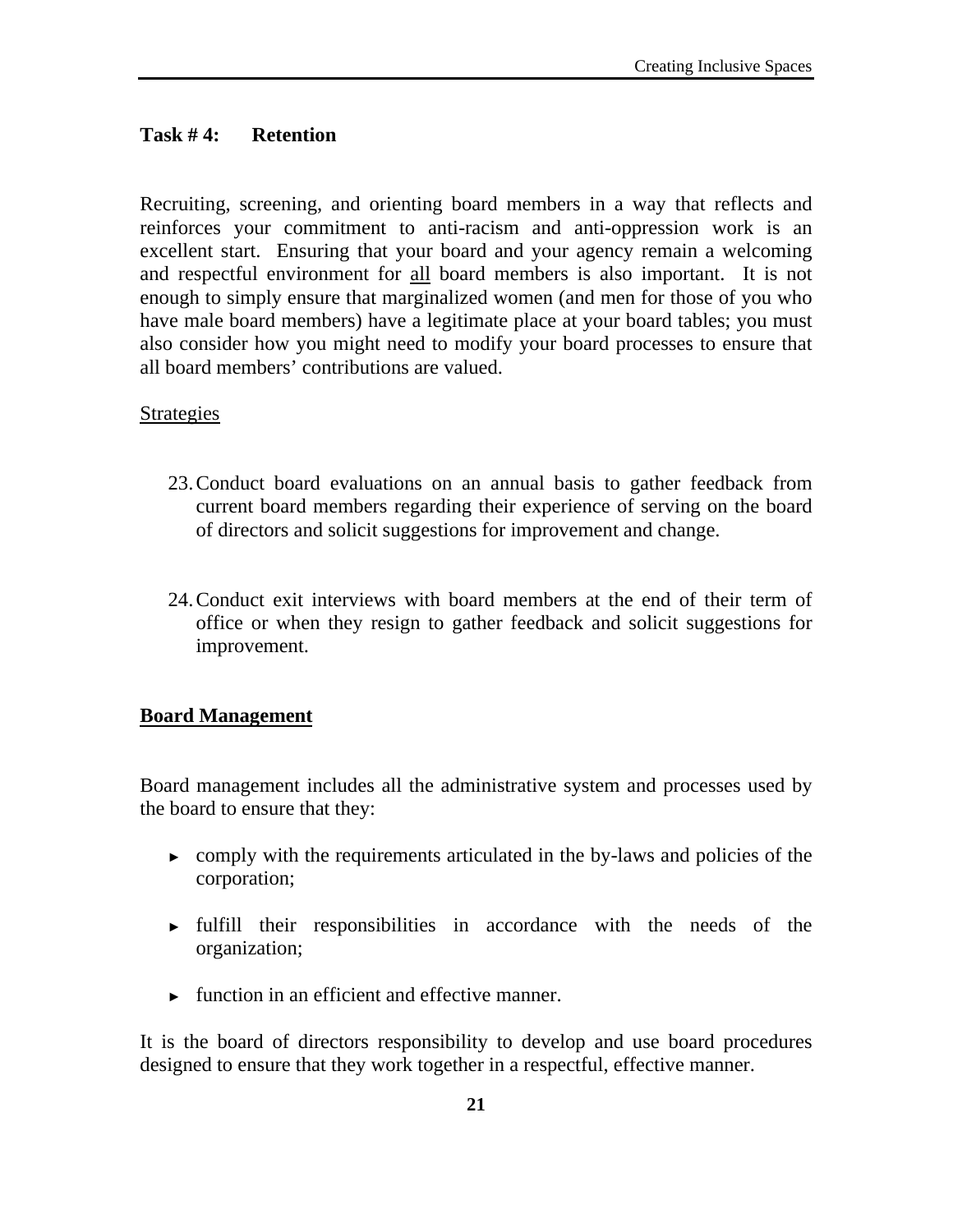#### **Task #1: Noncompliance with Policies**

The board is responsible for monitoring their compliance with agency policies as individuals and as a group. It is the board of directors' responsibility to deal with any non-compliance with the anti-racism/anti-oppression policy within the board. For example, if an individual board member makes an anti-Semitic comment during a board meeting, the board chair ( and possibly other board members depending on the wording of your policy) should be aware of her responsibilities to deal with this situation.

#### Strategy

25.Ensure that noncompliance with anti-racism/anti-oppression policy within the board of directors is dealt with in a prompt and consistent manner and in accordance with the policy requirements.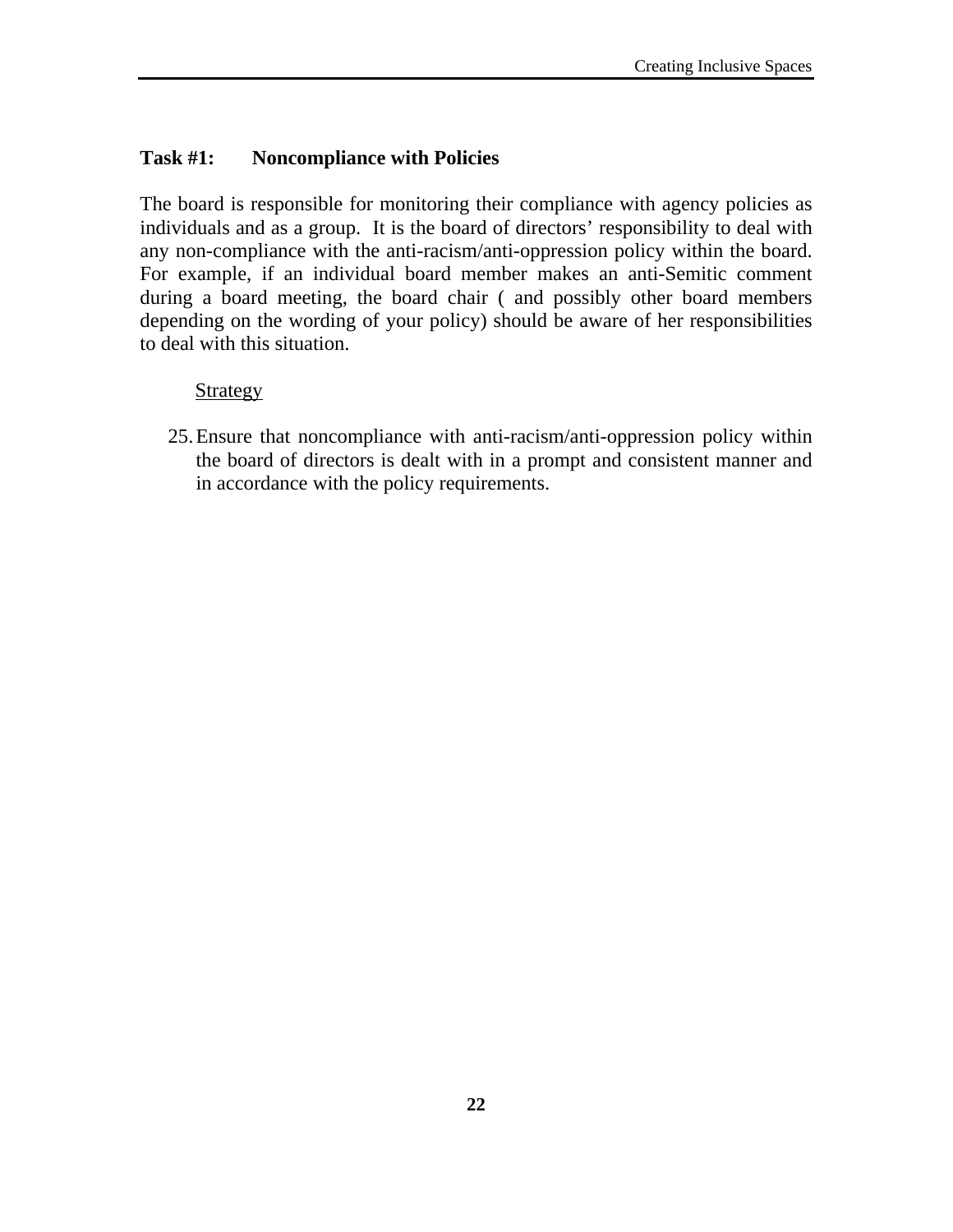# **CHAPTER FOUR EMPLOYMENT PRACTICES**

#### **Introduction**

Implementing an integrated, anti-racist, feminist service delivery system requires a commitment to building an anti-racist, anti-discriminatory agency as discussed in Chapter Two and to developing and using anti-racist and anti-oppression employment practices.

Discrimination and harassment in the workplace are illegal in Canada. The *Charter of Rights and Freedoms*, the *Federal Human Rights Code*, the *Ontario Human Rights Code*, and employment equity legislation confirm and protect an individual's right to work in an environment that is free of all forms of discrimination and harassment. These various pieces of legislation all override the *Employment Standards Act*, the *Labour Relations Act*, Letters Patent and agency by-laws, policies and procedures developed by agencies, and collective agreements.

Complying with law is obviously in the best interest of any organization. Ensuring that your employment practices reflect your commitment to anti-racism and anti-oppression work is important for other reasons as well. It promotes positive staff morale, cooperative and respectful relationships between coworkers, and quality service delivery.

#### **Recruitment, Screening, and Selection**

#### **Task #1: Workforce Composition**

Determining the composition of your community/communities will help you develop a realistic and meaningful plan to increase the diversity of your staff group in consideration of the needs of women and children in your region. As we discussed in relation to your board of directors in Chapter Two, you should gather information relating to racialized groups/race, ethnocultural groups, first languages/mother tongues, income levels, religions, ages, disabilities, and sexual orientations/preferences represented throughout your catchment area.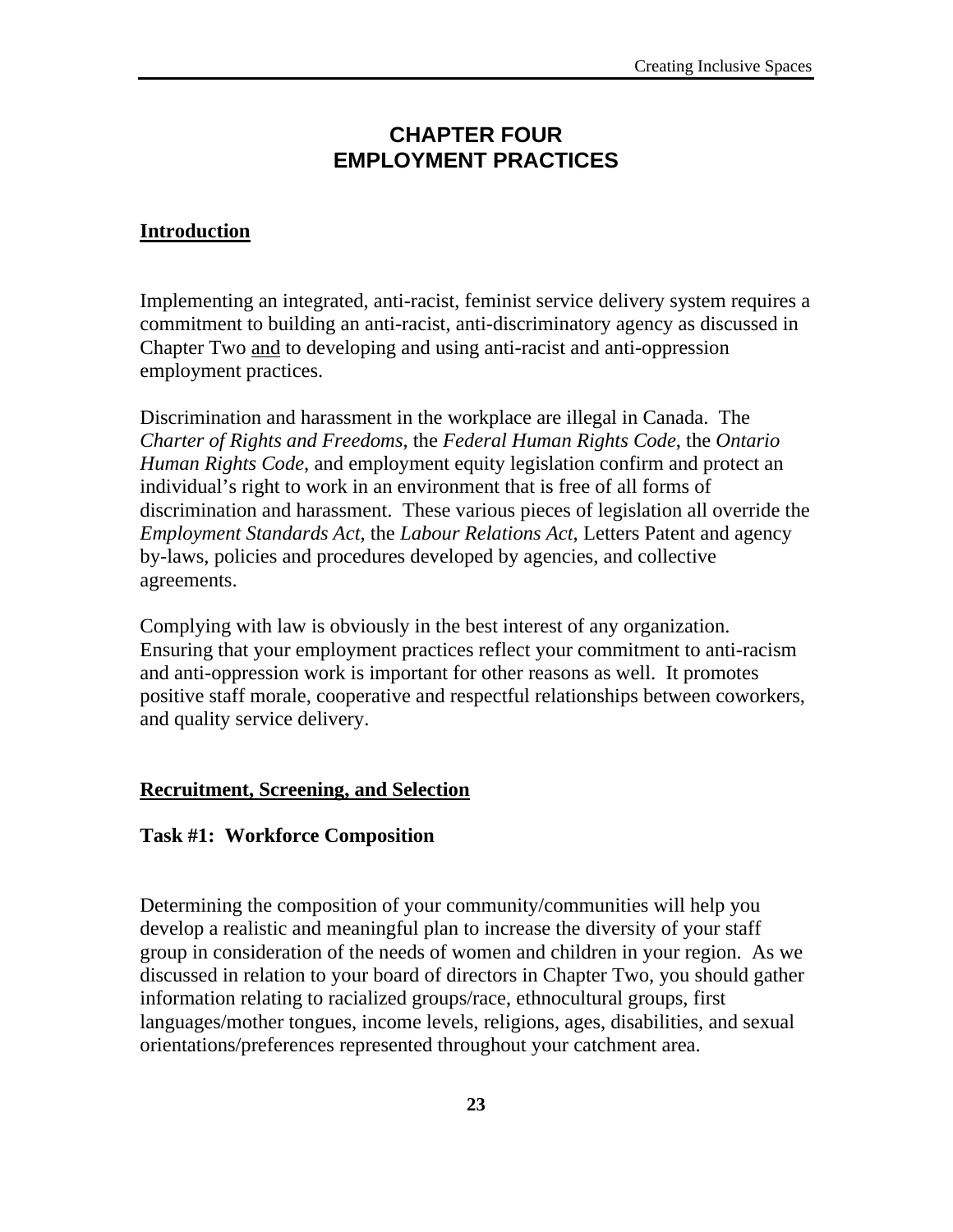Refer back to pages 15 and 16 in this manual for suggestions on completing a community composition analysis.

Before you can implement a realistic plan to increase the diversity of your staff group, you need to develop an accurate picture of the composition of your current workforce. This is best done using an anonymous, self-identification survey. Employees are asked to indicate their employment status (i.e. permanent vs casual), social identities, and language fluencies (it's not a good idea to ask for "language spoken" as some languages, such as ASL and Bliss, are not actually "spoken").

Some agencies ask staff to complete these surveys on an annual basis as a way to track or evaluate the progress they have made in increasing the diversity of the staff group in relation to the community composition analysis.

#### **Strategies**

- 26.Develop and distribute a simple anonymous survey designed to gather information about the composition of your current workforce with attention to employment status, social identities, and language fluencies.
- 27.Compile the information gathered using the self-identification surveys and compare this information with your community composition analysis.
- 28.Develop a realistic step-by- step plan to increase the diversity of your staff group in accordance with your community composition analysis.

Posting, advertising, and hiring procedures may need to be reviewed prior to the implementation of this plan. Careful attention to these issues during collective agreement negotiations may be necessary within unionized work environments. While the rights of current workers must be protected, management and union representatives must find a way to work cooperatively and effectively together to implement the agency's commitment to anti-racist employment practices, including maintaining an appropriately diverse workforce.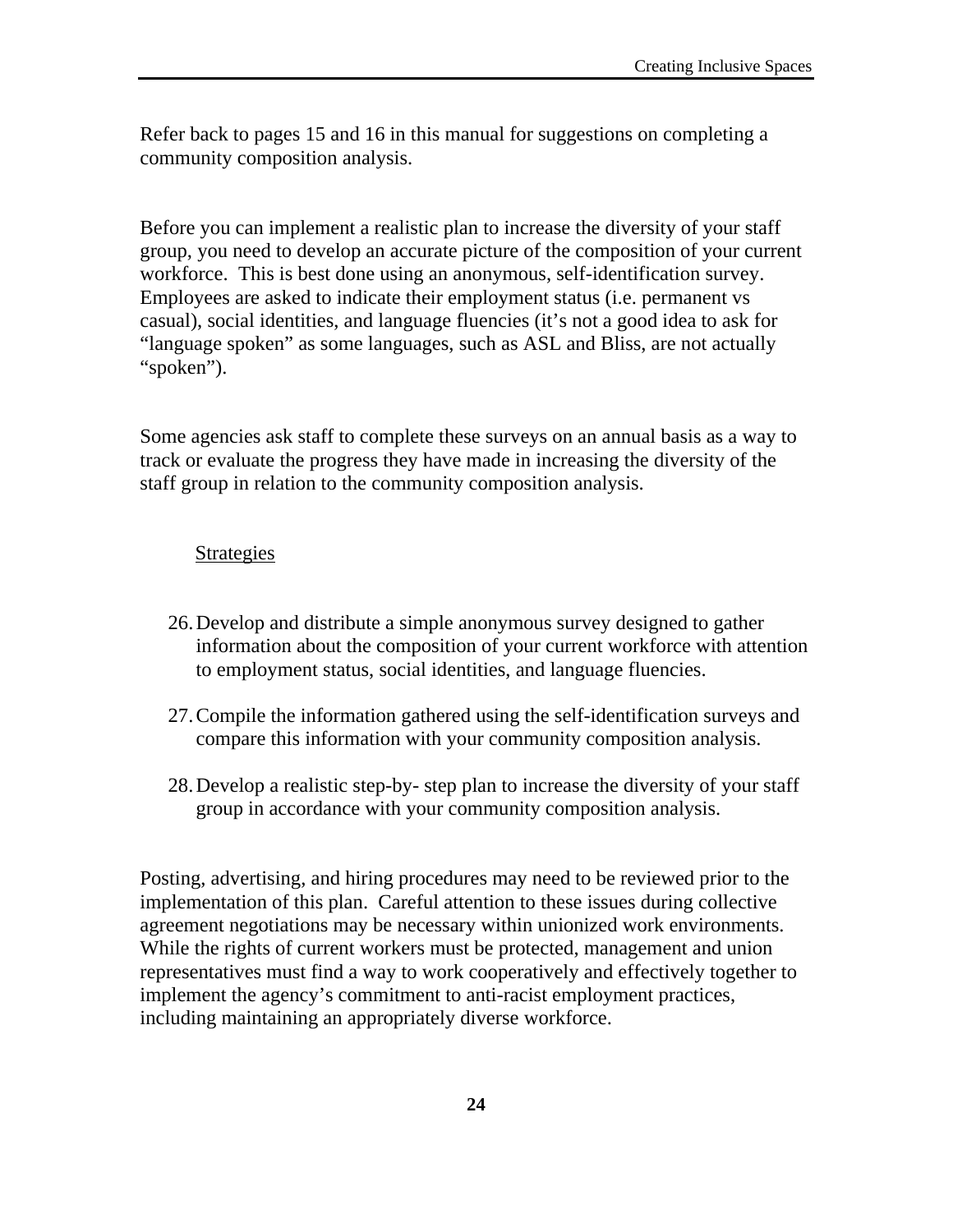29.Maximize diversity within the pool of relief, casual, and contract employees and service volunteers in your agency.

Most anti-violence organizations post vacant positions internally before advertising externally. Past experiences in the organization, either paid or unpaid, is recognized as a valuable asset. In some agencies, women with the most seniority are given the position, assuming they have the skill set required to do the job. For this reason, it is especially important to maximize the diversity within your pool of relief, casual, and contract staff and service volunteers as one part of your overall strategy to increase the diversity within the permanent staff group.

#### **Task # 2: Recruiting to Meet Identified Service Needs**

Evaluating the composition of your client group will help you make informed decisions about any specific or changing skill set(s) required by frontline staff. For example, recent changes in government policies and decreased funding for some types of psychiatric services has resulted in a noticeable increase in the numbers of women with significant mental health problems seeking service at shelters. If this pattern continues over time, it may appropriate to include previous experiences working with women with psychiatric disabilities or mental health problems in the qualifications required for the next available frontline position. Similarly, fluency in languages other than English may be identified as a requirement or asset for specific hirings if your agency determines that a significant percentage of your client population speaks language(s) other than English. For example, fluency in various Aboriginal languages may be an asset in shelters located in communities with a high proportion of First Nations/Aboriginal women living both on and off reserve within their catchment area.

#### **Strategies**

30.Modify client records or agency evaluation forms as necessary to track changing client needs, use of translators and cultural interpreters, and first languages/mother tongues of clients. Compile this information on an annual basis.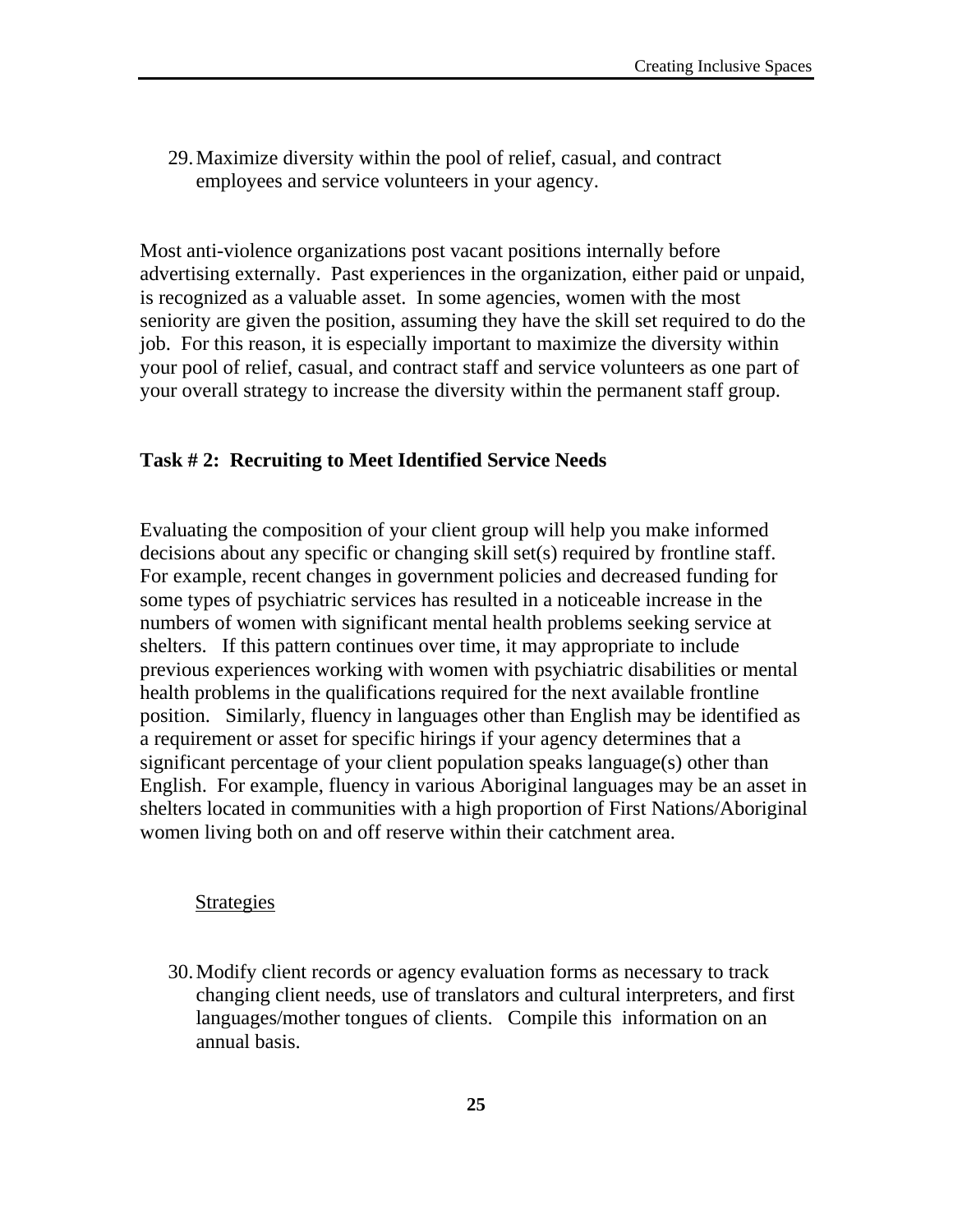31.Review the most recent information regarding client composition and changing client needs prior to each frontline hiring and modify postings and advertisements as necessary to include specific skill set(s) required to meet identified need(s).

#### **Task #3: Postings/Advertisements**

The wording of your job posting and advertisement should reflect your commitment to developing a diverse workforce. Specific wording is more helpful than a general statement confirming your commitment to diversity. For example, "We are especially interested in receiving applications from First Nations/Aboriginal women and women with disabilities." is more likely to attract applicants from these populations than a general statement, such as "Women from diverse communities are encouraged to apply".

It is also important to think about where you post or advertise the positions available in your agency. Advertising in mainstream English newspapers and faxing job postings to other anti-violence organizations limits your pool of applicants to women who read these papers and who are currently employed in these organizations. The majority of women working in anti-violence organizations in Ontario today are white, middle class, heterosexual, non-disabled women with a Christian, English-speaking heritage.

Sending job postings to groups and organizations with connections to the populations you wish to reach and advertising in alternative newsletters and community bulletins is more likely to result in a diverse pool of applicants.

#### Strategies

- 32.Change the wording of your job postings and advertisements to include an invitation to apply directed at specific target populations. Target populations should be selected in consideration of your community composition analysis, workforce analysis, and identified service needs.
- 33.Distribute job postings to cultural and religion groups, community organizations, and other agencies with connections to the target populations identified in the advertisement.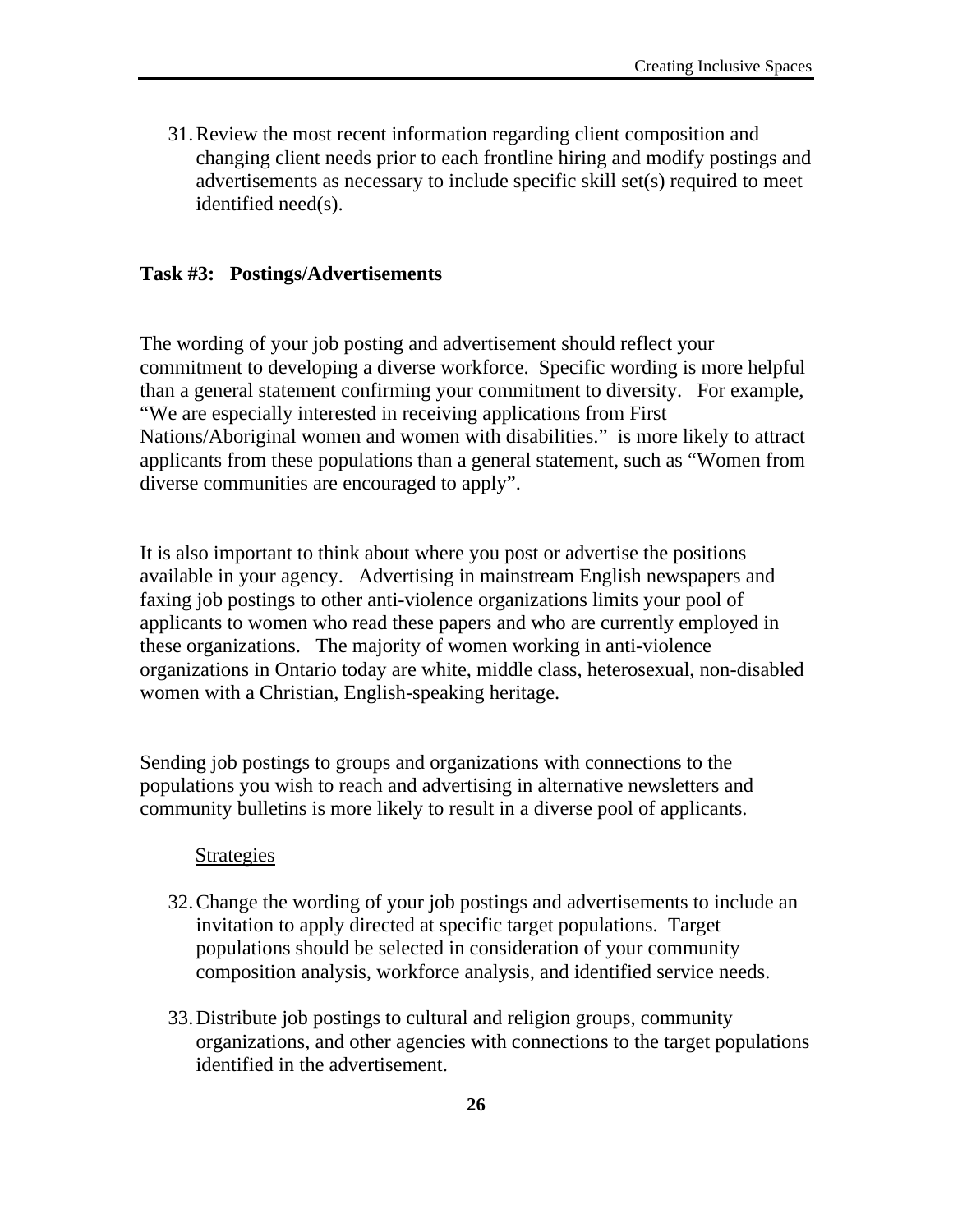34.Ask applicants where they heard/read about the position during their interview. This will provide you with useful information regarding the success of your outreach efforts.

#### **Task # 4: Selection and Hiring Practices**

The **information that you give applicants prior to their interview** is one of the first opportunities you have to:

- ► demonstrate your agency's commitment to an integrated, anti-racist, feminist service delivery system;
- ► and outline the requirements for employment with the agency.

For example, if you offer applicants a copy of the job description for the position available and it does not include any references to working with diverse populations or challenging racist and oppressive comments or behaviour within the organization, you have missed an excellent opportunity to demonstrate the importance of these issues to your agency.

Failure to include this kind of information in the job descriptions for your employees also has serious implications for performance appraisals/evaluations and disciplinary procedures as discussed later in this chapter.

The **composition of your hiring committee and the space used to conduct interviews** should also reflect your commitment to diversity, anti-racism, and antioppression work. The composition of the hiring committee should realistically reflect the current diversity within your organization and the interview space should be welcoming to all women. For example, your stated commitment to anti-oppression work may appear somewhat suspect to a large woman if she walks into a small, crowed interview room set up with a collection of "office" chairs, all of which have arms.

After you have thought about what you want to tell applicants about your agency and the position available prior to the interview, the composition of your hiring committee, and space you will be using for the interview, you should give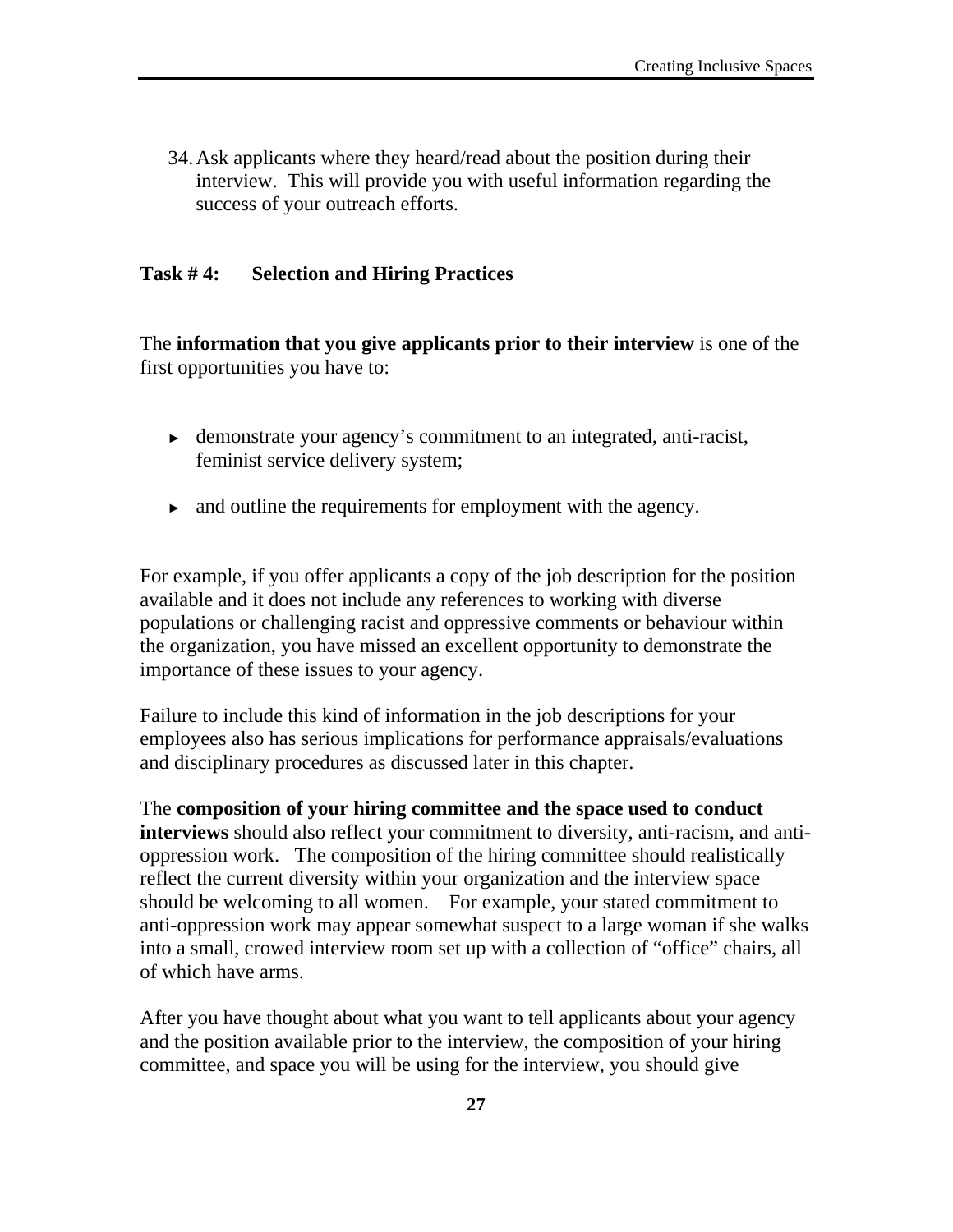careful thought to the interview process itself, including the questions you will ask and the way you will rate or rank applicants. All candidates should be asked the same questions and their responses should be ranked in accordance with a predetermined point or grading system to ensure consistency and fairness.

The interview offers you another opportunity to demonstrate what is important to your agency and to collect the information you need to determine which candidate best meets the agency's needs. Your interview should include specific questions about each candidate's:

- ► experience working with diverse populations;
- ► understanding of and involvement with anti-racism and anti-oppression work;
- ► and their awareness of how their own experiences with privilege and oppression might influence their job performance and their participation on the staff team.

#### Strategies

- 35.Include information about the agency's commitment to an integrated, antiracist, feminist service delivery system, such as the agency's antiracism/anti-oppression policy, in the information package distributed to job applicants.
- 36.Clearly state the agency's expectations for employees in relation to antiracist and anti-oppression work in the job descriptions for all positions in your agency. For example, confirm the agency's expectation that staff challenges and address racist and other oppressive comments and behaviours in the workplace in accordance with relevant policies.
- 37.Clearly outline the specific skills set(s) required to work with a diverse population within an integrated, anti-racist, feminist service delivery system in the qualifications section of the job descriptions for all positions in your agency.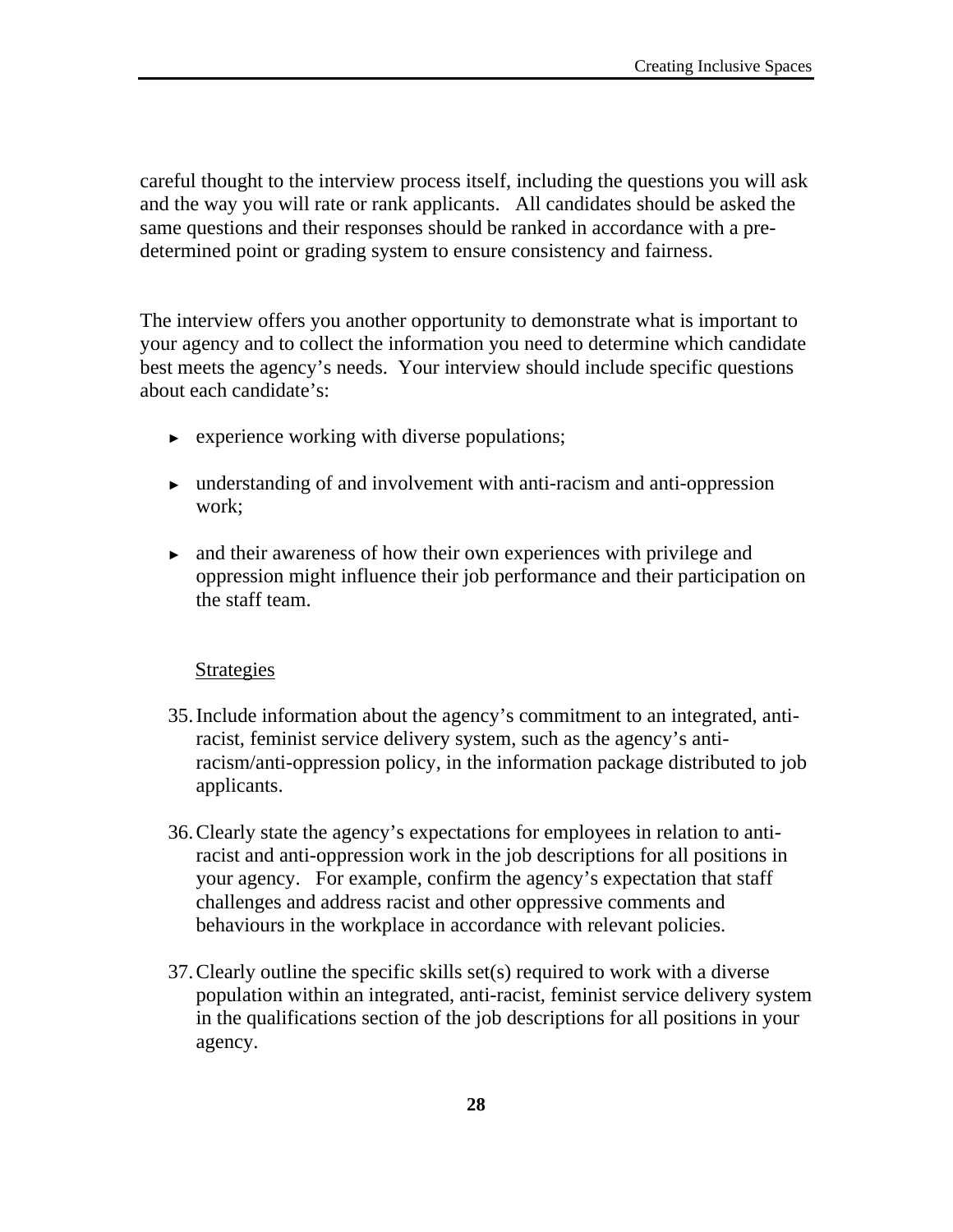- 38.Ensure that the composition of your hiring committees accurately reflects the diversity within your organization.
- 39.Ensure that the space used to conduct job interviews is welcoming to all applicants.
- 40.Develop standardized interview questions. Ask all candidates the same questions in the same order.
- 41.Include questions that explore each candidate's experience working with diverse populations. Use scenarios and behavioural questions to solicit specific information. For example, ask candidates to outline some of the issues that should be explored when completing an intake interview with a woman who is a wheelchair user.
- 42.Include questions that explore each candidate's understanding of and involvement with anti-racist and anti-oppression work.
- 43.Develop and use a pre-determined point system to rank all candidates.

#### **Orientation and Probation**

The orientation process for new employees should include information about the anti-racist/anti-oppression philosophy and activities of the organization. All new employees should be required to confirm that they have read and understand the Mission Statement, Statement of Beliefs and Aims, and policies of the organization prior to the completion of their probationary period. Many organizations find it useful to ask new employees to sign a letter confirming that they have completed this task.

Identifying specific learning commitments for the employee's first three to six months with the organization is an excellent way to demonstrate the agency's commitment to concrete performance indicators and accountability. Learning commitments should relate directly to the employee's job responsibilities and should reflect the agency's commitment to an integrated, anti-racist, feminist service delivery system.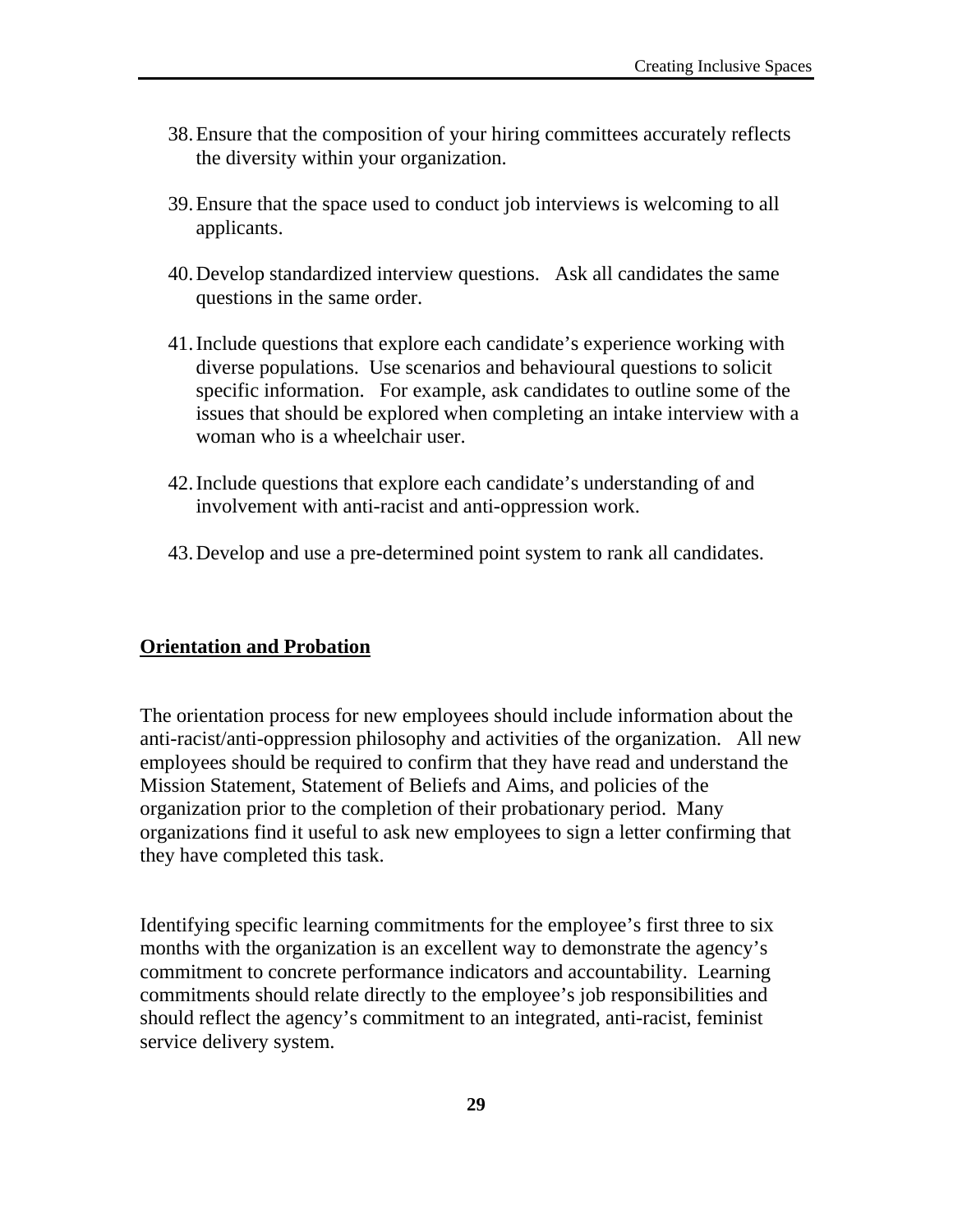For example, it may be appropriate to include a requirement that the employee visit the area's multi-cultural centre and practice/role play at least one intake interview with the assistance of an interpreter.

#### **Strategies**

- 44.Review and discuss the agency's commitment to an integrated, anti-racist, feminist service delivery system during the orientation process for new employees.
- 45.Ask all new employees to sign a letter at the end of their probationary period confirming that they have read, understand, and agree to comply with the Mission Statement/Mandate, Statement of Beliefs and Aims, and policies of the organization.
- 46.Identify specific learning commitments for each new employee which reflect the employee's specific job responsibilities within the integrated, anti-racist, feminist service delivery system used by the agency.

#### **Retention**

Retention refers to your agency's ability to keep the staff it hires employed at the agency. Lots of research and work has been done in the area of retention of female employees in male dominated work fields. If this is a new issue for you, you may find it helpful to review some of this information and consider how it might be adapted and applied in relation to marginalized women within your own work environment.

It is most likely that marginalized women will remain at an agency when they feel welcomed, respected, and included. More specifically, consistency between an agency's stated commitment to an integrated, anti-racist, feminist service delivery system and the words, behaviour, and performance of board members and employees increases the likelihood that women with various social identities will stay at a particular agency.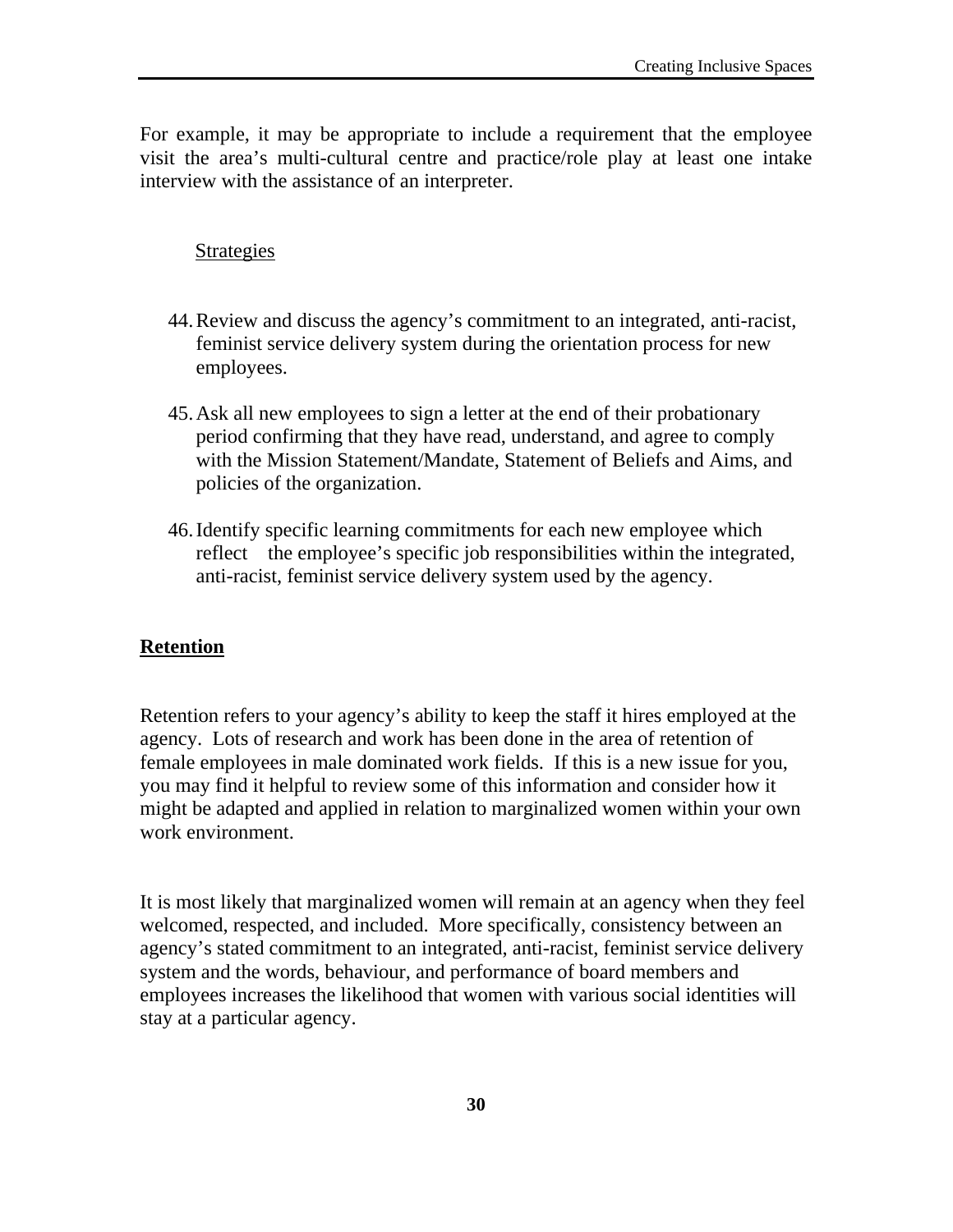#### Strategies

- 47.Gather information from employees on a regular basis regarding each employee's experience of inclusion. Solicit specific suggestions for improvement.
- 48.Conduct exit interviews with employees when they resign from the organization to gather feedback and solicit specific suggestions for improving the agency's efforts to create a welcoming, respectful, inclusive environment for all employees and to recruit and retain employees with diverse social identities.
- 49.Consider scheduling, location, and food supplied at staff meetings, gathering and training sessions in consideration of the diversity represented with the staff group.

#### **Compensation**

Compensation refers to the salary and benefits given to an employee in exchange for their labour, their commitment to the organization, and their compliance with the organization's requirements for employment. The compensation given to employees affects their morale, productivity, sense of job satisfaction, and willingness to remain in a particular position or retention.

Many factors influence the compensation package given to employees, including the agency's annual budget, personnel policies, and collective agreements in unionized work environments. Within these constraints, each agency should review its current and projected compensation packages with attention to equity and fairness. Special attention should be directed toward the flexibility allowed within the benefit package to accommodate the needs of lesbians, women with disabilities, and women who celebrate cultural and religious holidays that do not fall on established Canadian or Ontario holidays.

#### **Strategy**

50.Secure benefit coverage from a supplier who recognizes and provides same-sex benefits.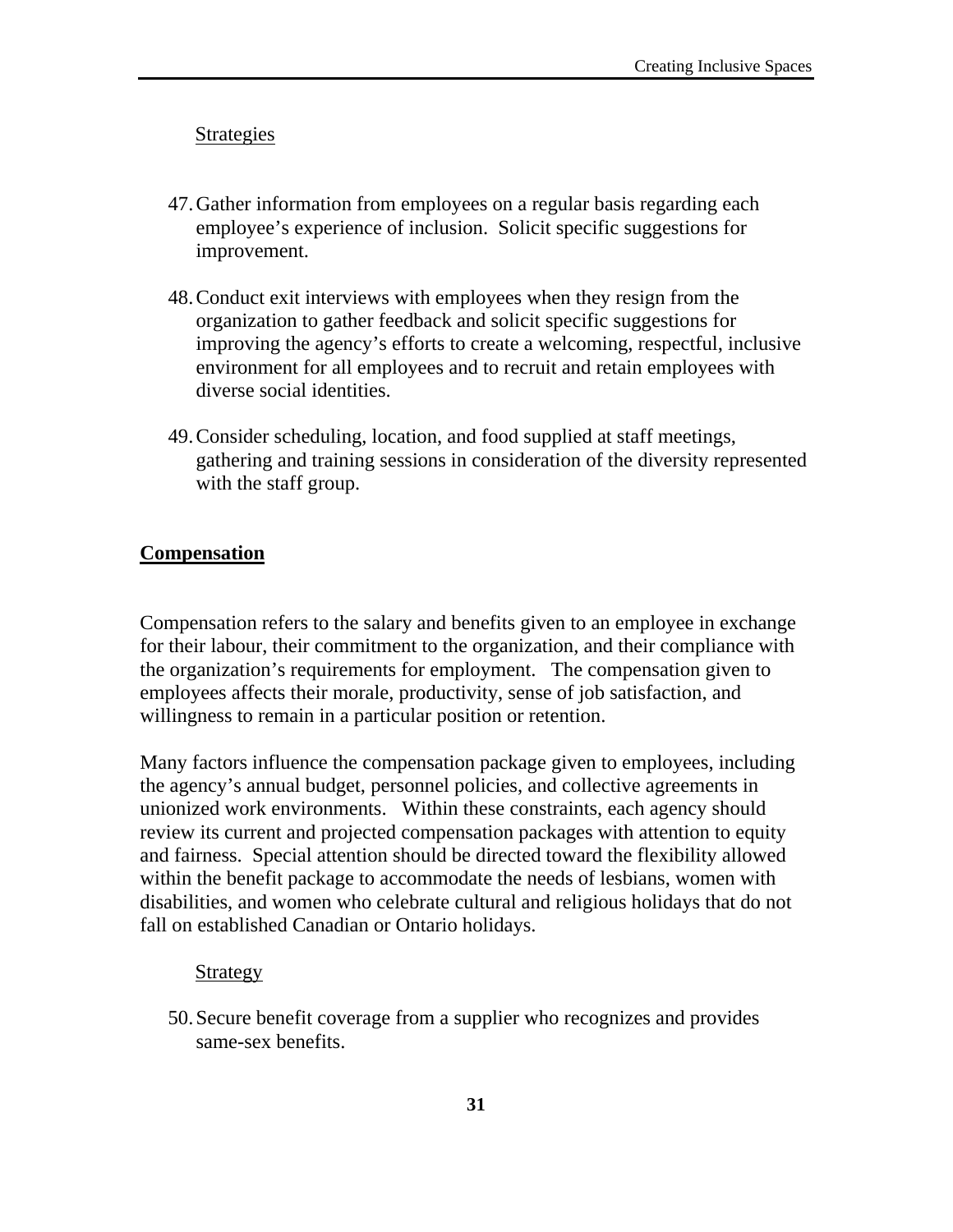- 51.Review and adjust personnel policies relating to statutory holiday to allow flexible use of paid day in consideration of cultural and religious holidays celebrated by employees.
- 52.Review and adjust personnel policies relating to sick time credits to allow flexible use of paid days to provide care to young children and/or aging parents and in consideration of any needs identified by women with disabilities on staff.

#### **Performance Management: Supervision and Evaluation**

Performance management is an ongoing process. It includes the formal and informal supervision provided to employees as well as regular performance appraisals or evaluations. Most organizations complete evaluations on an annual basis. However, employees have the right to receive regular feedback regarding their performance, including both successes and areas requiring improvement. Annual evaluations provide an opportunity to summarize and review feedback shared with the employee during the year in a more focused manner; nothing shared with the employee during their annual evaluation should come as a "big surprise".

An employer is entitled to assign tasks and evaluate an employee's job performance in accordance with the general and specific responsibilities outlined in the employee's job description. If a performance indicator is not mentioned or addressed in some way in the employee's job description then it cannot be included in their annual evaluation. For this reason, job descriptions for employees working in an anti-racist/anti-discriminatory agency must include clear references to the agency's requirements or expectations in this area.

Job description should include a clear statement confirming an employee's responsibility to provide respectful, equitable, and accessible services to all women in accordance with the agency's integrated, anti-racist, feminist service delivery system. This ensures that the agency has a right to deal with employees who do not meet this expectation.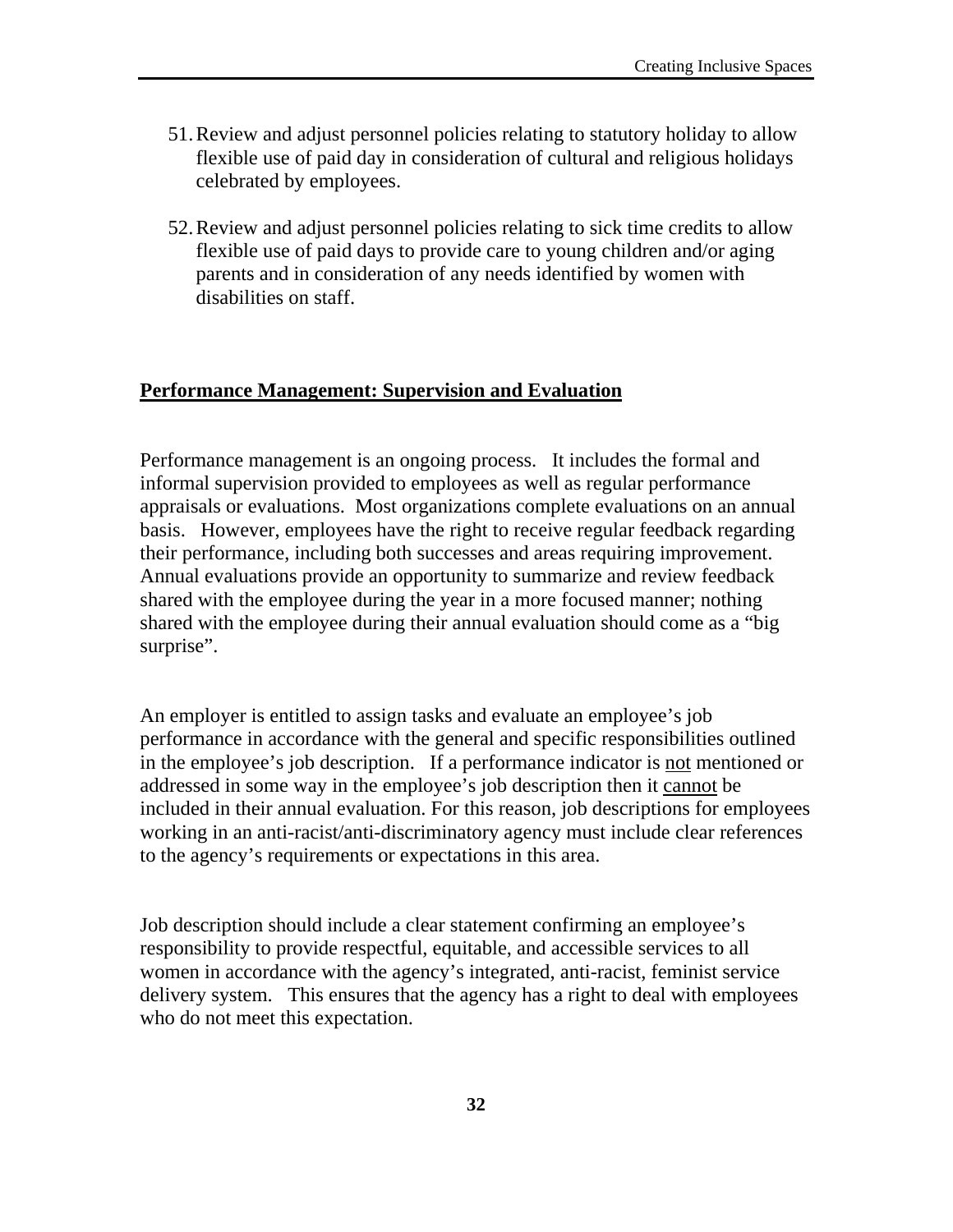For example, employees who:

- ► do not provide interpretation services for women who do not speak English or who are more comfortable talking about difficult or complex issues in their first language/mother tongue;
- $\triangleright$  offer the best quality donations to white clients
- $\triangleright$  refuse to assist a woman with mobility impairments when she is using the toilet
- $\rightarrow$  avoid contact with lesbian clients
- ► instruct a Muslim woman to eat the ham and pineapple dinner that has been prepared for that day
- ► insist that a Jewish woman must complete her assigned chores on Saturday "just like all the rest of the residents".

#### **Strategies**

- 53.Ensure that specific job requirements and agency expectations relating to working within an integrated, anti-racist, feminist service delivery system are clearly stated in agency job descriptions.
- 54.Ensure that employees receive regular feedback throughout the year regarding their job performance.
- 55.Ensure that all staff receive regular performance appraisals which include specific learning commitments for the next year.
- 56.Ensure that management personnel are adequately and appropriately trained to provide regular supervision and performance appraisals for employees working in a diverse work environment.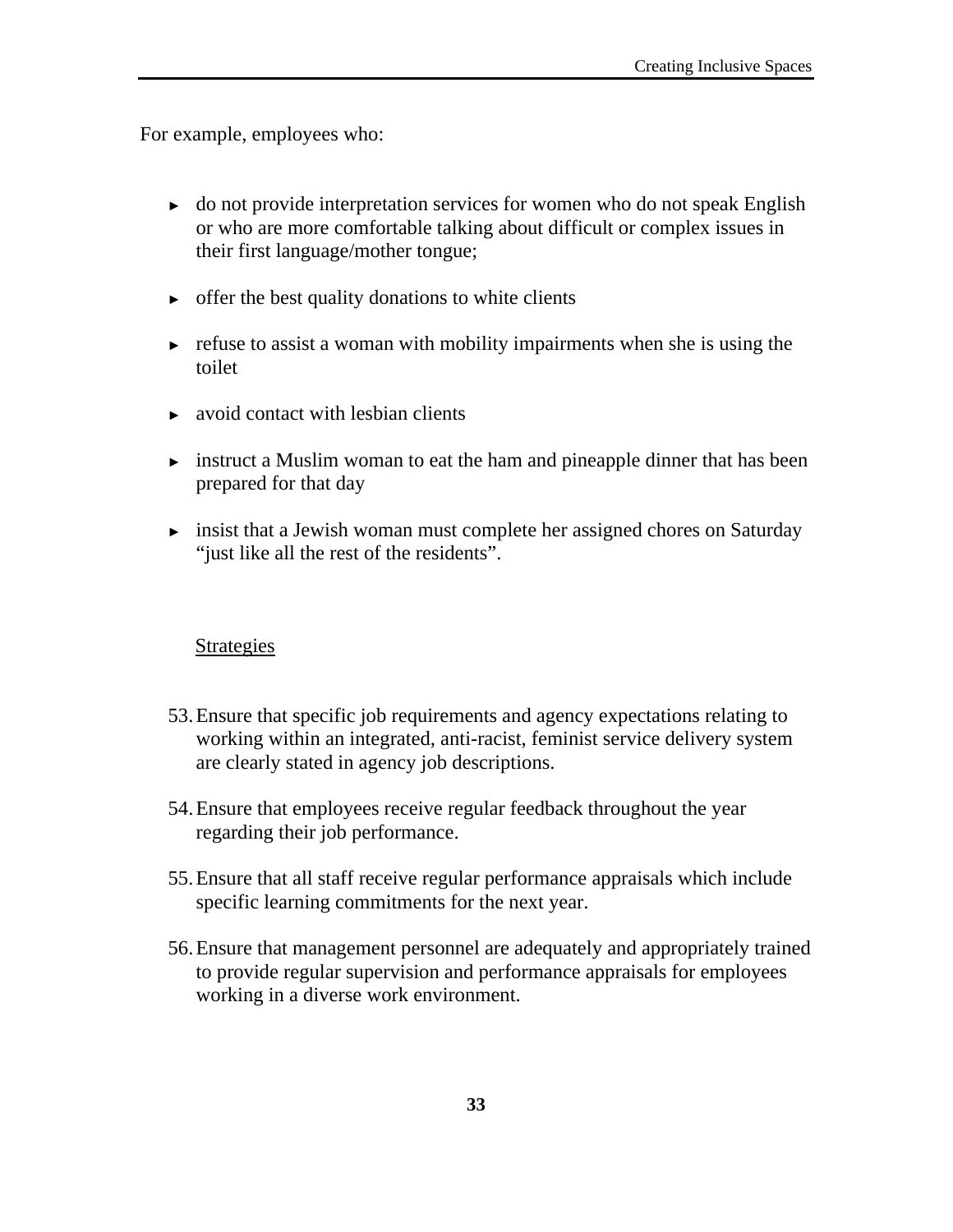#### **Disciplinary Processes**

Agencies should have clearly written disciplinary policies which outline grounds for disciplinary action and the progressive steps that may be taken against an employee. If an agency has developed a separate anti-racist/anti-oppression policy, the relationship between this policy and the disciplinary action policy should be clearly stated to avoid confusion or misunderstandings.

#### Strategies

- 57.Develop a disciplinary action policy which clearly outlines grounds for discipline and the progressive disciplinary process.
- 58.Cross reference the disciplinary action and anti-racist/anti-oppression policies.
- 59.Apply disciplinary action in a fair, equitable, and consistent manner.
- 60.Monitor applications and use of the disciplinary action policy to ensure that differential treatment is not occurring.

#### **Personnel Policy and Procedure Review**

All components of an agency's functioning should be monitored and evaluated on a regular basis, including personnel policies, procedures, and practices.

#### Strategies

- 61.Develop an efficient and effective process to monitor the application of personnel policies and the employment practices of the agency.
- 62.Ensure that the agency has access to the services of a lawyer with training and expertise in the area of personnel management, labour relations, human rights, and anti-racism/anti-oppression practices.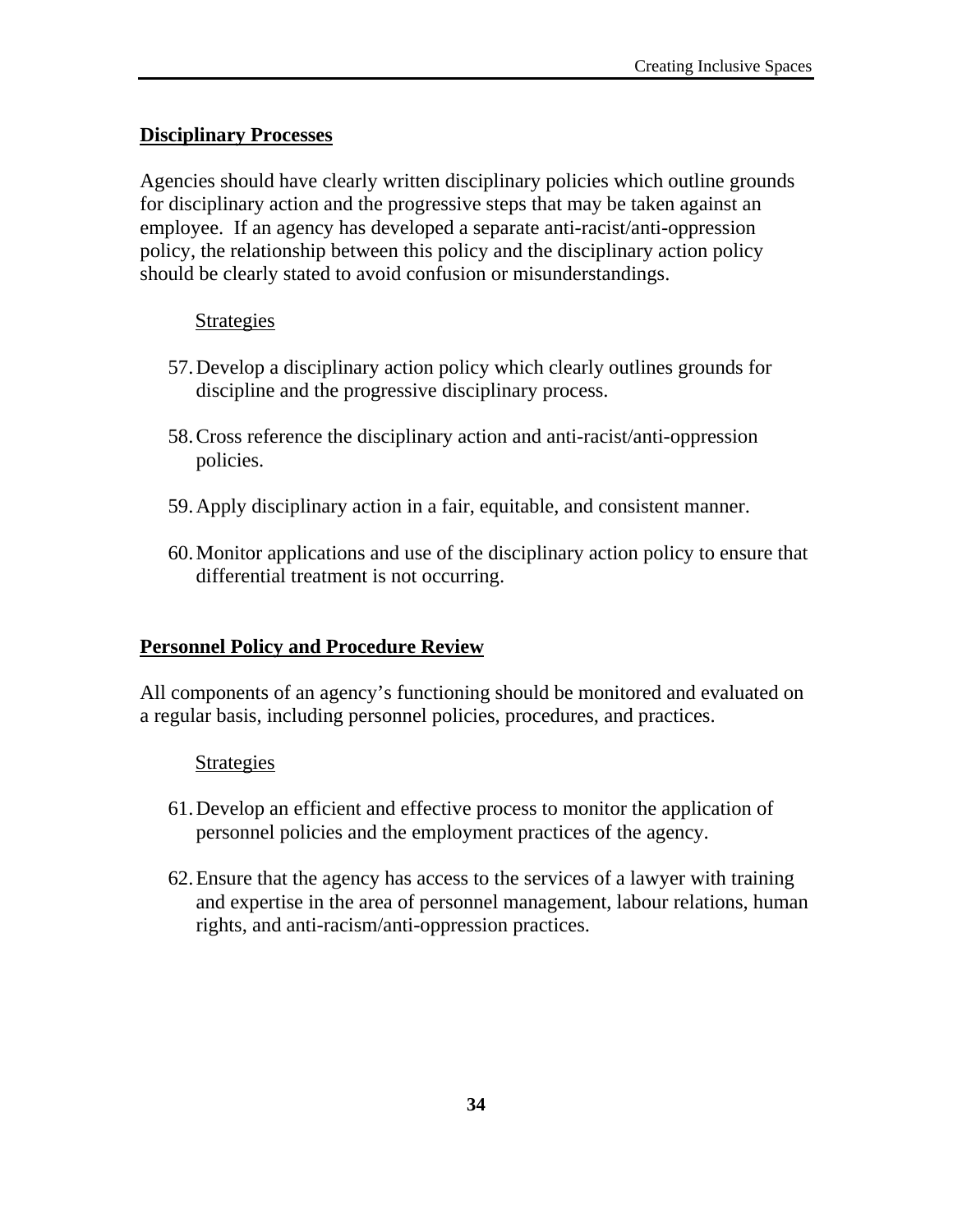# **CHAPTER FIVE PROGRAMS AND SERVICES**

#### **Introduction**

Implementing an integrated, anti-racist, feminist service delivery system demands that we acknowledge that:

- $\Omega$  women of colour and other marginalized women face racism and other forms of oppression every day of their lives;
- $\Omega$  racism, other forms of oppression, and sexism overlap or work together in the lives of women of colour and other marginalized women affecting their day-to-day experiences, their personal reactions to woman abuse and other forms of violence, their community/communities reaction to violence, their willingness to reach out for services, and their ability to access meaningful and appropriate services;
- $\degree$  women of colour and other marginalized women bring all their experiences of racism and/or other forms of oppression with them when they reach out to our organization for service, including any negative or discriminatory experience they may have had at our agency or another shelter;
- $\degree$  women react to crisis, conflict, and violence in different ways;
- $\degree$  regardless of the apparent similarities between women using our services and the counsellors working at our agencies, all communication is intercultural (between or across different cultural standards and norms) and all communication is affected by culture and various social identities;

#### ♀ **racism and other forms of oppression exist in our organizations;**

 $\mathcal{L}$  we must recognize, work to understand and appreciate, honour, and celebrate the complex and multiple identities of the women who use our services.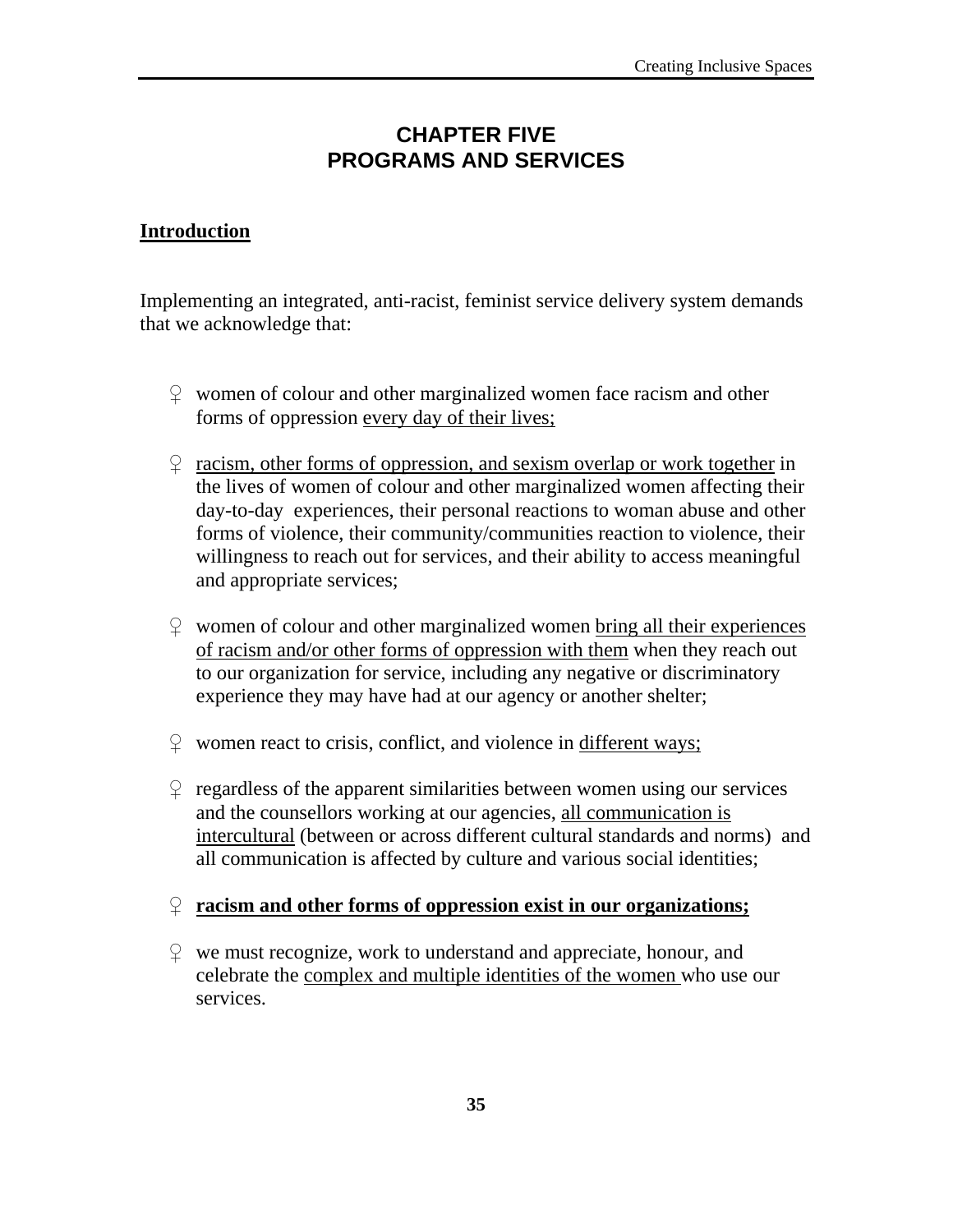We must work to uncover and eliminate all the subtle and not-so subtle ways we minimize, deny, or avoid dealing with the racism and other forms of oppression present in our own organizations.

Do you ever find yourself;

- ❑ denying that racism, anti-Semitism, heterosexism or other forms of oppression "really" exist anywhere in Canada today?;
- ❑ acknowledging that various forms of oppression may exist in some parts of Canada but that racism or other forms of oppression aren't really relevant to the issue of woman abuse?;
- $\Box$  or that various forms of oppression may exist in some institutions and laws but aren't really part of day-to-day life in your community?;
- $\Box$  or that others may be racist, able-ist, or age-ist, but you're not?;
- ❑ saying that you'd be more than willing to change if women of colour and other marginalized women would just tell you exactly what it is they want you to do?;
- ❑ claiming that you just "treat everyone the same" without thinking about how this denies the different realities and experiences women bring to the shelter?;
- □ saying you just can't stand conflict so you'll stay clear of all this "mess" and let everyone else work it out?

These are just some of the many different ways we deny, minimize, or avoid facing the existence of racism and other forms of oppression in our own organizations and in our day-to-day work. These are some of the ways we avoid taking responsibility for our own oppressive attitudes, comments, and behaviour.

These are some of the protections women of/with privilege must be willing to give up to build an anti-racist, anti-discrimination agency.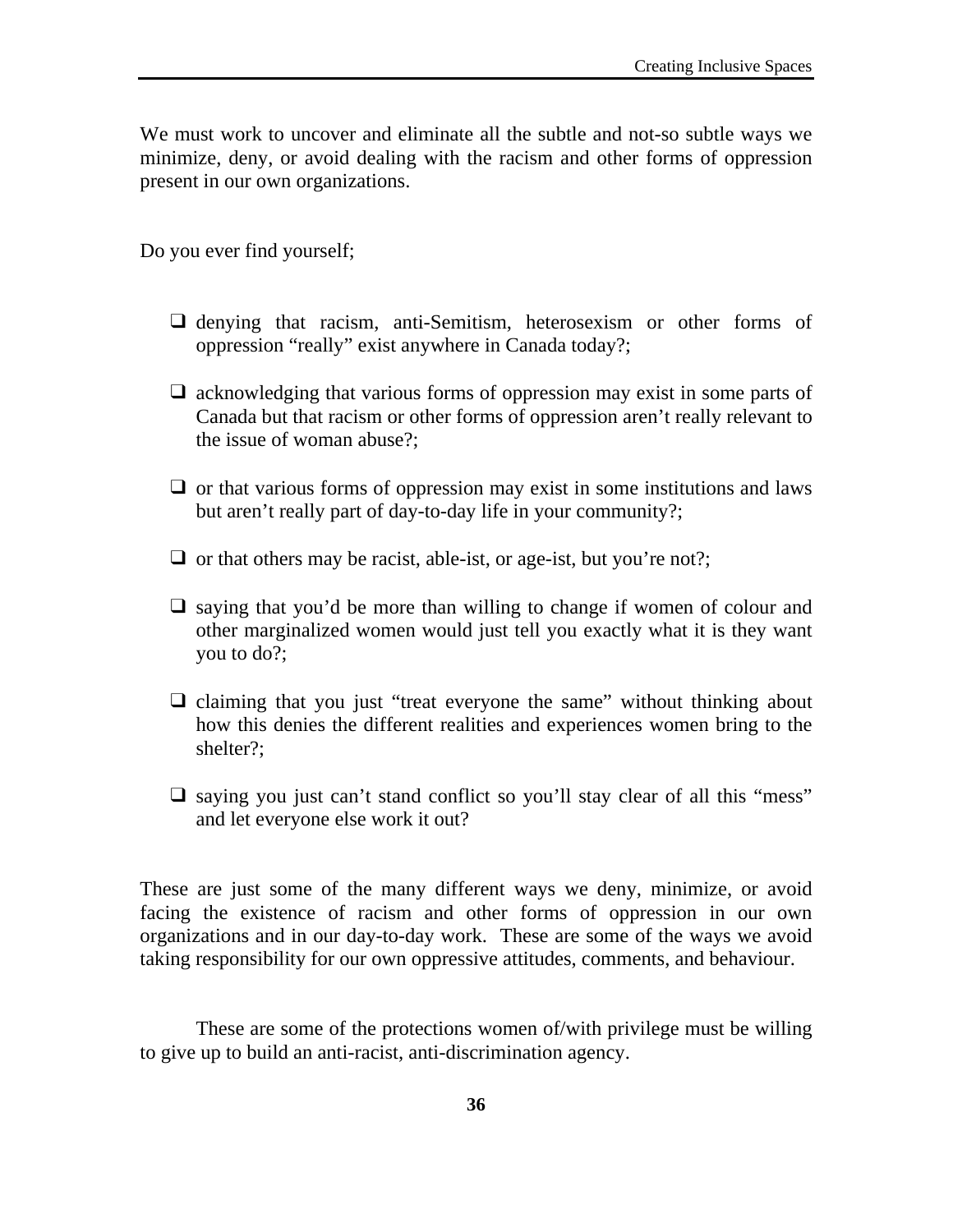It is these kinds of attitudes and ideas that result in the needs of women of colour and other marginalized women being ignored or not heard when they reach out to our agencies for service. Making a commitment to implement an integrated, antiracist, feminist service delivery system means making a commitment to hear, perceive, understand, and respond to the needs of marginalized women in accordance with the mandate of your organization.

Implementing an integrated, anti-racist, feminist service delivery system demands attention to all aspects of our programs and services, from planning to evaluation.

# **Community Involvement and Liaison**

# **Task # 1: Community Consultation**

We know a lot about violence against women. We don't know a lot about working effectively with diverse populations of women. There are organizations and community groups throughout the province that can help us learn what we need to know about working with specific groups of women, such as women with disabilities or immigrant and refugee women. These groups may not always have the same awareness or understanding of violence against women as some of us but they have much to teach us about anti-racist and anti-oppression work and working effectively and respectfully with women across social identities.

We must be willing to work cooperatively with various groups and organizations In our region and to seek consultation as necessary when we are developing and implementing an integrated, anti-racist, feminist service delivery system.

#### **Strategies**

63.Develop a list of community groups and organizations in your region that may be able to provide you with information, resources, and specific suggestions about working with women across social identities.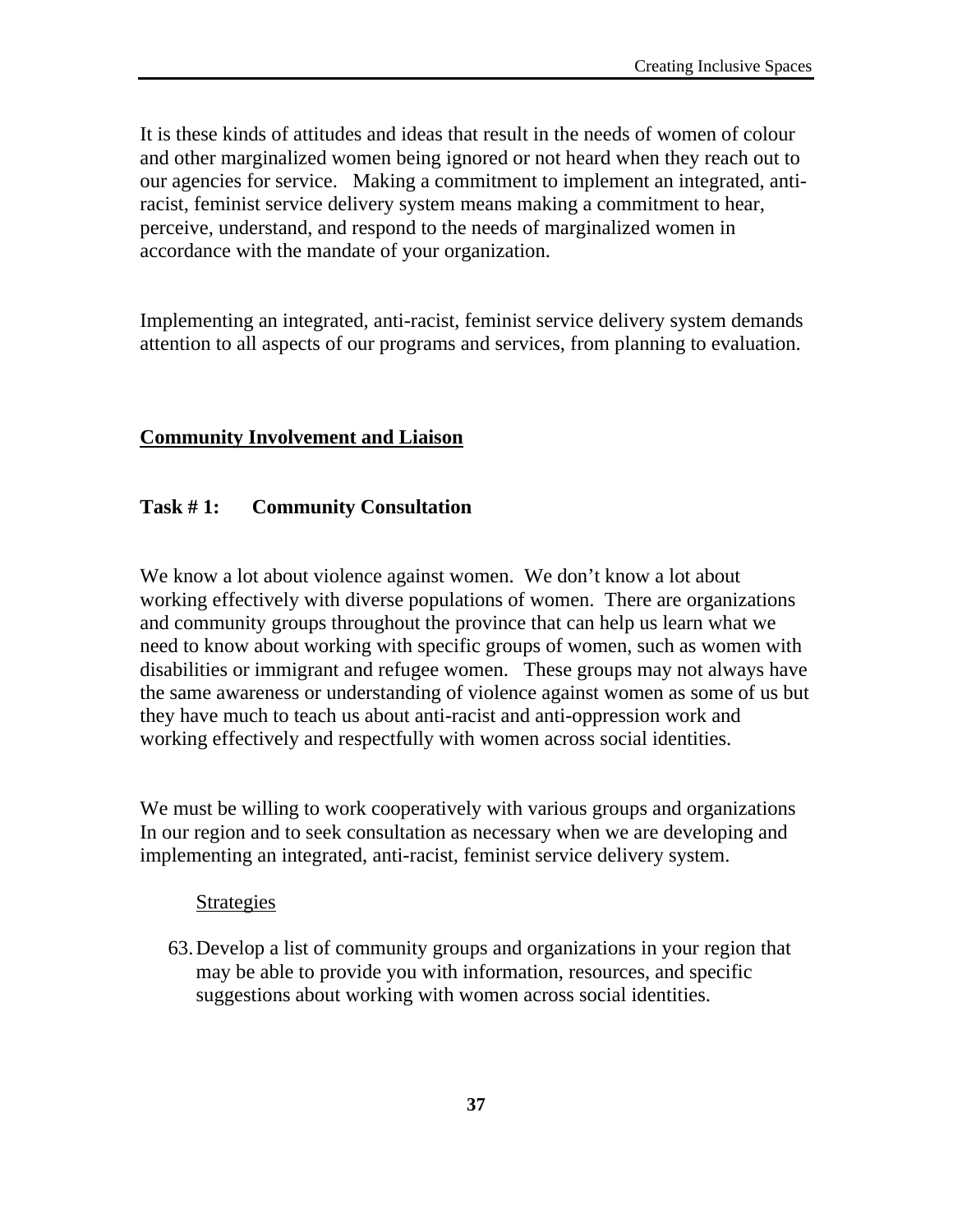64.Establish concrete, two-way communication and networking strategies that allow you to exchange information and consult on specific issue with representatives from these community groups and organizations.

Individual outreach to a specific contact person within the group may be appropriate for informal, ongoing consultations. Requesting to be on the mailing list for those groups with community newsletters may provide you with useful updates and resources materials. More formal arrangements may be most helpful when you are developing or evaluating specific services or programs. For example, establishing a **program advisory committee** with representation from groups and organizations that have connections to women of colour and other marginalized women is an excellent way to gather input, solicit feedback, and demonstrate accountability to your regional community/communities.

65.Solicit feedback from community group, organizations, and agencies regarding your programs and services on a regular basis using a simple written or telephone survey. Incorporate this information into your annual program evaluation and strategic planning processes.

# **Task #2: Outreach**

Gathering information and input from community groups and organizations with connections to marginalized women is an essential prerequisite for program planning, development, and evaluation. Sharing information about your mandate, programs, and services with these same groups is also important. It is one way to ensure that women with various social identities learn about your services.

Distribute information about your agency as widely as possible throughout your region. Consider what kind of wording, pictures, and graphics are most likely to reach your target audience and to convey the message that all women are welcome at your shelter. It may be appropriate to develop different brochures or flyers for different audiences or venues.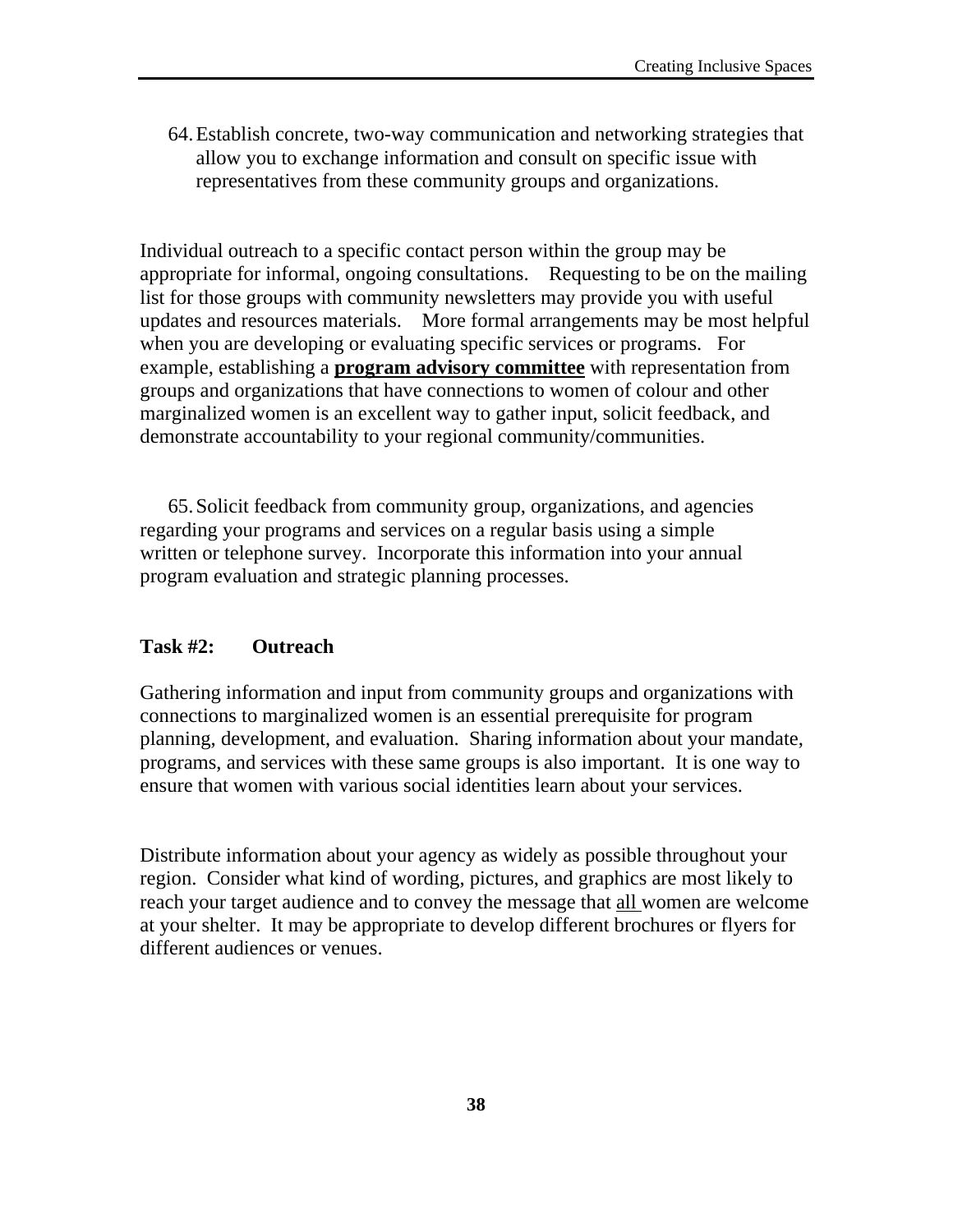### Strategies

- 66.Leave information about your agency at shopping malls, hair salons, doctors' offices, dentist' office, hospitals, community health centres, churches, mosques, temples, synagogues, Native Friendship Centres, drop in centres, housing projects, and cultural food shops.
- 67.Share information about your agency and specific events in community and alternatives newspapers and newsletters (and in the language used by the newspapers/newsletter).
- 68.Advertise your services on English and non-English radio programs.

### **Program Planning and Evaluation**

#### **Task #1: Gathering Input and Soliciting Feedback**

Program planning and program evaluation are two closely related processes that help to ensure that your services are meeting the needs of abused women and their children in a meaningful and effective manner.

- $\mathcal{A}$  Gathering input and information from various sources before you plan and implement a new program is an important part of program planning.
- $\mathcal{A}$  Gathering feedback from various sources during or following the delivery of specific services is an important part of program evaluation.

Whenever you are planning and developing new programs or evaluating and revamping existing programs, you should gather and review information from a variety of sources, including input and feedback from:

- $\mathscr{\mathscr{E}}$  your own staff
- $\mathscr{\mathscr{L}}$  various community groups, organizations, and agencies in your region as discussed above;
- $\mathscr{\mathscr{E}}$  past current service users –i.e., review summaries of departure questionnaires; develop a brief survey to explore the need for a specific service; complete exit evaluations during final group sessions; etc.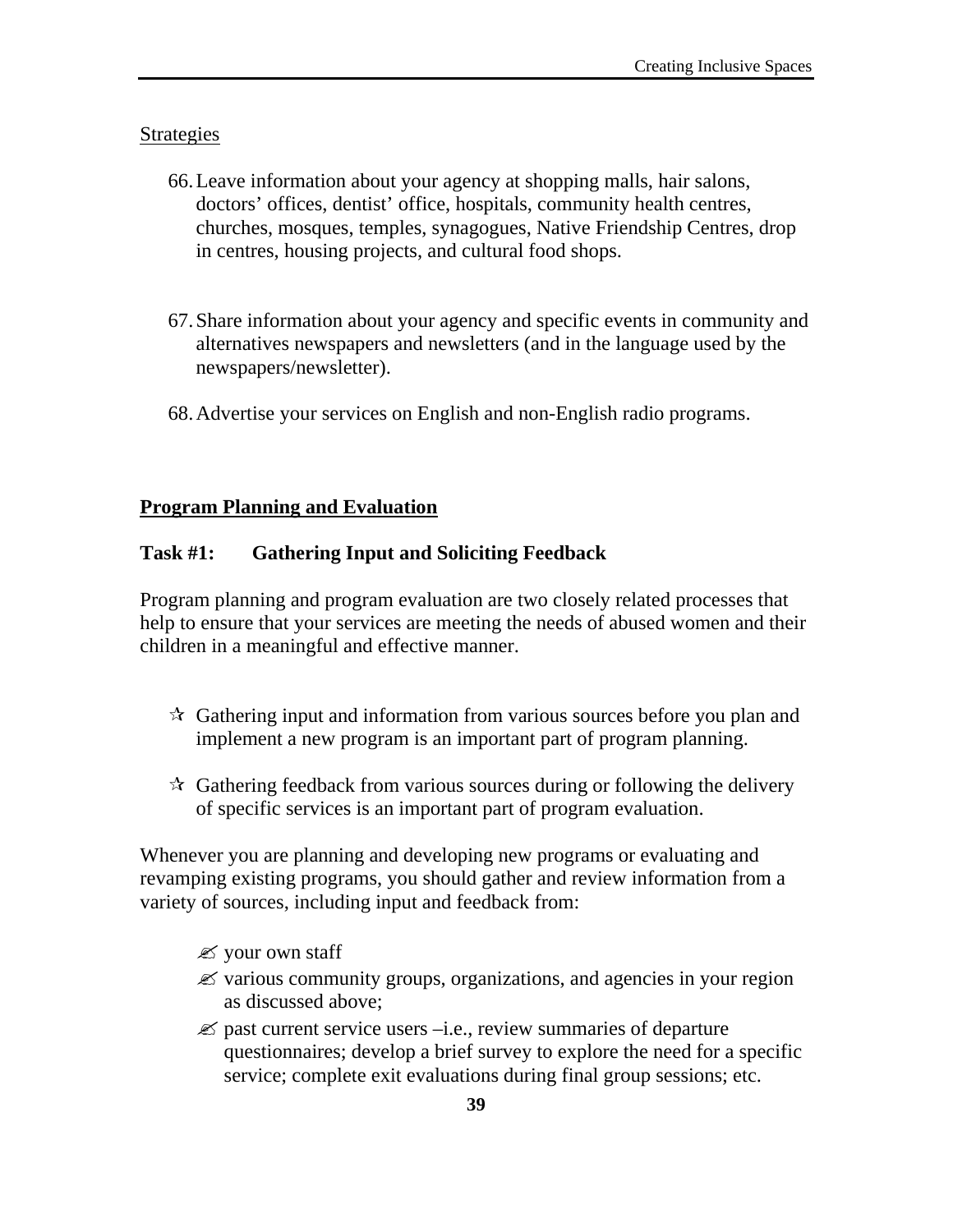Questionnaires and surveys distributed to past and current service users should include questions which explore the women's needs and experience across their social identities.

# **Strategies**

- 69.Gather and review information from various sources, including past and current service users, when planning a new program or revising an existing service.
- 70.Include specific questions that explore the needs and experiences of women across various social identities when gathering information during a program planning or evaluation process.
- 71.Compile information gathered from residents in an anonymous manner and ensure that this information is reviewed during strategic planning and program planning processes.

For example, you may want to compile feedback from departure questionnaires on a quarterly basis and include quarterly summaries in packages of information distributed to all board and staff members prior to strategic planning process.

72.Gather and review program evaluation data on a regular basis to ensure that your programs continue to meet the changing needs of women and children using your services.

# **Program Policies and Procedures**

### **Task # 1: Ensuring Consistency**

Program policies establish the broad parameters and framework of your service delivery system. For example, the criteria for intake and the criteria for termination of service are usually outlined in the service delivery policies of an organization. The board of directors is responsible for the development of program policies.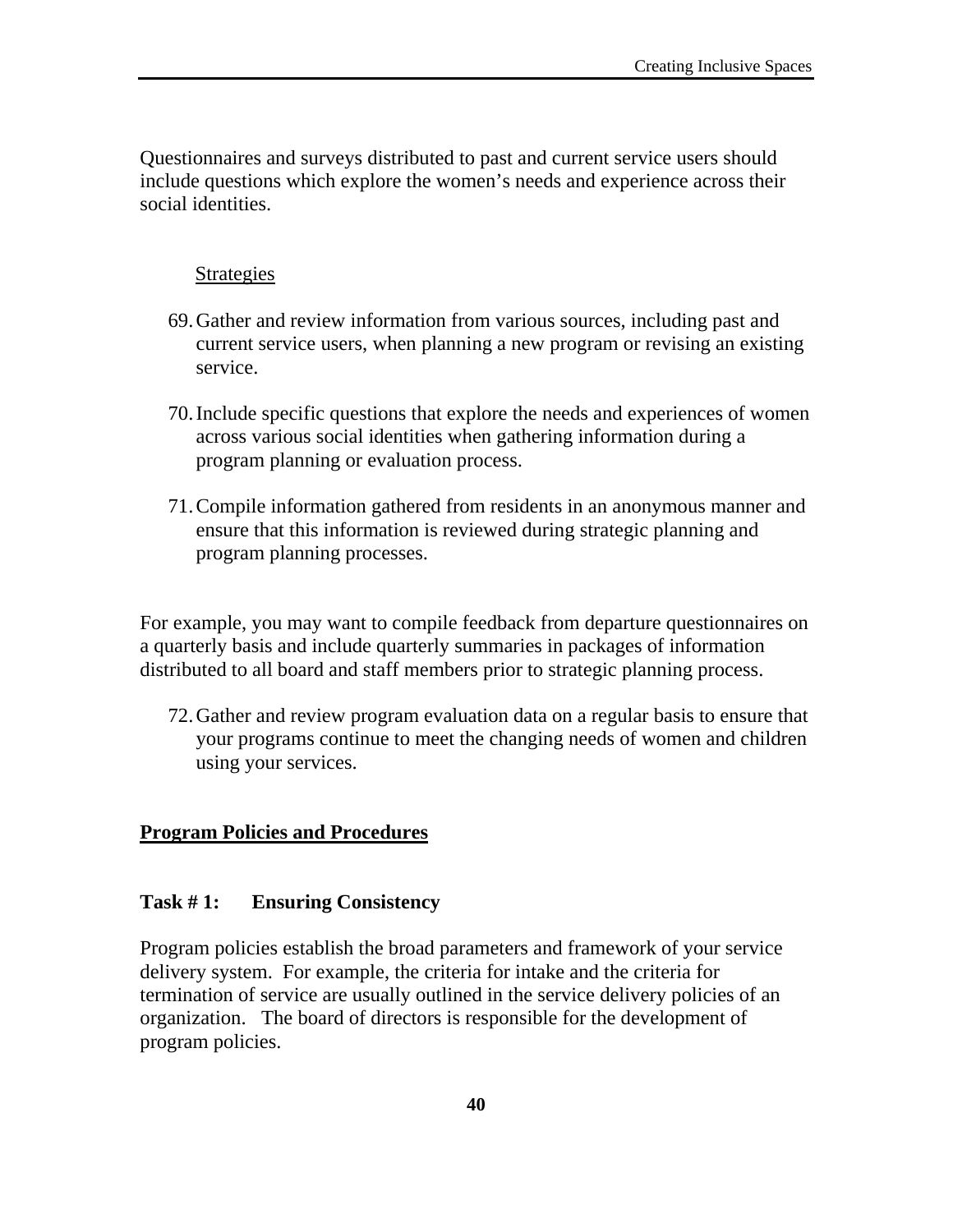Program procedures outline the specific guidelines and processes used during the delivery of service on a day to day basis. For example, the step-by-step process for completing an intake interview and welcoming a woman and her children into your shelter is usually outlined in the service delivery procedures of an organization. Management personnel and frontline staff are responsible for the development of programs procedures in most agencies.

Developing clear and meaningful programs policies and procedures:

- $\mathscr{\mathscr{L}}$  ensures that staff are aware of the agency's expectations and requirements regarding delivery of services;
- $\mathscr{\mathscr{L}}$  promotes consistent and equitable service delivery;
- $\mathscr{\mathscr{E}}$  ensures that service users receive clear information regarding the services available to them and the roles and responsibilities of staff.

The unpredictable nature of shelter work often demands a flexible approach to service delivery, one that allows sole-shifted staff considerable discretion in their day-to-day management of shelter activities and services. However, too much flexibility can lead to inconsistent and inequitable service delivery.

Program procedures should be written that all women and children receive quality services in accordance with the standards and expectations established by the agency, not in accordance with personal preferences and standards of whoever happens to be on shift at any given time. We all need help to "un-learn" the negative and prejudicial attitudes we have absorbed. Program procedures should offer staff support and guidance while protecting and promoting the agency's commitment to anti-racism and anti-oppression.

This kind of consistency is especially important when we are talking about expectations placed on residents and consequences for non-compliance with these expectations. For example, house rules should be explained, monitored, and enforced in a consistent manner in order to minimize discretion based on favouritism, bias, or prejudice.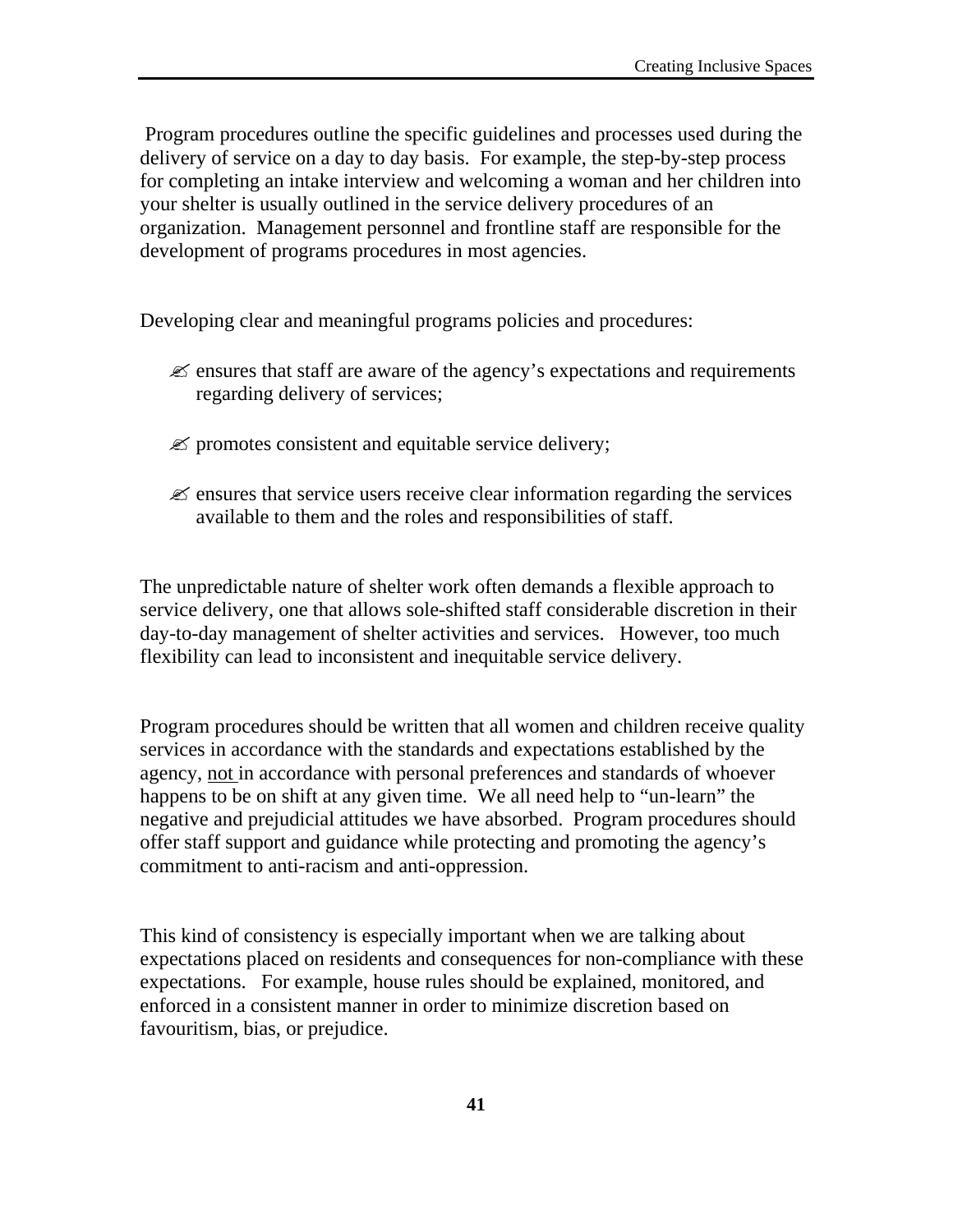#### Strategies

- 73.Develop meaningful and clear service delivery procedures which outline and confirm the way services will be provided to all residents, any expectations the agency has of service users, and consequences for residents should they fail to comply with agency expectations.
- 74.Review and revise existing procedures as necessary to ensure that they promote consistent, equitable, and respectful service delivery.
- 75.Develop a standardized package of information to be reviewed with and given to all residents upon intake. Ensure that important procedures, such as house rules, are clearly outlined and reviewed with all residents in a consistent manner. Ensure that all residents receive the same information regarding the service and support available to them – i.e. donations, food requests, etc.
- 76.Consider developing a large print and audio version of the information given to residents upon intake for women who have limited eye sight or who are unable to read English. Consider having some of the most essential information about your services and expectations for residents written in languages other than English in accordance with information gathered in your community composition analysis.
- 77.Develop and implement monitoring and supervisory processes which ensure that program procedures are implemented in a consistent and equitable manner.
- 78.Review and revise program procedures on a regular basis and in accordance with feedback from current and past service users.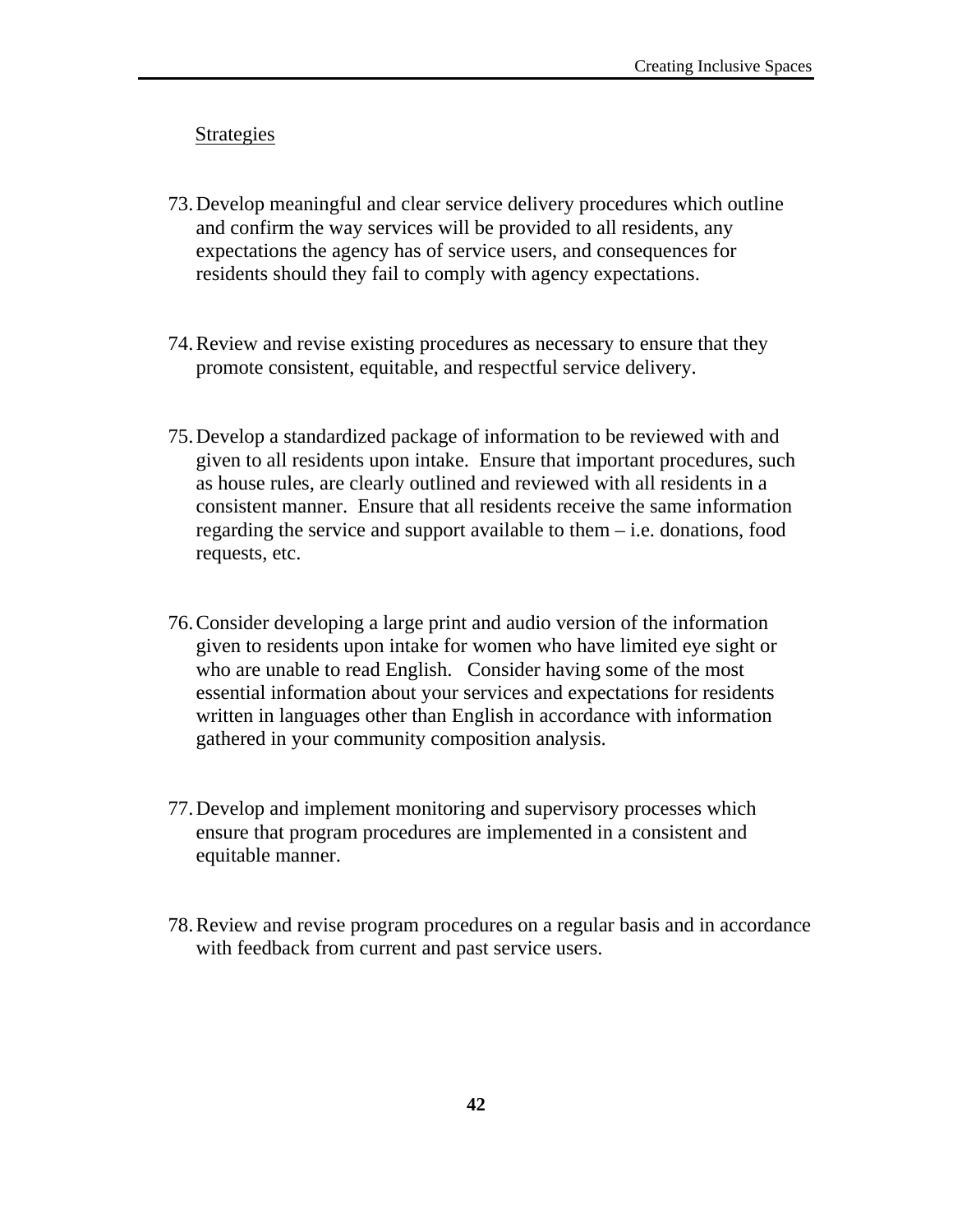# **Cultural Interpretation and Translation**

### **Task # 1: Procedures and Guidelines**

Clear guidelines and procedures regarding the use of cultural interpreters and translators are an important component of an integrated, anti-racist, feminist service delivery system.

**Cultural interpretation services** may or may not include language translation. The primary role of a cultural interpreter is to ensure that:

- ► a woman's needs, experiences, and comments are considered within the context of her own culture;
- ► the relevance, usefulness, and meaning of any suggestions, strategies, and services offered to the woman by a service provider are considered and evaluated in consideration of her culture.

For example, when meeting a First Nations/Aboriginal woman to discuss her plans for herself and her children it may appropriate to arrange for an elder of the woman's choice to participate in the meeting.

**Translation services** are language-focused though they often include cultural interpretation as well.

As mentioned above, agencies should have clear written procedures regarding the use of these services. This helps to ensure that these services are made available to women in a consistent and equitable manner and in accordance with the standards and guidelines established by the agency.

#### **Strategy**

79.Develop written procedures which clearly outline the agency's expectations regarding the provision of cultural interpretation and translation services.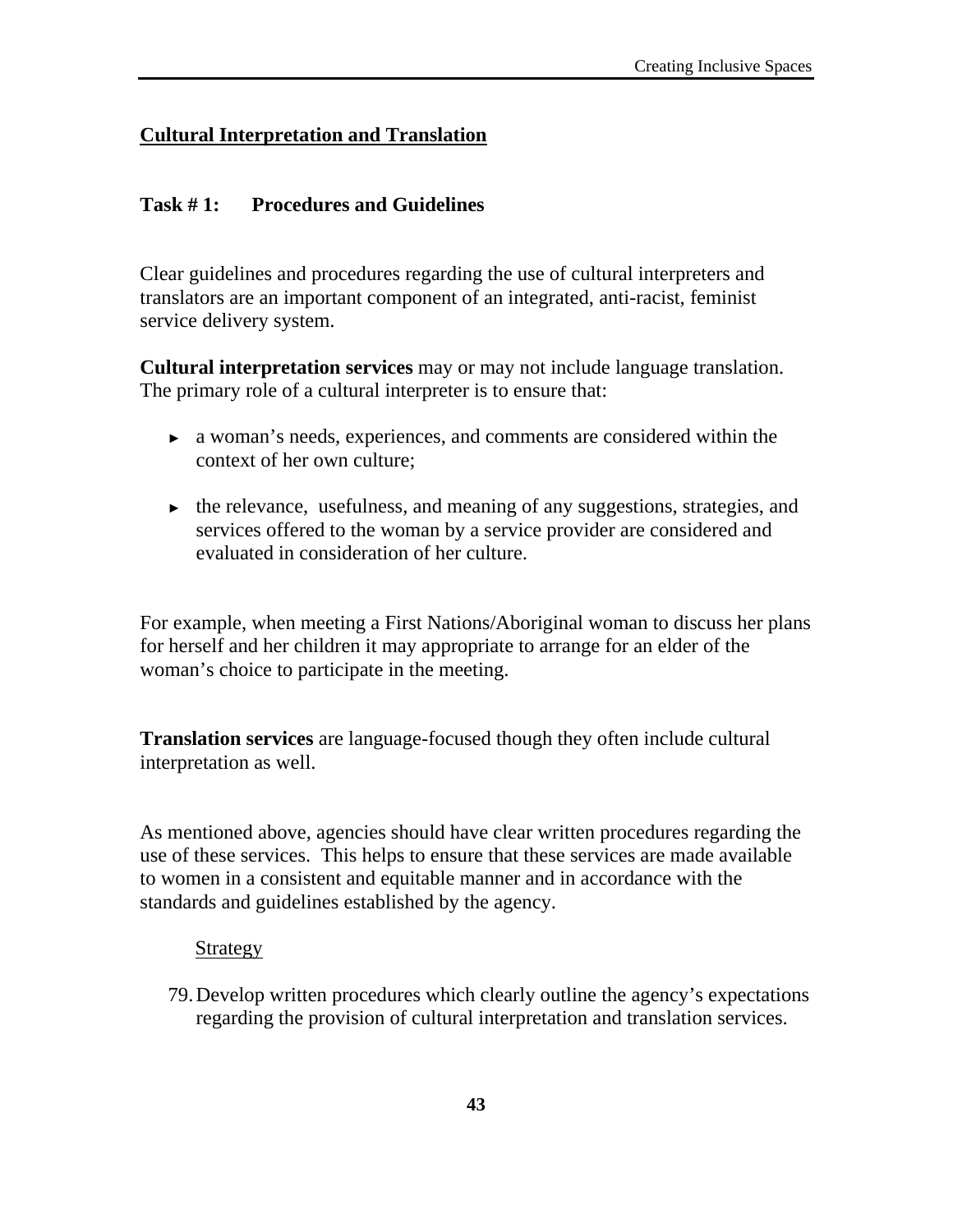These procedures should:

- $\mathscr{\mathscr{L}}$  confirm the agency's understanding that interpretation and translation services are an essential component of effective counselling when working with women from diverse populations;
- $\mathscr{\mathscr{L}}$  outline when these service should be provided i.e., during intake, during counselling meetings, during house meeting, etc.;
- $\mathscr{\mathscr{L}}$  confirm fees and/or other financial supports available for translators and interpreters, such as payment of transportation costs;
- $\mathscr{\mathscr{L}}$  outline how the use of these services is to be monitored and evaluated.

### **Task #2: Securing Interpretation and Translation Services**

It may be difficult for some agencies to locate and secure these services. Their availability may be limited in your area. Budgetary restrictions may limit how often and under what circumstances you can use these services. Issues of confidentiality may also affect a woman's willingness to access these services and/or influence the agency's willingness to include interpreters in group counselling session or house meetings.

You may have to be particularly resourceful and creative when developing your agency's procedures for securing and arranging interpretation and translation services. For example, developing relationships and partnerships with agencies that have staff who speak languages other than English may increase your ability to access some translation services. If you are unable to pay a fee for translation services, perhaps you could offer to pay transportation costs or provide childcare at your shelter for the interpreter's children during any interviews or meetings.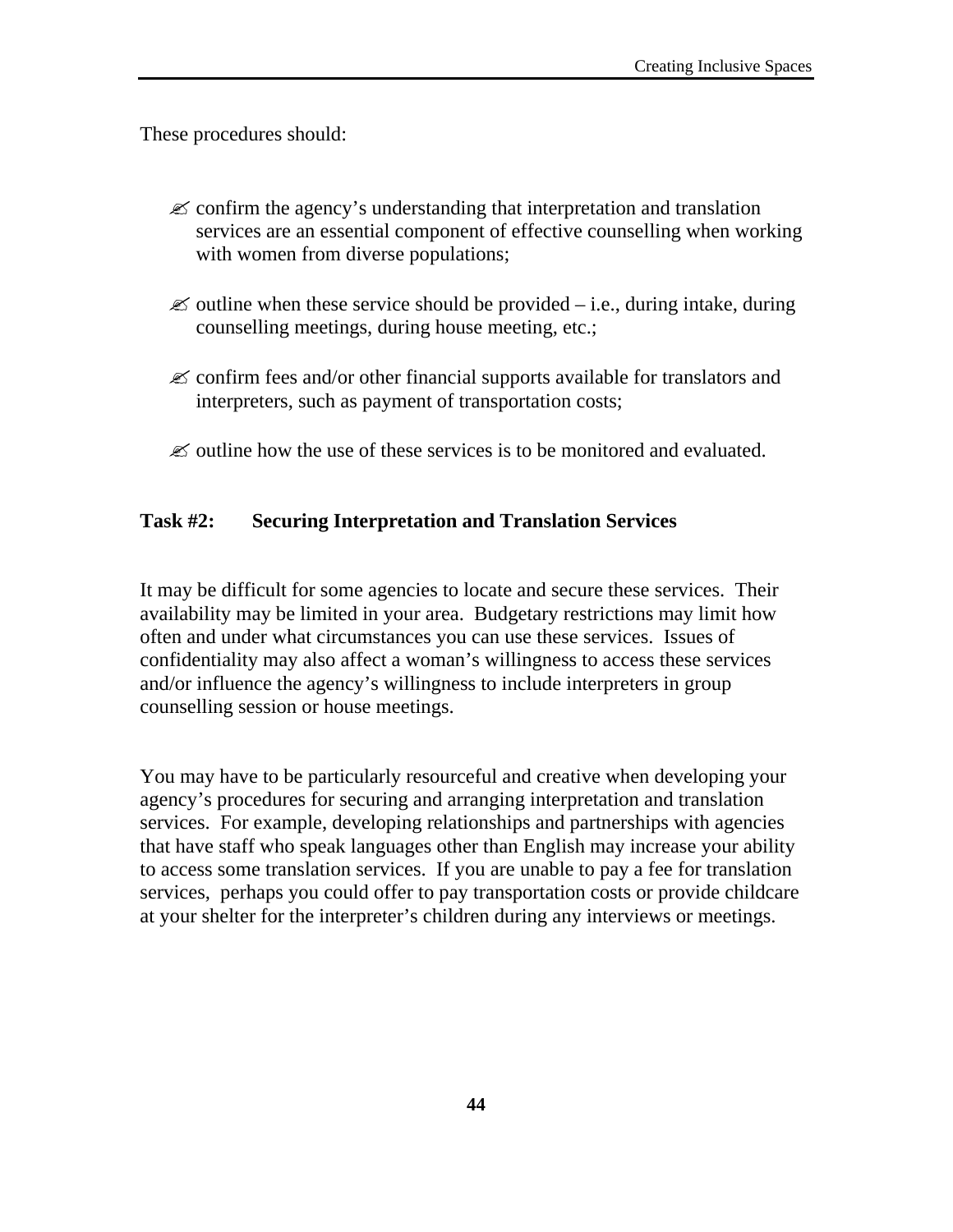### Strategies

- 80.Establish a budget for translation and interpretation services.
- 81.Establish relationships and partnerships with cultural groups, religions associations, and other agencies in your area that have staff who speak languages other than English.
- 82.Establish criteria and requirements for interpreters and translators with attention to: gender of interpreter; knowledge and understanding of woman abuse; ability to maintain confidentiality; fluency in English and other languages; availability; and ability to translate accurately without negatively impacting on the relationship between the woman/resident and the shelter worker.

### **Task #3: Monitoring and Ensuring Quality of Services**

Offering interpreters and translators the opportunity to participate in your volunteer training program may help to increase their understanding of issues relating to violence against women and reinforce the importance of confidentiality. Obviously, all interpreters and translators should be required to sign a commitment to confidentiality prior to working at the shelter in any capacity and systems must be established to monitor and address any issues relating to confidentiality as they arise.

It may also be helpful to arrange one or more training sessions for your staff to better prepare them to work effectively with interpreters and translators, especially if this is a new component of your service delivery system. Issues such as the importance of speaking directly to the woman seeking service not the translator and the need to change the rhythm and pace of a house meeting to accommodate translation services should be addressed during the training.

#### **Strategies**

83.Provide training to interpreters and translators regarding your agency's mandate, philosophy, beliefs, aims, and service delivery systems.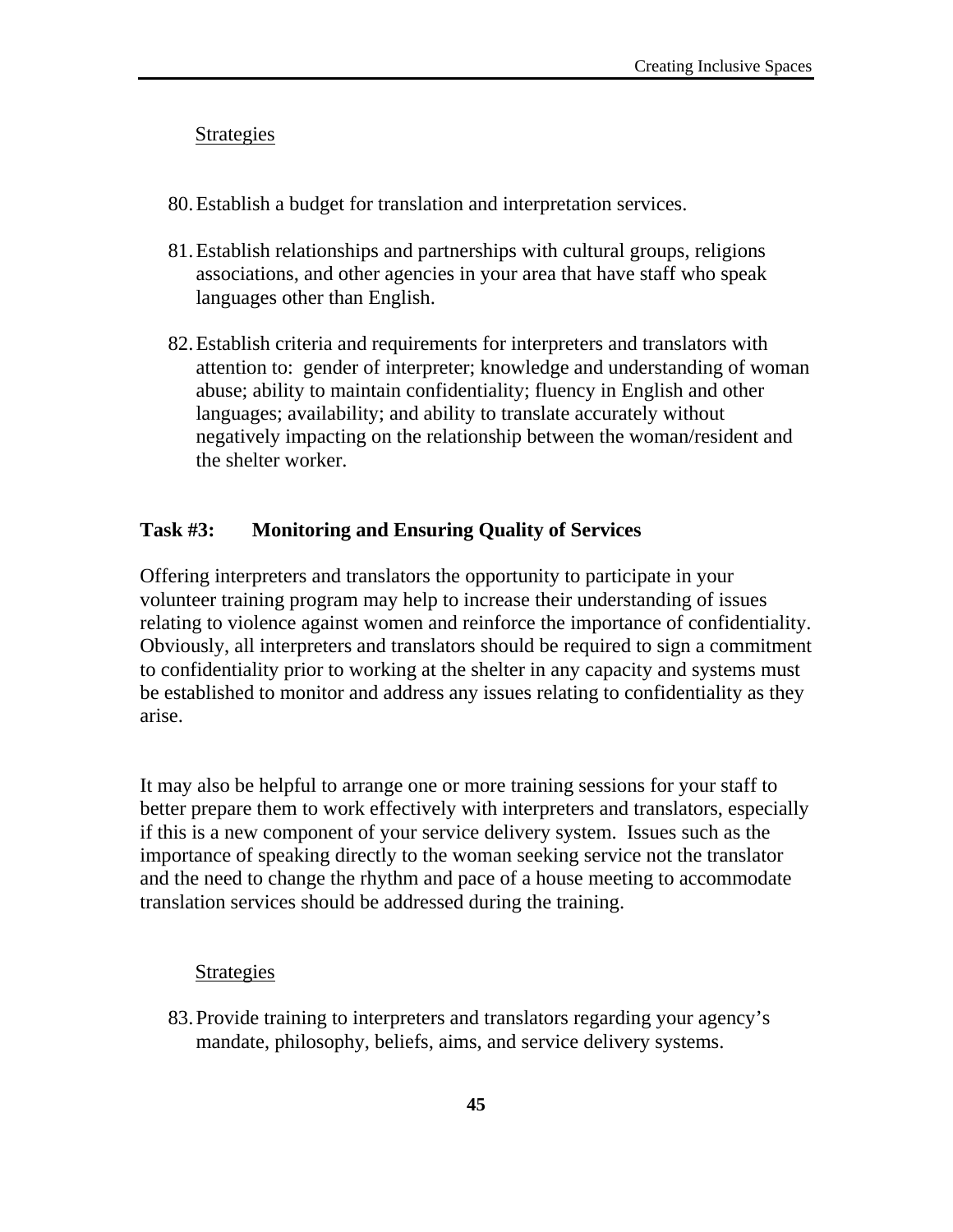- 84.Provide training to staff to ensure that they are able to work effectively and respectfully with interpreters and translators in accordance with the standards and procedures established by the agency.
- 85.Review residential and counselling procedures to ensure that language and cultural interpretation needs are identified and addressed appropriately.

For example, does your intake process include a standardized opportunity to explore any language or interpretation needs? Is your house meeting structure flexible enough to accommodate translation and/or interpretation services?

86.Monitor and evaluate use of translation and interpretation services on an ongoing and regular basis with attention to patterns of usage and changing needs. Incorporate this information into your annual budget planning and strategic planning processes.

#### **Intake Processes**

Intake and welcoming processes at most shelters are formally or informally divided into several stages. Critical and urgent needs are usually addressed as soon as possible after the woman (and her children) arrive at the shelter. This initial intake generally addresses issue relating to injury/the need for medical care, the need for food and/or sleep, confidentiality, fire safety, and house rules. Other information about the woman's life situation, her needs, shelter routines, and service available is gathered and shared over the next several days.

#### **Task #1: Creating a Welcoming Atmosphere During Intake**

What a woman sees or perceives when she first enters you shelter says a lot about who is welcome here and who works here. Careful attention should be directed toward the décor and set up of the intake/counselling/welcoming room. What kind of posters and pictures are on the wall? What kinds of chairs and furniture are in the room? Could a wheelchair user or a woman with mobility limitations navigate the room? What kinds of reading material are available? What kinds of toys are available in the room? Does everything in your intake room reflect a white, heterosexual, middle-class, Christian, non-disabled norm?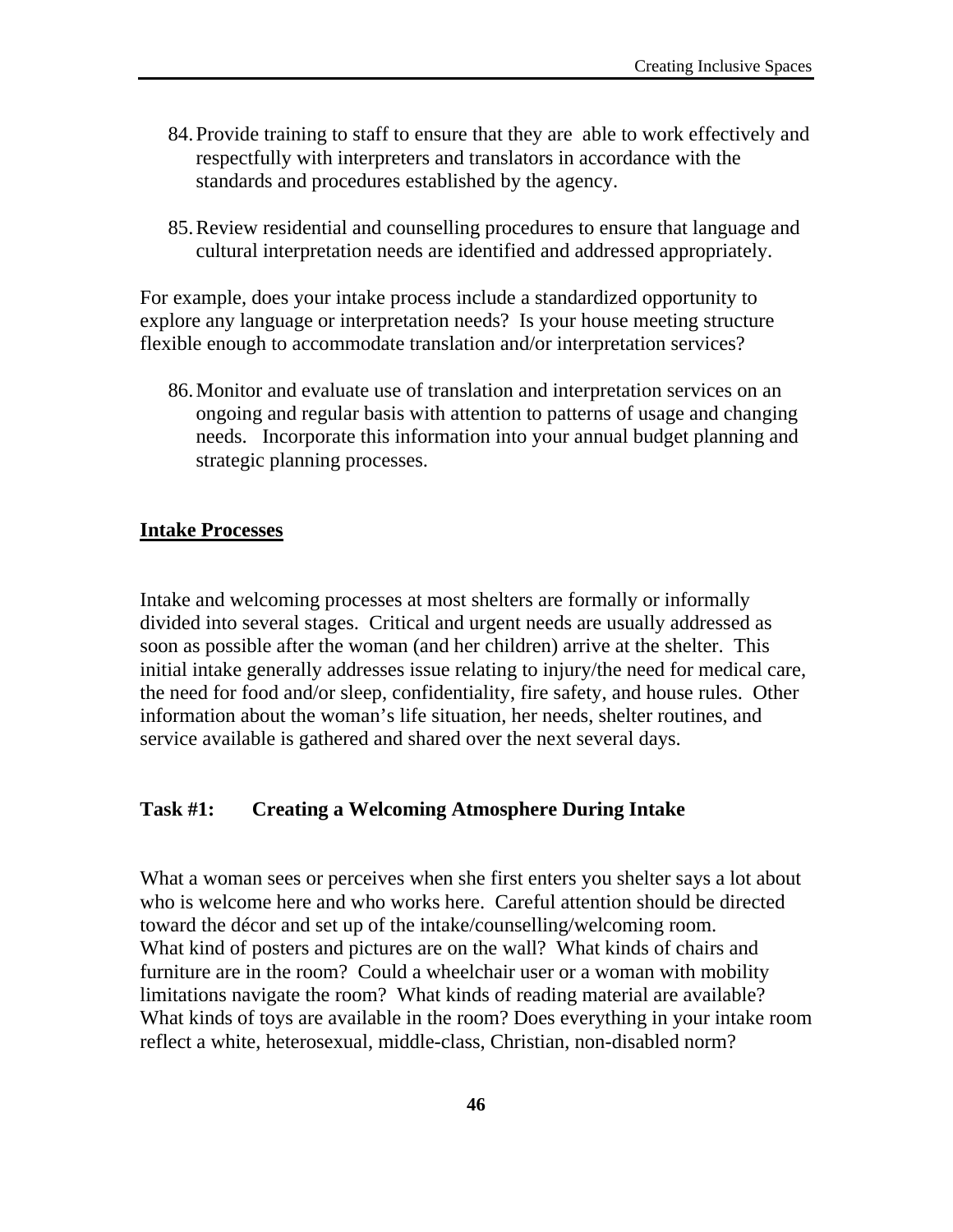# Strategy

87.Ensure that the décor, artwork, written materials, and toys available in the intake/counselling/welcoming room (and throughout the shelter) reflect the diversity of women's identities, experiences, and languages.

### **Task #2: Standardized Intake Process**

In addition to what women perceive when they first enter your shelter, you should give careful attention to what kinds of questions workers ask during intake interviews. Individual workers should not be allowed to use their personal discretion regarding issues relating to diversity and client needs.

Shelters should develop and use a standardized intake process in order to ensure that all women receive consistent service and are given an opportunity to identify any specific language, cultural, religious, or health needs regardless of appearance.

For example, the intake process should include questions about a woman's and her children's:

- ► cultural and racialized/racial background;
- ► immigration or refugee status; First Nations/Aboriginal status
- ► first language/mother tongue and other languages spoken
- $\blacktriangleright$  literacy level
- ► need for private space for prayer
- ► health or personal care needs

#### **Strategy**

- 88.Develop a standardized intake process that includes questions which explore all women's/children's language, cultural, religious, dietary, and health needs.
- 89.Ensure that this information is shared with all staff in an efficient manner.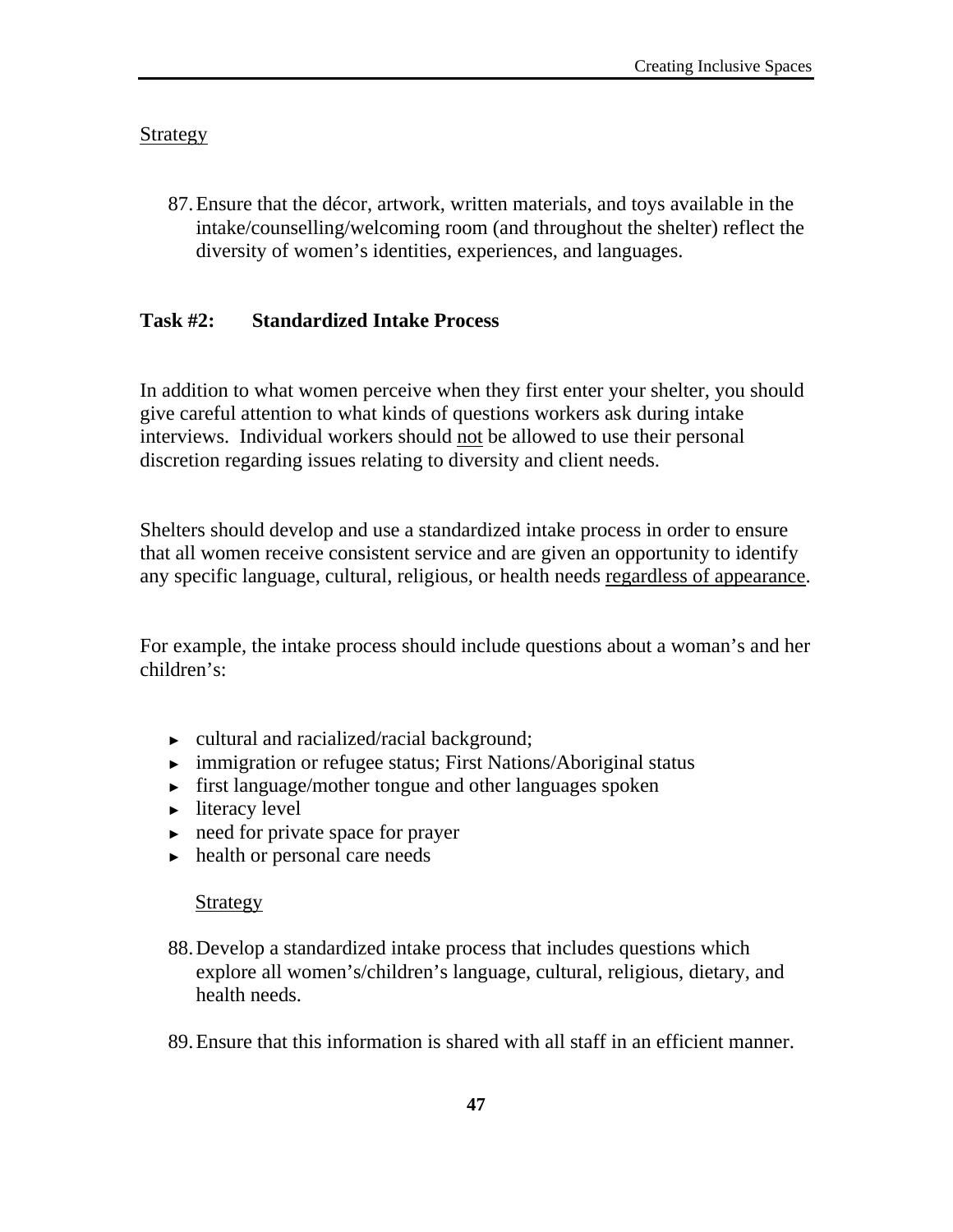# **Residential and Counselling Services**

It is beyond the scope of this practical guide to address every aspect of service delivery within an integrated, anti-racist, feminist service delivery system. However, we hope that the following guidelines get you started and generate the kind of ongoing discussion needed to support the creation of inclusive spaces for women.

# **Task #1: Creating Inclusive Spaces**

First, you must determine exactly **how many specific programs and services you provide** at your organization and develop a plan to re-examine each of them in consideration of your commitment to implement an integrated, anti-racist, feminist service delivery system. Your programs may include telephone crisis intervention and counselling services, face-to-face individual and group counselling, residential services for adults, residential services for children, advocacy and accompaniment services, outreach services, and second stage housing. Each of these programs or services must be revisited and revised as necessary to reflect your commitment to anti-racisms and anti-oppression work.

Second, you must ensure that you understand and acknowledge **the relationship between racism, other forms of oppression, and sexism**. This will enable you to develop a counselling framework and approach that recognizes and works with women and children within the context of their social identities. Your efforts to support and advocate on behalf of a woman will be successful if you do not have an accurate and thorough understanding of how her social identities may influence her ability to access services.

For example, suggesting that a woman with a partner of colour report her most recent assault to the police without considering the fear she might carry about her partner being brutalized by the police or victimized by the justice system represents a failure to consider the interplay between racism and sexism in you society.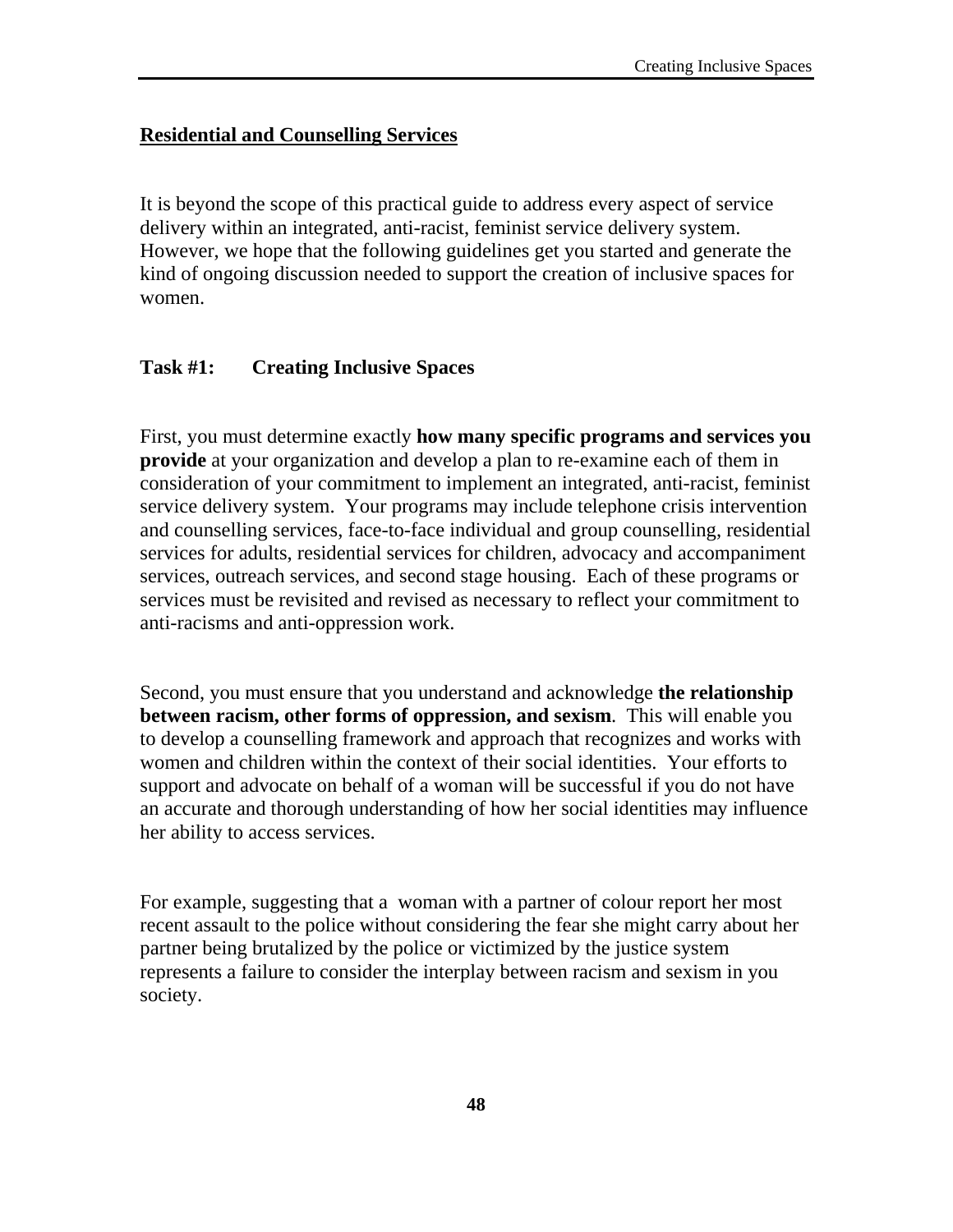Areas where marginalized women typically experience discrimination or harassment include housing, social assistance, education, health care, parenting, immigration, and legal issues such as custody, access to restraining orders, and criminal charges against their partners.

Third, you must have a clear understanding of **your role and responsibility when it comes to advocating on behalf or marginalized women.** Advocacy work has been central to the anti-violence movement since its earliest years; however, we have limited experiences advocating on behalf of marginalized women who are experiencing discrimination or harassment in relation to their social identities. We must not only encourage and support women in their efforts to deal directly with their experiences of discrimination; we must also develop the skills necessary to help women identify acts of discrimination and to advocate on their behalf when invited/asked to do so.

Fourth, you should evaluate specific components of your programs and services to **ensure that women are being treated fairly and consistently** and that appropriate consideration is being given to specific needs relating to their social identities. We discussed this in relation to intake procedures earlier.

Other areas that require this same kind of careful attention include;

- ► shelter routines including staple foods maintained on-site, meal preparation, and bedtime routines;
- ► house rules are they implemented fairly and consistently regardless of who is on staff?:
- ► resource materials maintained on-site and distributed to women should reflect diverse social populations;
- ► entertainment materials, including videos and music, and casual reading materials, including newspapers, newsletters, and magazines, should also reflect diverse social populations.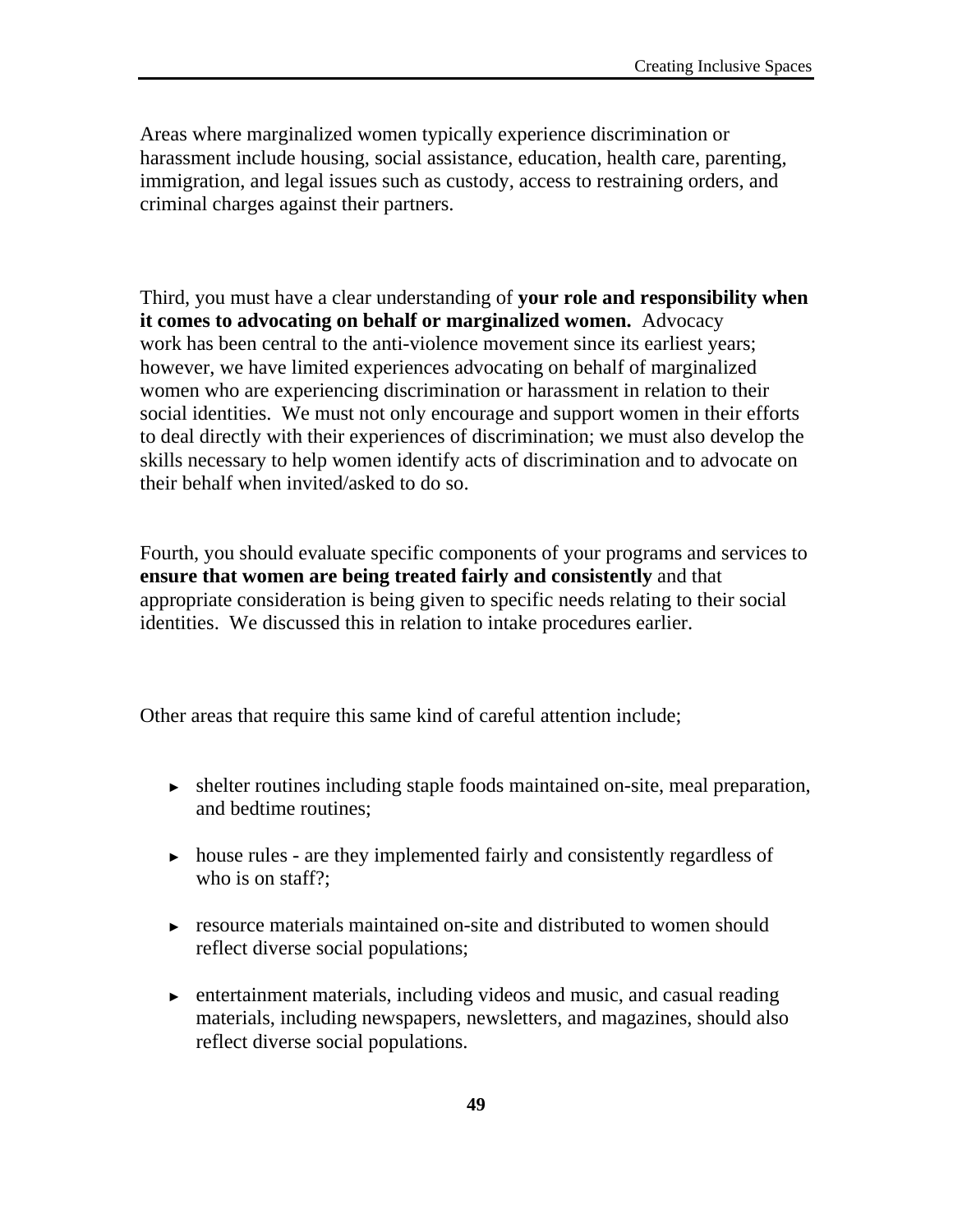- ► books, games, and toys available to children should reflect diverse identities, family compositions, experiences, and languages
- $\triangleright$  shelter furniture and floor plans does your furniture comfortably accommodate women of various sizes?; are doorways and light switches clearly marked?; do you have scatter rugs and mats throughout the house that might be a hazard for women with mobility impairments?; do you have an audio and visual fire alarm system?

Fifth, you must give careful attention to the **verbal and written language** you use. This words we use reflect and reinforce a particular world view. Creating inclusive spaces for women demands the use of inclusive and respectful languages. Various groups and organizations have developed lists of words that are best used when speaking about or to individuals with various social identities. These can be helpful tools; however, this is an ongoing process and as our understanding of racism and other forms of oppression develop, our choice of words change.

In addition to making a commitment to use inclusive and respectful language, we also need to give consideration to which of our words reflect a predominantly white, middle class experience, such as "counselling", "group session", and "therapy". And we need to think about how different words may mean different things to women with various social identities, such as "family", "violence" and "settling" (as opposed to "bedtime").

Finally, we must be ever vigilant in our efforts to **monitor and address our own racist and discriminatory attitudes and behaviour.** For example, we recognize and celebrate women's anger when it is directed at perpetrators of woman abuse and/or institutions and systems which discriminate against women. However, we tend to assume a more hostile and judgemental attitude towards the anger women may feel and express when they experience racism or anti-Semitism or age-ism in our own agency. Whenever we hear ourselves or our co-workers label a resident as "hard to work with", "too hostile", "so angry", "never satisfied", or "inappropriate to our mandate", we need to check ourselves and each other for racist and discriminatory attitudes which might be affecting our assessment of this woman.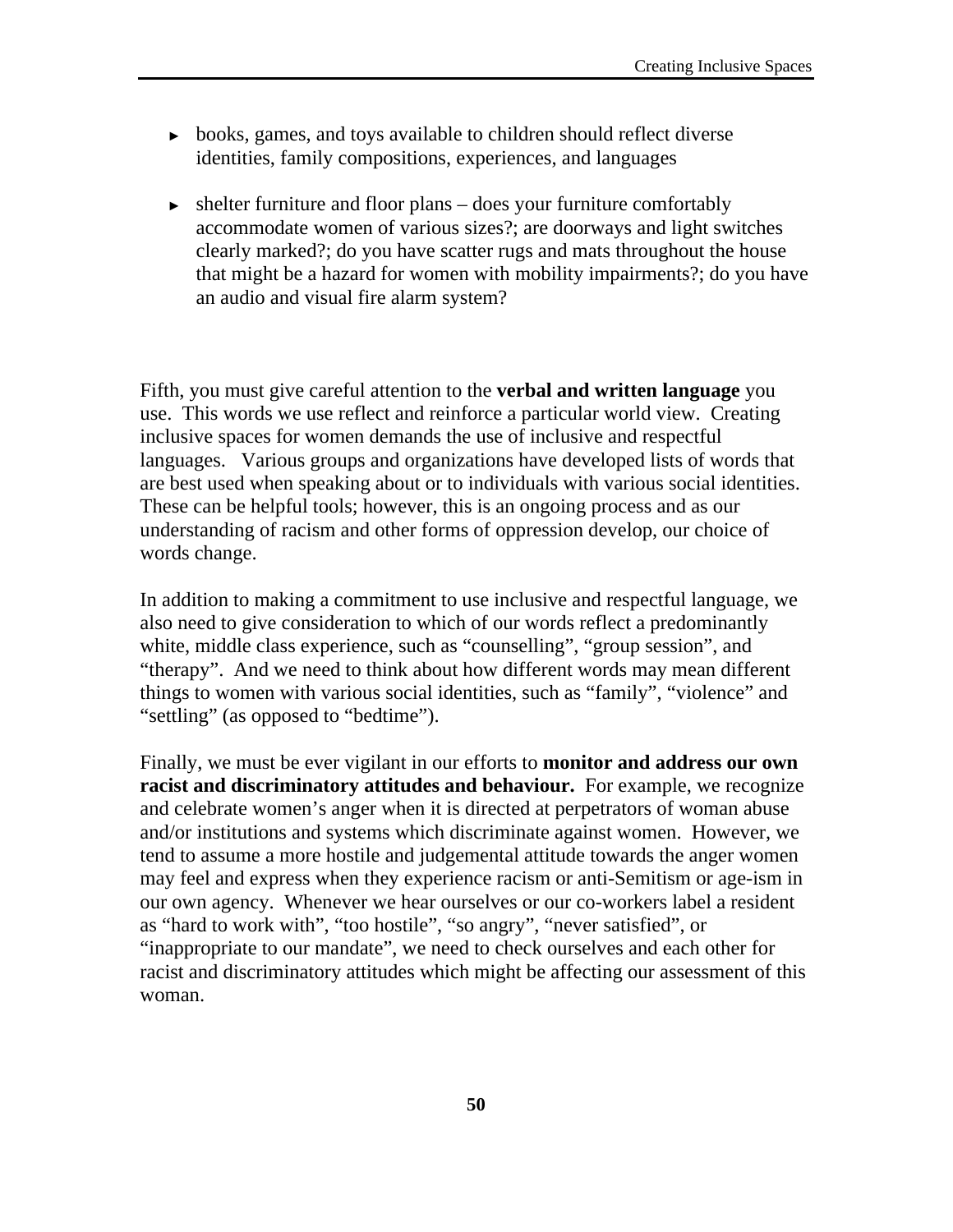#### Strategies

- 90.Identify all the specific programs and services provided by your agency, Confirm goals and objectives of each of these programs.
- 91.Develop a realistic, step-by-step plan to review each program and service in consideration of your agency's commitment to implement an integrated, anti-racist, feminist service delivery system.
- 92.Promote an understanding of the overlap between racism, sexism and other forms of oppression in the lives of marginalized women amongst staff. Ensure that all aspects of your counselling and advocacy services reflect this understanding.
- 93.Clarify staff responsibilities with respect to advocating on behalf of a woman who experiences discrimination on the basis of her social identity/identities during her time at the shelter.
- 94.Ensure that food staples maintained onsite reflect staple requirements of various cultures. Priorities should be developed in consideration of your community composition analysis.
- 95.Ensure that kitchen supplies available on site allow for various cooking styles. For example, some pots, pans and dishes should be set aside as "non-meat" dishes to accommodate women who maintain a kosher kitchen.
- 96.Review and monitor application of house rules to ensure that they promote equal access to service and are used in a consistent and fair manner.
- 97.Ensure that the resources materials, entertainment materials, and toys at the shelter reflect the diversity of women and children's identities, experience, and languages.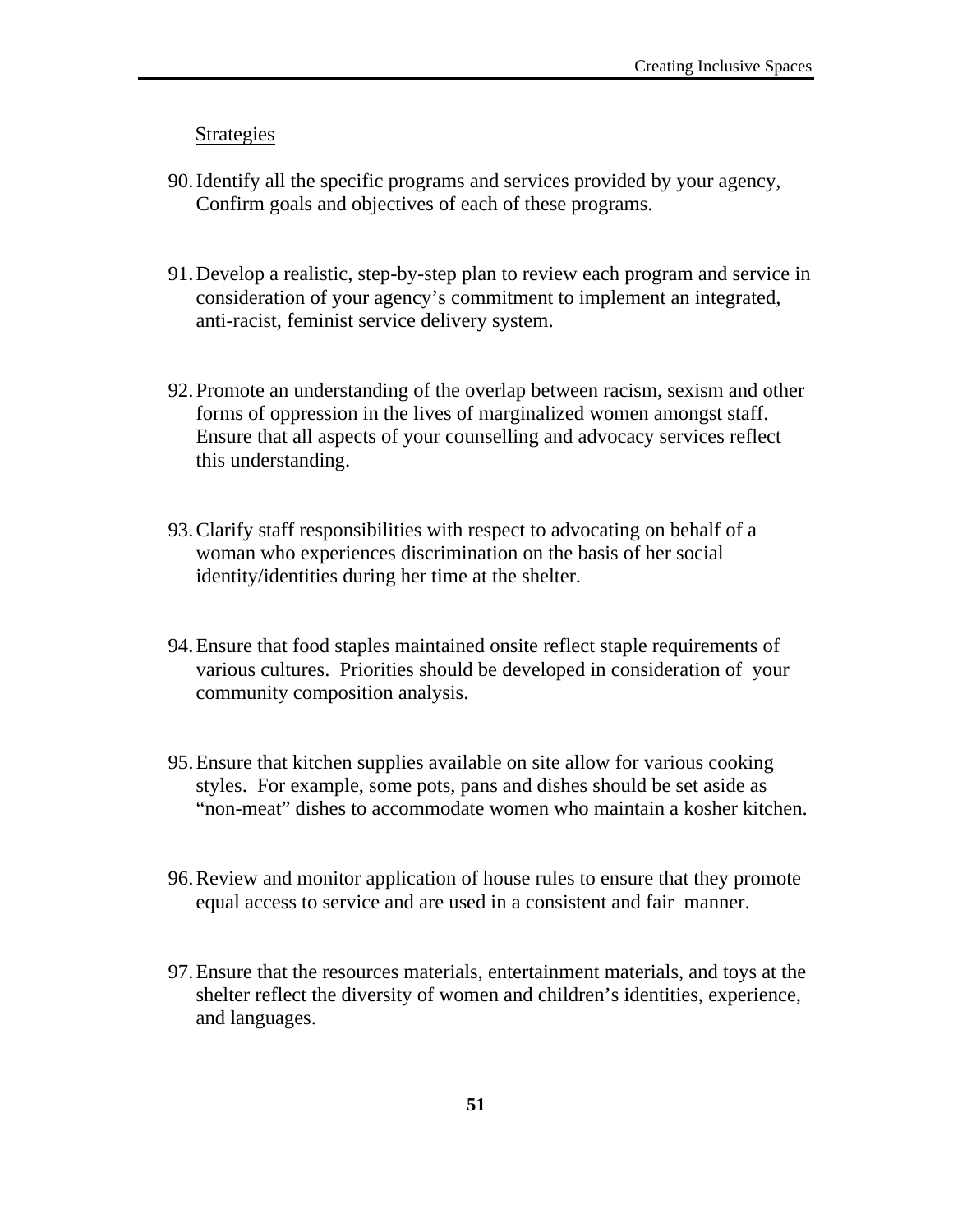- 98.Review written language used in agency brochures and resources materials in order to ensure that it reflects your commitment to inclusivity and respect.
- 99.Monitor verbal language used in the shelter by residents, staff, and service volunteers. Develop respectful guidelines for offering alternatives words and challenging racist and oppressive language.
- 100.Monitor and challenge judgements that may surface about women during their stay with special attention to judgements regarding women's anger and "social skills".

# **Dealing with Conflict**

# **Task #1: Understanding Your Role**

Women and children who have experienced and witnessed violence may have a limited ability to deal with conflict in a constructive and respectful manner. Some degree of conflict and tension is inevitable in cooperative living situations involving hurt, stressed, and victimized women and children. Women and children staying at shelters often look to staff and service volunteers to see how they interact, how they treat one another, what kind of language they use when they communicate, and how they deal with conflict. Staff members must understand and fulfil their responsibilities as positive role models for respectful intercultural communication and effective conflict resolution.

Staff must also develop and demonstrate the ability to distinguish between conflicts arising out cooperative living situations and conflicts resulting from racist or oppressive comments and actions. Agencies should have different strategies to deal with each of these situations.

Agencies should have clear guidelines for dealing with conflict and allegations of racism or other forms of oppression in resident/resident and staff/resident situations.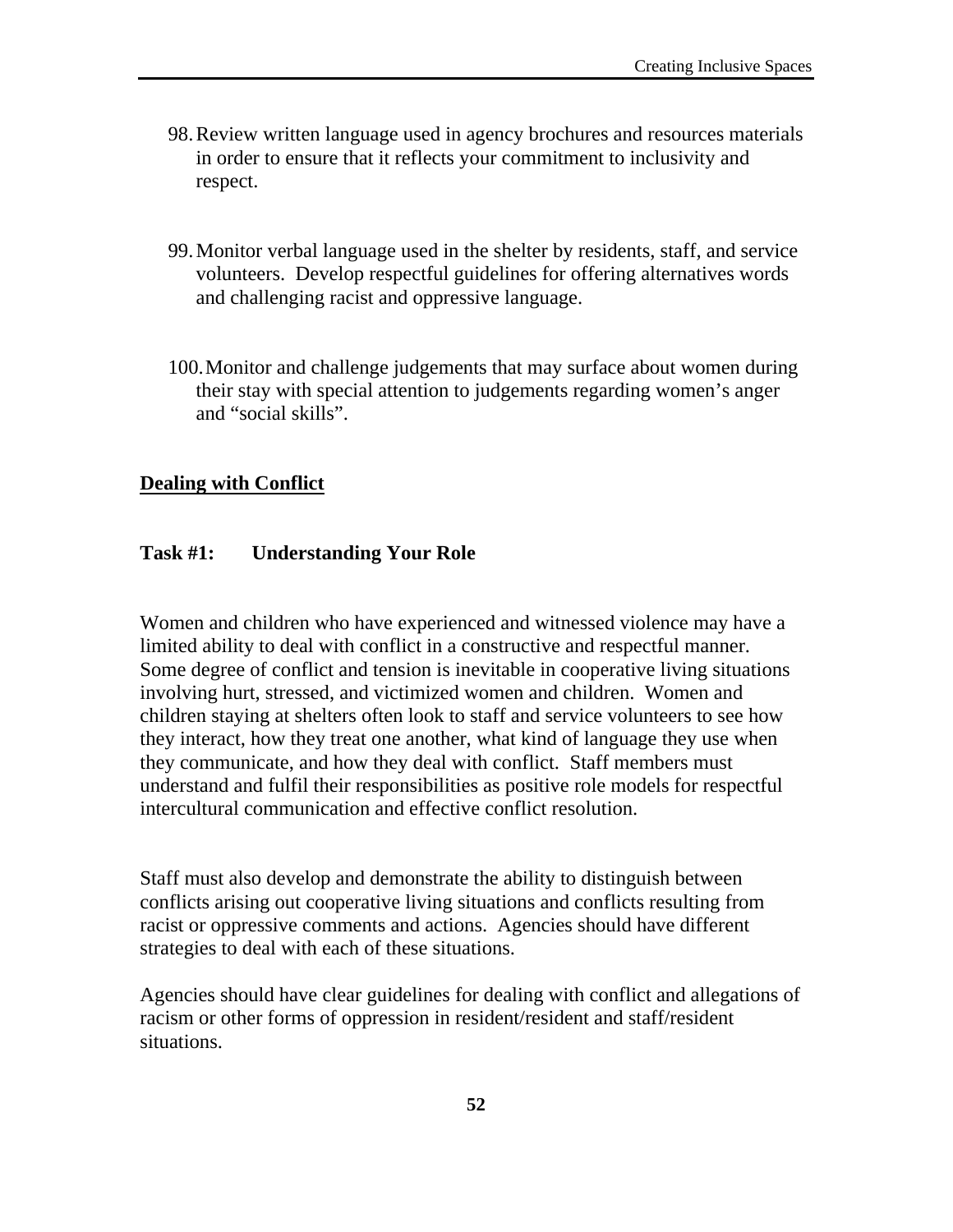### **Strategies**

- 101.Confirm agency expectation that staff demonstrate a commitment to respectful intercultural communication during all conversations with other staff, service volunteers, community representatives, and residents.
- 102.Develop clear guidelines for responding to conflict between residents and between staff and residents. Cross reference this procedure to the agency's anti-racism/anti-oppression policy.
- 103.Provide staff with training in conflict resolution and management and in responding to allegations of racism and other forms of oppression.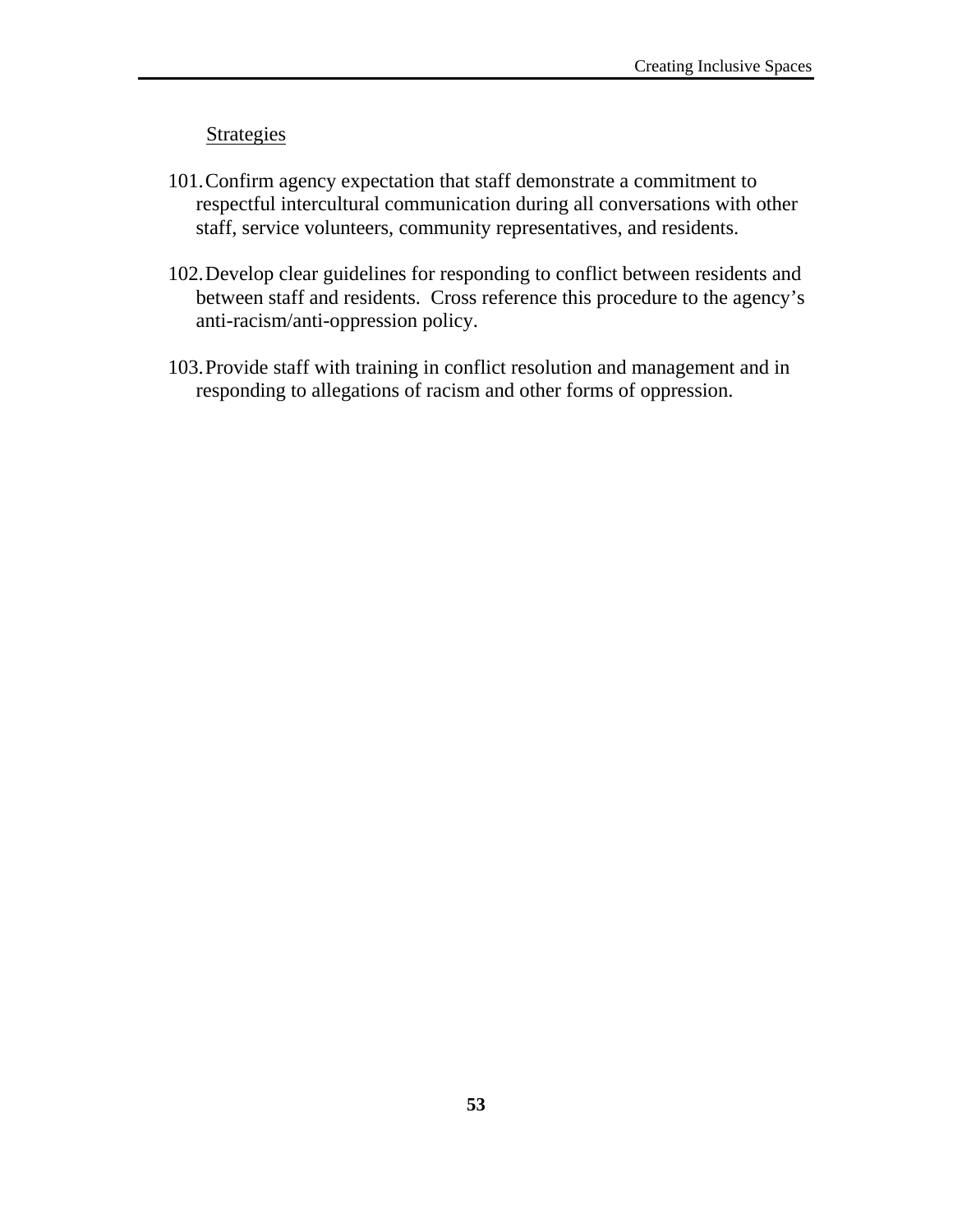# **CHAPTER SIX TRAINING**

### **Introduction**

We have made several references to training at various points throughout this manual. As mentioned in Chapter One, creating meaningful change depends on thinking and doing, learning and acting. This manual focuses on practical suggestions for change. Training generally focuses on the learning prerequisites for change.

# **Determining Training Needs**

Training may be provided to everyone associated with your agency in an effort to promote a common understanding of an issue or improve the level of skill throughout the agency. Training may also be provided to specific groups in your agency, such as the board of directors, to better prepare the group to fulfill their specific responsibilities. Individual board members or employees may also participate in training sessions or programs designed to target a particular training need.

Given the limited funds available for training in most anti-violence organizations today, it is important that training be scheduled in consideration of the strategic priorities of the agency, identified training needs, and potential benefits to the agency and its clients.

#### Strategies

104.Develop an efficient method for determining the training priorities for the entire agency, the board of directors, the staff group, service volunteers, and individual employees on an annual basis.

Agency training needs may be best identified during your strategic planning process. Board training needs might be evaluated each year following the Annual General Meeting and orientation of new board members. The staff group should be encouraged to identify group training priorities during their annual evaluations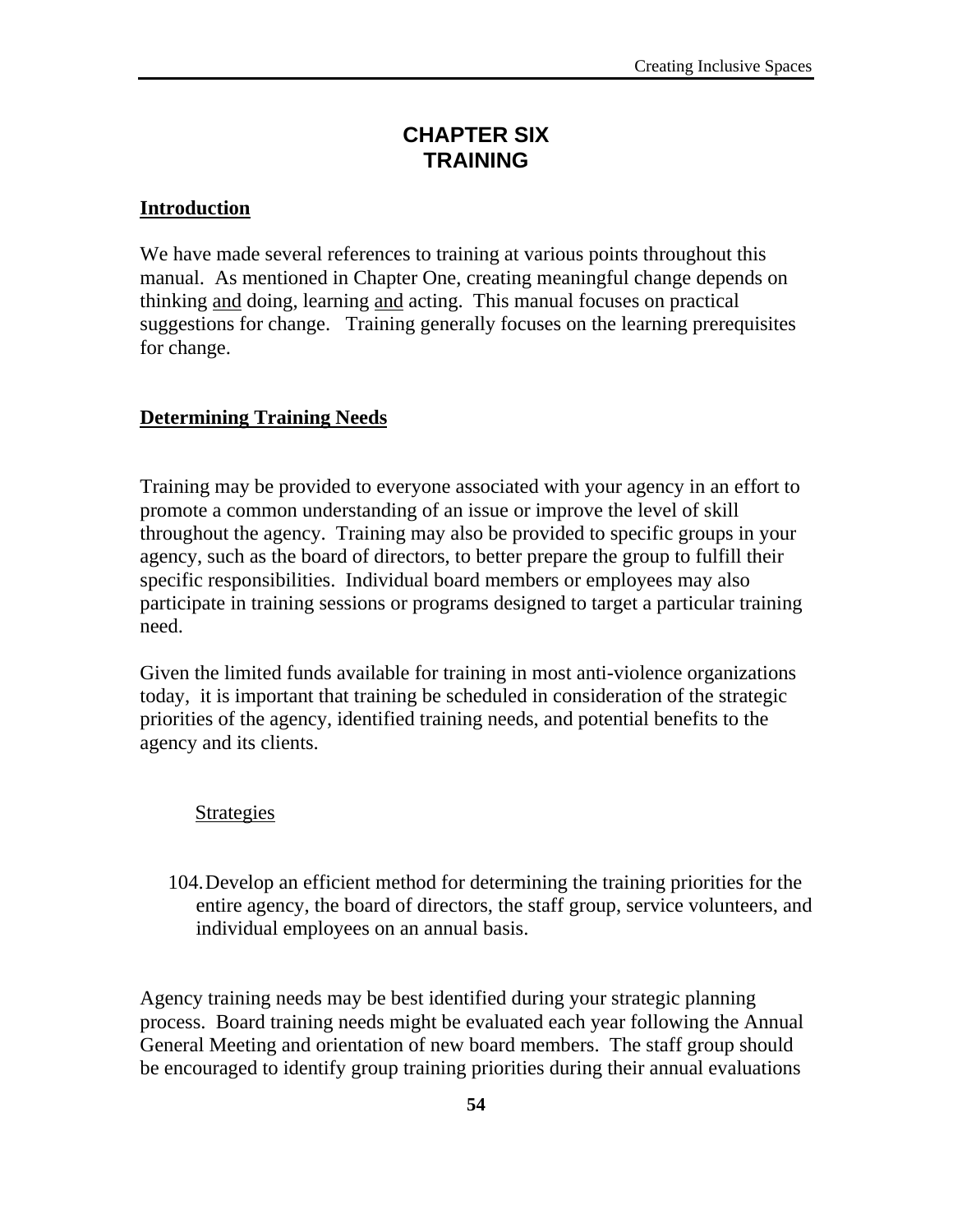and program planning processes. The training needs of individual employees are best identified during supervision or as part of the annual performance appraisal process for staff.

105.Clearly identify when agency–wide, group training, or individual training is mandatory and when participation is optional.

# **Resources**

Finding the resources necessary to organize and provide training for board members, employees, and service volunteers has become an increasingly difficult and challenging undertaking for shelters. Once again, it is essential that we apply our creative and resourceful energies to this task.

# Strategies

- 106.Include discussion of funding allocations for training during budget planning and strategic planning processes.
- 107.Explore the feasibility of sharing training cost with several other shelters interested in similar training issues.
- 108.Establish formal strategies for individuals to share training materials and lessons learned during off-site training with their colleagues and coworkers.

Some agencies schedule time for "training updates and presentations" during staff meetings. Others include an overview of training sessions attended in their agency newsletter. Still others maintain an annual training binder used to summarize and share all information gathered during training sessions attended by board members, staff, and volunteers during any given year.

# **Eligibility for Training**

Whenever possible, an agency should ensure that all members of a particular group within the organization have access to group training sessions organized by the agency.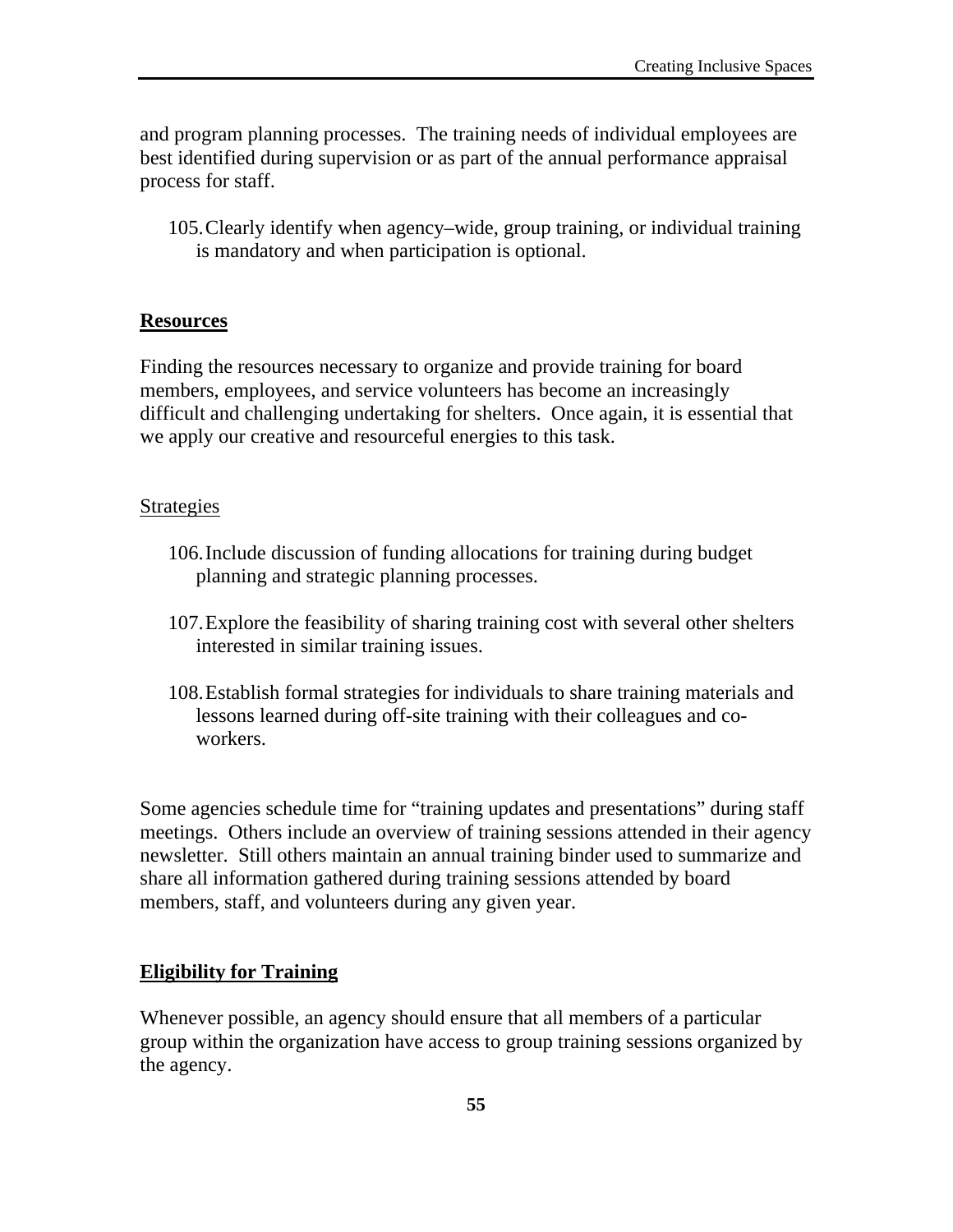For example, when providing training to employees, every effort should be made to include relief staff in some way. Sending a rotating representative of the relief pool to specific training, organizing internal training sessions for relief staff put on by permanent staff who attended the external training, and "borrowing" staff from a sister organization to provide coverage at your shelter while all staff attend an agency wide training event are just some of the different ways you might increase relief staffs' access to training opportunities.

### Strategies

- 109.Explore options for including relief staff in mandatory and optional training sessions organized by the agency.
- 110.When relief staff are not able to attend agency training for financial reasons, use less expensive ways to share training information with them, such as distributing training materials or arranging an "in house" training session facilitated by a permanent staff member who attended the original training session.

# **Demonstrating a Continuing Commitment to Anti-Racist and Anti-Oppression Training**

As mentioned earlier in this manual, the mandatory orientation process and orientation packages for new board members and new employees should include appropriate and adequate information about the anti-racist and anti-oppression philosophy and practices at your agency in accordance with the roles and responsibilities.

An introduction to this material should also be included in the regular training programs for service volunteers in accordance with their roles and responsibilities in the agency. More specifically, it would be appropriate to introduce service volunteers to:

- $\triangleright$  the mandate, philosophy, beliefs, and aims of the organization;
- $\triangleright$  the integrated, anti-racist, feminist service delivery system used by the agency;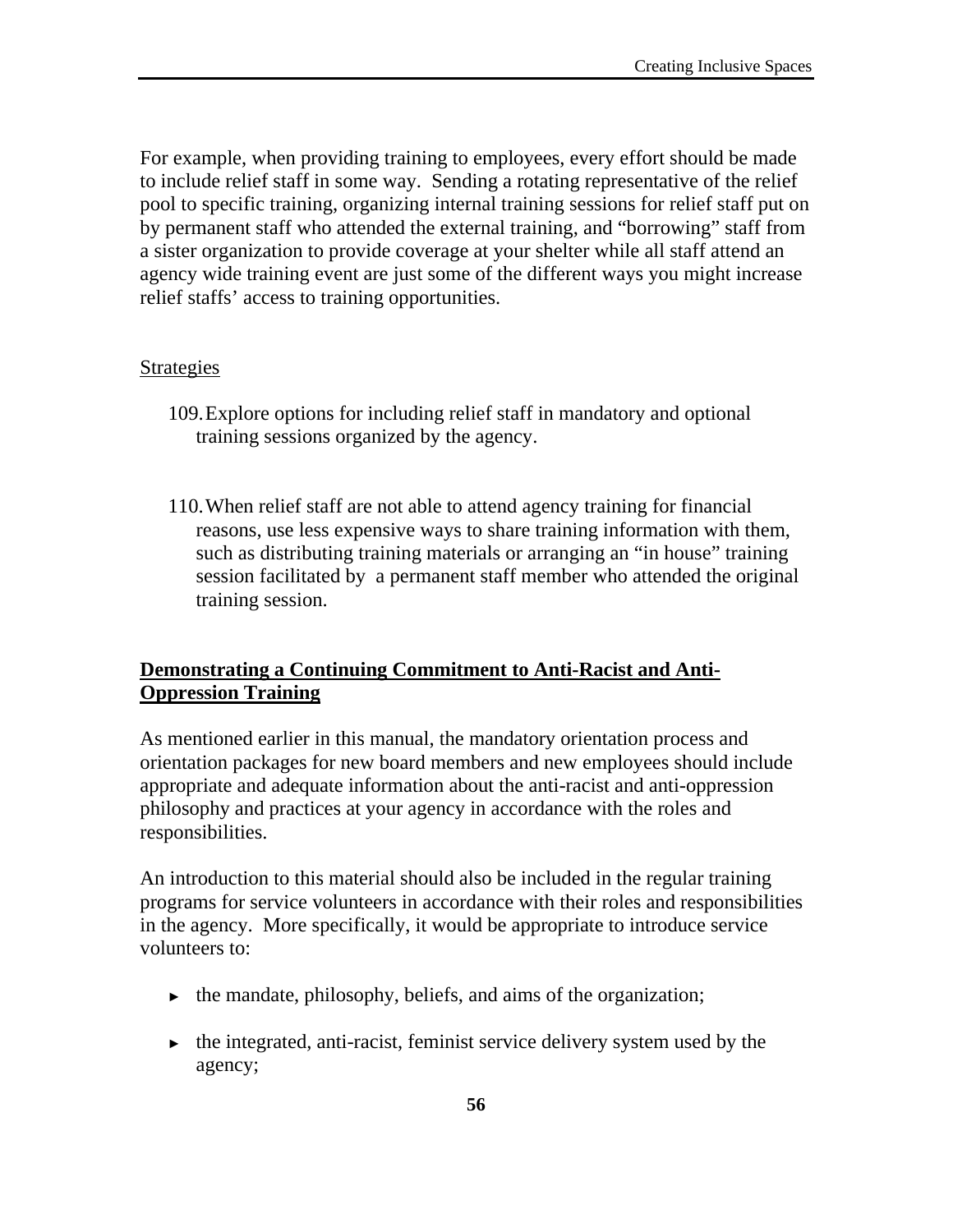- ► the connections and overlap between racism, sexism, and other forms of oppression
- ► basic guidelines for intercultural communications.

The annual training plan for your agency, as discussed above, should include ongoing anti-racism, anti-oppression, and intercultural communications training.

### Strategies

- 111.Include information about the agency's commitment to anti-racism and anti-oppression and the integrated, anti-racist, feminist service delivery system implemented by the agency in the training program for service volunteers.
- 112.Include specific anti-racism, anti-oppression, and intercultural communication training commitments in the annual training plan for the agency.

# **Choosing a Trainer**

Lastly, your agency should establish clear criteria for the selection of facilitators and trainers that reflect the agency's commitment to inclusivity, anti-racism and anti-oppression work, regardless of the topic of training.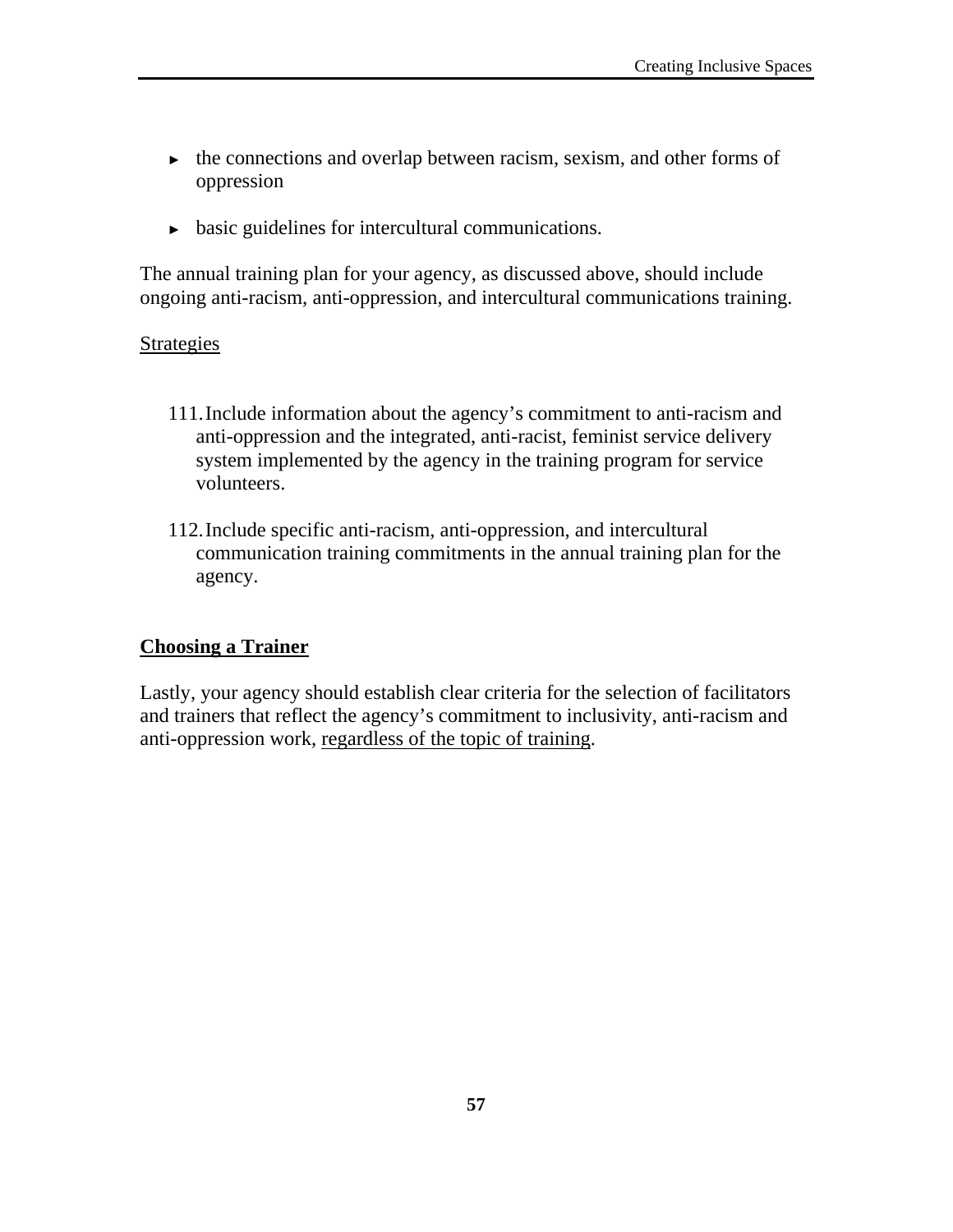# **CHAPTER SEVEN CONCLUDING REMARKS**

This manual was written by OAITH to serve as a practical guide to help its member agencies create and maintain welcoming, respectful, and inclusive spaces for women and their children. Implementing an integrated, anti-racist, feminist service delivery system demands attention to all aspects of your agency's structure and functioning, including its governance structure, foundation documents, policies and procedures, employment practices, and programs and services.

We hope the strategies and suggestions in this manual will help you build an antiracist, anti-discriminatory agency. You may find the **summary of** strategies in appendix one especially helpful when you are developing a specific antiracism/anti-oppression work plan for your agency.

> **This manual is a tool. Use it, discuss it, add to it, adapt it to fit your organization.**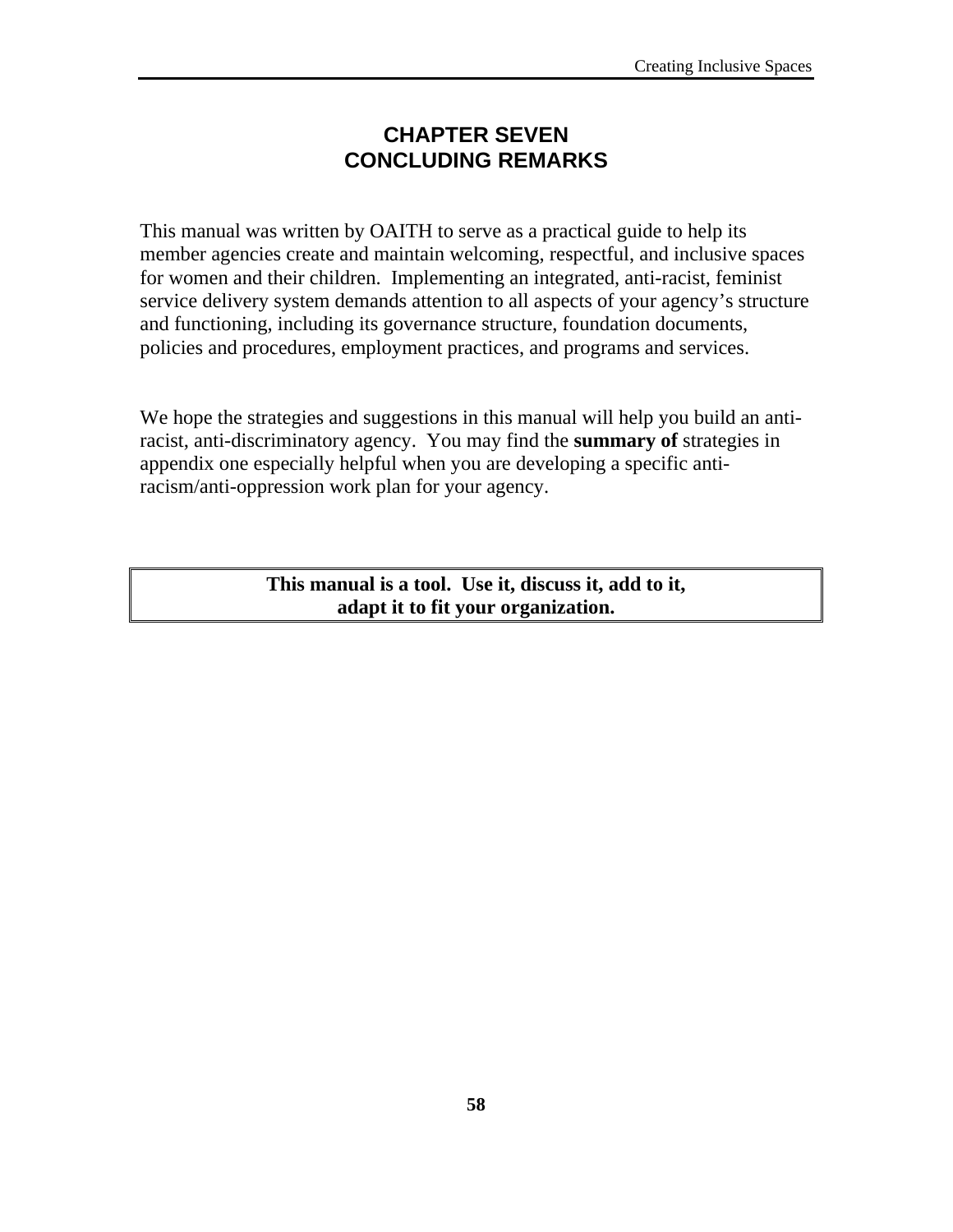# **APPENDIX ONE SUMMARY OF STRATEGIES**

### **Governance and Foundation Documents**

- 1. Include a clear and simple statement in the by-laws of the corporation that confirms your agency's commitment to the implementation and maintenance of an integrated, anti-racist service delivery system.
- 2. Include a clear and simple statement in the purpose section of your Mandate/Mission Statement that confirms your agency's commitment to the implementation and maintenance of an integrated, anti-racist service delivery system. (What you will do)
- 3. Include a brief explanation of why a commitment to an integrated, antiracist service delivery system is necessary in the "reason to be" section of your Mandate/Mission Statement. (Why you do this)
- 4. Include a brief overview of the most fundamental components of your anti-racist/anti-oppression philosophy in the philosophy section of your Mandate/Mission Statement.
- 5. Include clear statements which reflect the anti-racism/anti-oppression beliefs, values, or principles in your Statement of Beliefs and Aims (or equivalent).
- 6. Include specific aims, goals, or objectives that confirm and demonstrate how the agency will actualize its anti-racist/anti-oppression beliefs and values within the parameters of its overall mandate to provide services to abuse women and their children.
- 7. Review your existing policy manual and identify changes required throughout the entire manual to reflect your commitment to anti-racism and anti-oppression work.
- 8. Develop a comprehensive anti-racism/anti-oppression policy as outlined in this manual.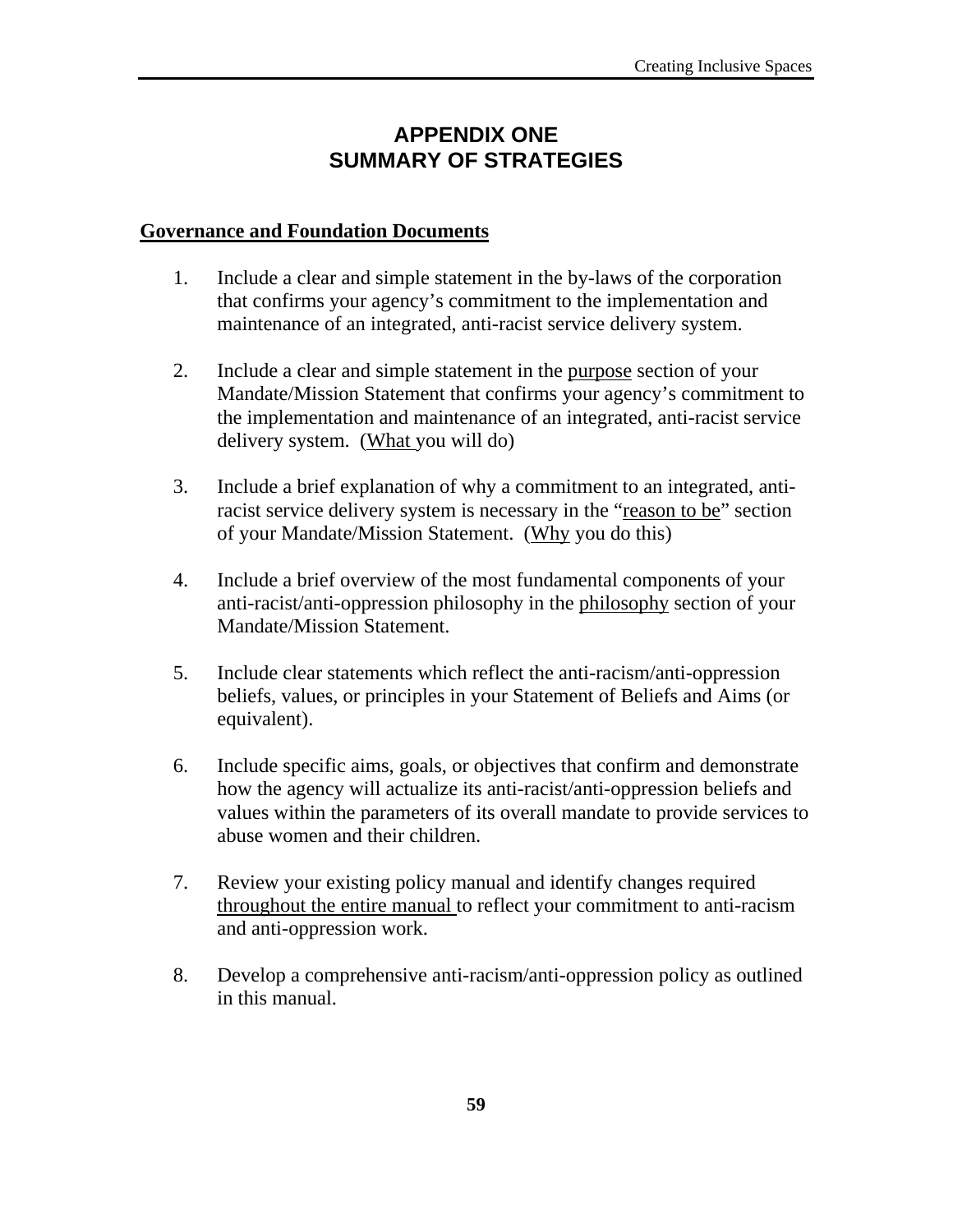- 9. Ensure that all revised or new policies are reviewed by all board members, employees, and service volunteers.
- 10. Ensure that individuals and bodies responsible for monitoring compliance with the policy are aware of their specific responsibilities.
- 11. Ensure that consequences for non-compliance with the policy expectations are applied consistently throughout the organization (easier said then done, we know, but a policy without consequences for noncompliance is simply a piece of paper!).
- 12. Review and revise the anti-racism/anti-oppression policy on a regular basis in accordance with your standard procedures for policy review.
- 13. Confirm the composition of the community/communities in your region with attention to various social identities such as racialized groups/race, ethnocultural groups, first language/mother tongue, income levels, religion, age, gender, sexual orientation/preference, and dis/ability.
- 14. Include a clear statement in the by–laws or policies of your agency confirming your commitment to maintain board diversity in accordance with the composition of your community.
- 15. Develop a step-by–step plan to increase the diversity of your board in accordance with your community composition analysis.
- 16. Review and revise the information you share with prospective board members at all stages of your recruitment and screening process to include adequate and appropriate references to your anti-racist and antioppression principles and practices.
- 17. Review and revise the topics for discussion and questions asked during screening interviews with prospective board members to include adequate and appropriate references to your anti-racist and antioppression principles and practices.
- 18. Request that all prospective board members briefly address their understanding of and commitment to anti-racism and anti-oppression work in any statement made by prospective board members prior to voting at your AGM.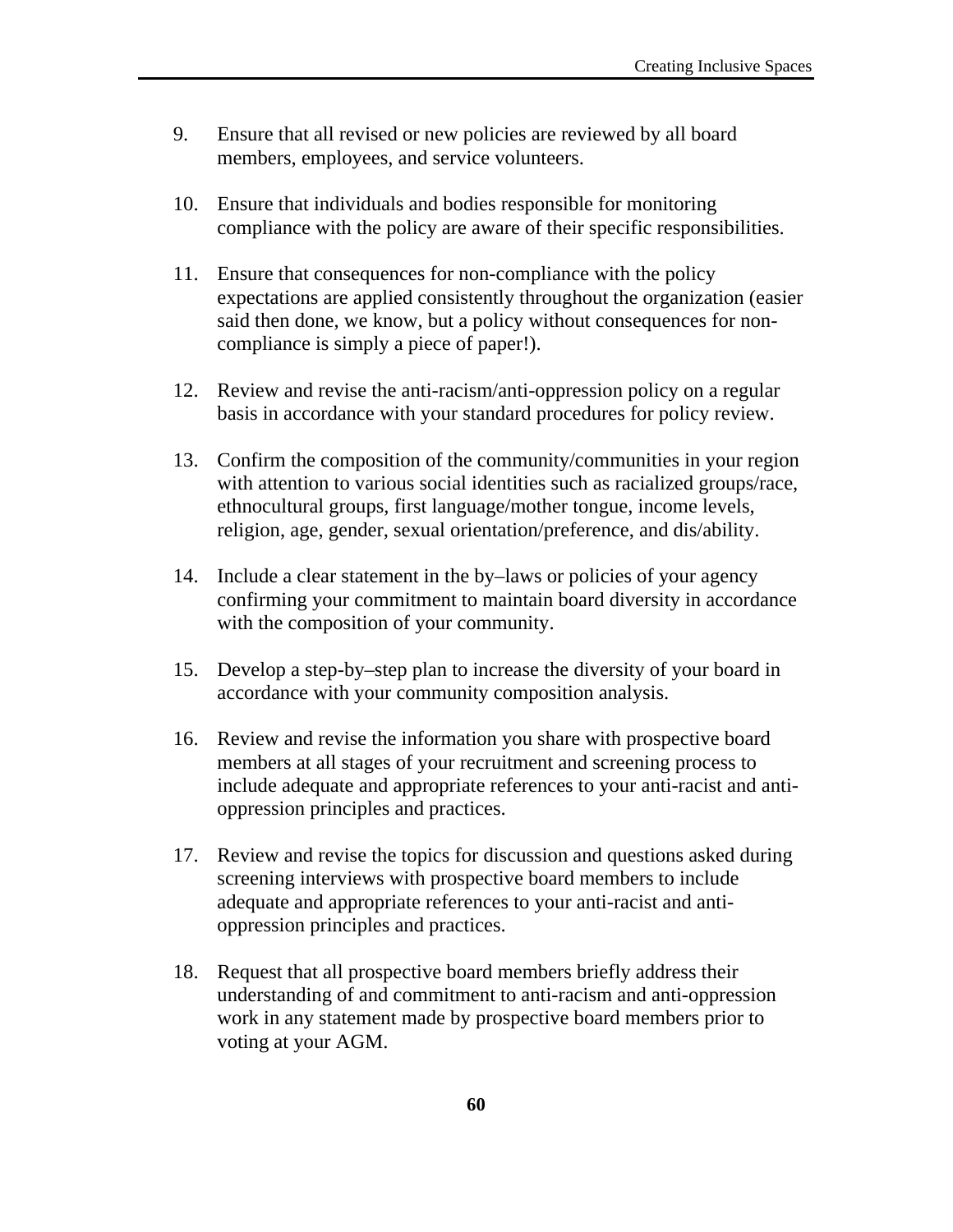- 19. Include a clear statement confirming the agency's expectations regarding board members' understanding of and compliance with the anti-racist and anti-oppression policy/policies of the organization in your "Requirements for Board Membership Policy" and/or recruitment, screening and orientation materials.
- 20. Review and discuss the agency's commitment to an integrated, antiracist, feminist service delivery system during the orientation process.
- 21. Review and confirm the agency's expectation that all board members understand, support, and comply with the agency's anti-racism and antioppression policy/policies during the orientation process.
- 22. Include copies of relevant policies, the agency's most recent antiracism/anti-oppression action plan, and other materials relating to the issue, such as definitions of terms and a reading list.
- 23. Conduct board evaluations on an annual basis to gather feedback from current board members regarding their experience of serving on the board of directors and soliciting suggestions for improvement and change.
- 24. Conduct exit interviews with board members at the end of their term of office or when they resign to gather feedback and solicit suggestions for improvement.
- 25. Ensure that non-compliance with the anti-racism/anti-oppression policy within the board of directors is dealt with in a prompt and consistent manner and in accordance with the policy requirements.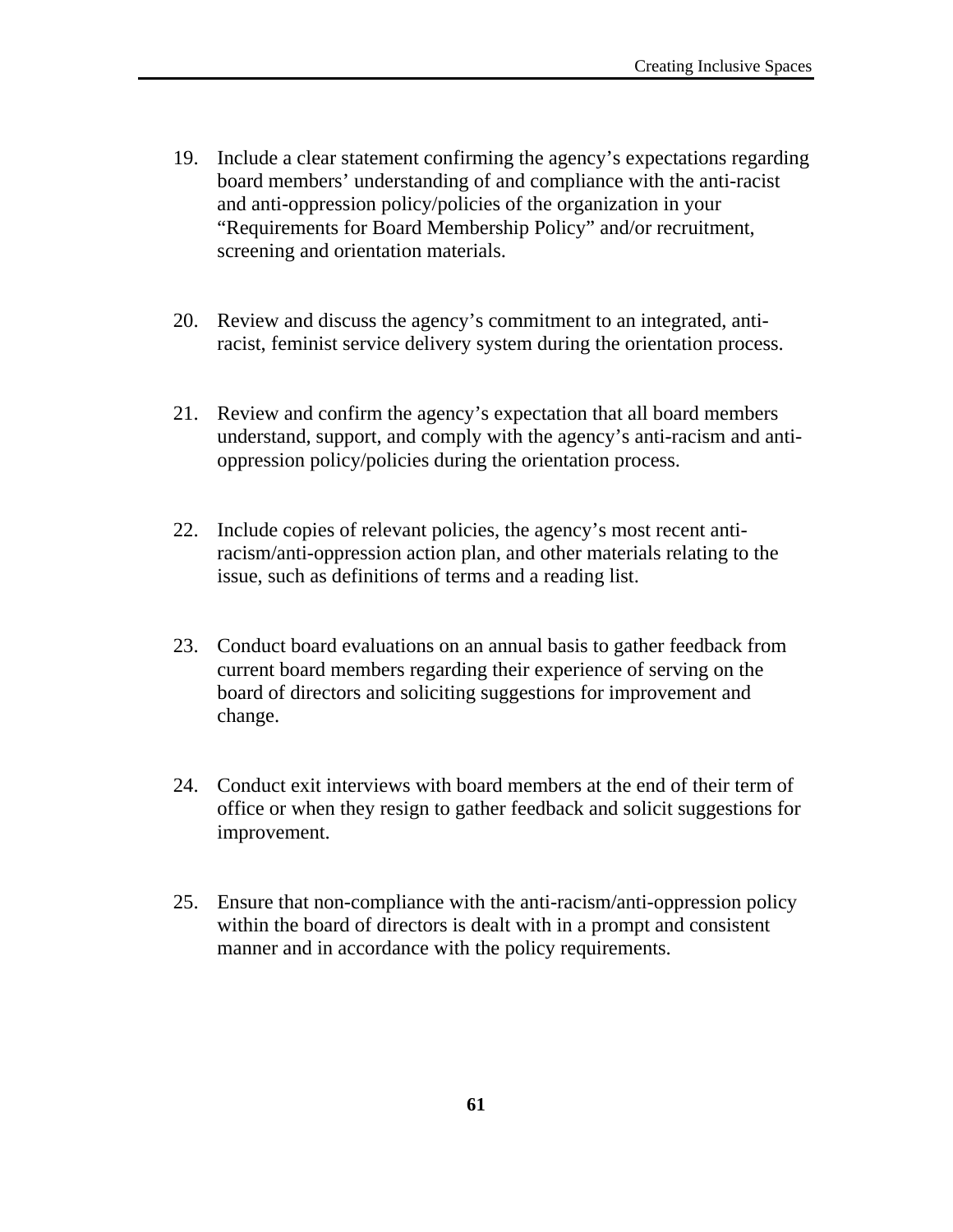# **Employment Practice**

- 26. Develop and distribute a simple anonymous survey designed to gather information about the composition of your current workforce with attention to employment status, social identities, and language fluencies.
- 27. Compile information gathered using the self-identification surveys and compare this information with your community composition analysis.
- 28. Develop a realistic step-by-step plan to increase the diversity of your staff group in accordance with your community composition analysis.
- 29. Maximize diversity within the pool of relief, casual and contract employees and service volunteers in your agency.
- 30. Modify client records or agency evaluation forms as necessary to track changing client needs, use of translators/cultural interpreters, and first language/mother tongues of clients. Compile this information on an annual basis.
- 31. Review the most recent information regarding client composition and changing clients needs prior to each frontline hiring and modify postings and advertisements as necessary to include specific skill set(s) required to meet identified need(s).
- 32. Change the wording of your job posting and advertisements to include an invitation to apply directed at specific target populations. Target populations should be selected in consideration of your community composition analysis, workforce analysis, and identified service needs.
- 33. Distribute job posting to cultural and religious groups, community organizations, and other agencies with connections to the target population identified in the advertisement.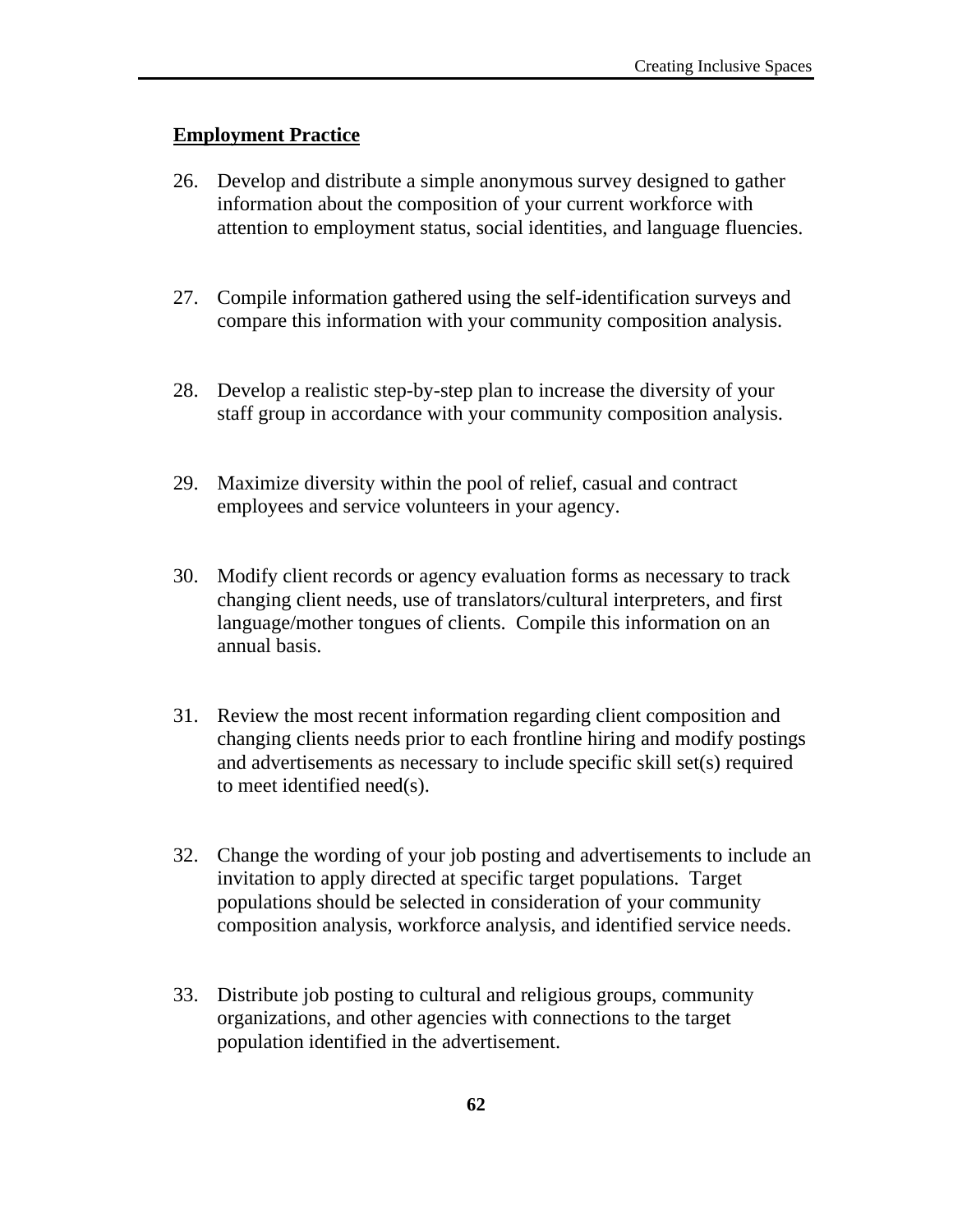- 34. Ask applicants where they heard/read about the position during their interview. This will provide you with useful information regarding the success of your outreach efforts.
- 35. Include information about the agency's commitment to an integrated, anti-racist, feminist service delivery system, such as the agency's antiracism/anti-oppression policy, in the information package distributed to job applicants.
- 36. Clearly stated the agency's expectations for employees in relation antiracist and anti-oppression work in the job descriptions for all positions in your agency. For example, confirm the agency's expectation that staff challenge and address racist and other oppressive comments and behaviours in the workplace in accordance with relevant policies.
- 37. Clearly outline the specific skill set(s) required to work with a diverse population within an integrated, anti-racist, feminist service delivery system in the qualifications section of the job descriptions for all positions in your agency.
- 38. Ensure that the composition of your hiring committees accurately reflects the diversity within your organization.
- 39. Ensure that the space used to conduct job interviews is welcoming to all applicants.
- 40. Develop standardized interview questions. Ask all candidates the same questions in the same order.
- 41. Include questions that explore each candidate's experience working with diverse populations. Use scenarios and behavioural questions to solicit specific information. For example, ask candidates to outline some of the issues that should be explored when completing an intake interview with a woman who is a wheelchair user.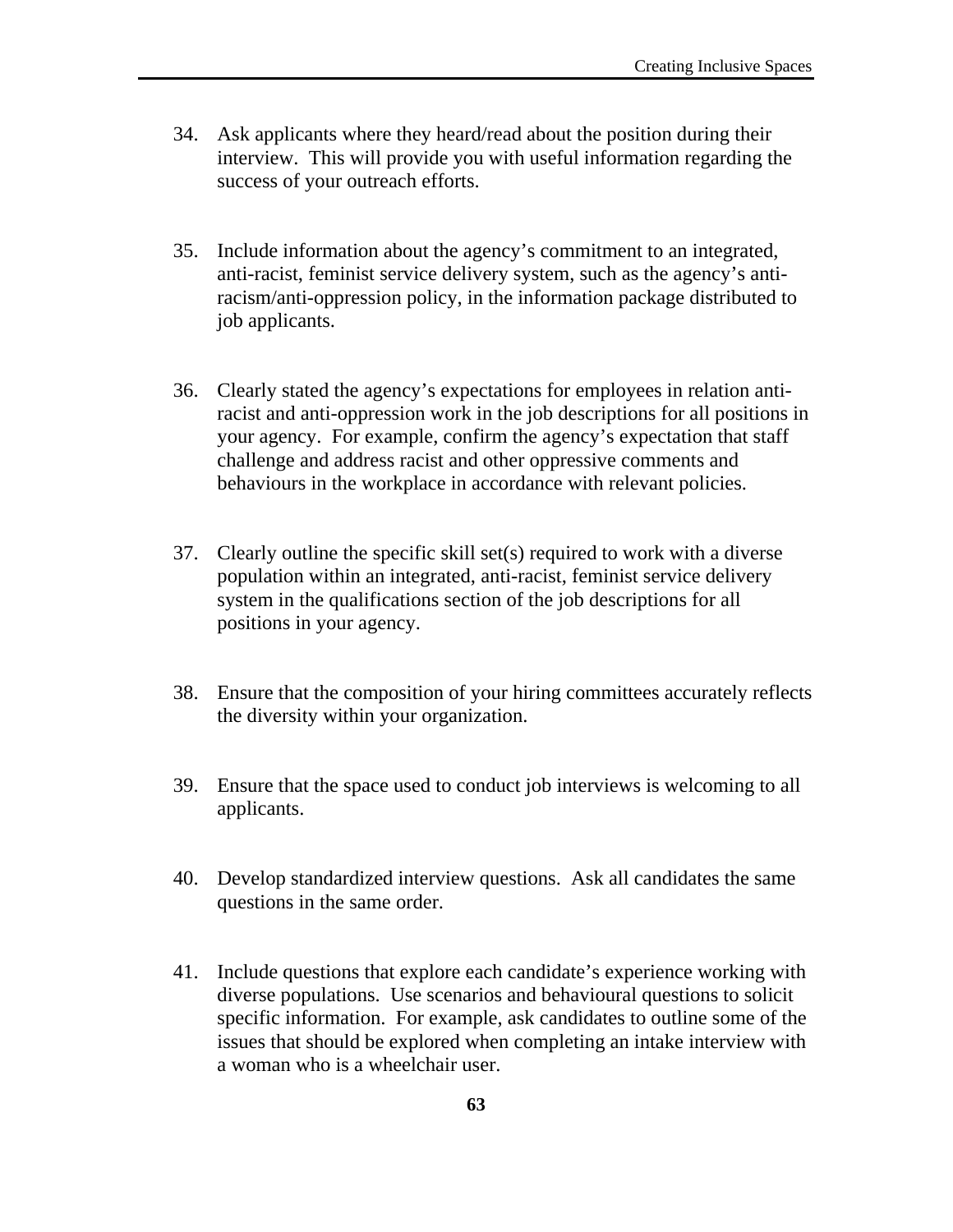- 42. Include questions that explore each candidate's understanding of and involvement with anti-racist and anti-oppression work.
- 43. Develop and use a pre-determined point system to rank all candidates.
- 44. Review and discuss the agency's commitment to an integrated, antiracist, feminist service delivery system during the orientation process for new employees.
- 45. Ask all new employees to sign a letter at the end of their probationary period confirming that they have read, understand, and agree to comply with the Mission Statement/Mandate, Statement of Beliefs and Aims, and policies of the organization.
- 46. Identify specific learning commitments for each new employee which reflect the employee's specific job responsibilities within the integrated, anti-racist, feminist service delivery system used by the agency.
- 47. Gather information from employees on a regular basis regarding each employee's experience of inclusion. Solicit specific suggestions for improvement.
- 48. Conduct exit interview with employees when they resign from the organization to gather feedback and solicit suggestions for improving the agency's effort to create a welcoming, respectful, inclusive environment for all employees.
- 49. Consider scheduling, location, and food supplied at staff meetings, gatherings, and training sessions in consideration of the diversity represented with the staff group.
- 50. Secure benefit coverage from a supplier who recognizes and provides same-sex benefits.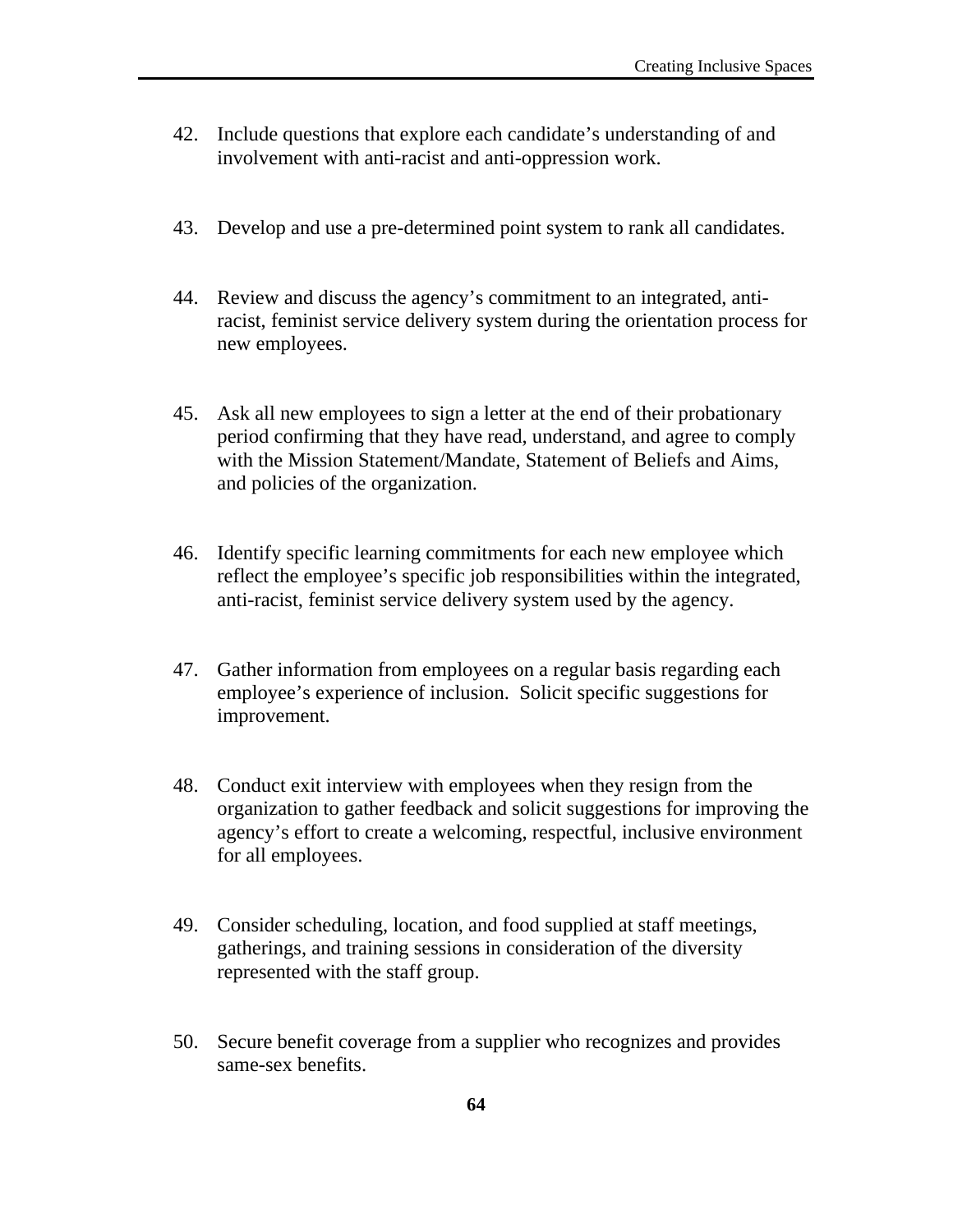- 51. Review and adjust personnel policies relating to statutory holidays to allow flexible use of paid days in consideration of cultural and religious holiday celebrated by employees.
- 52. Review and adjust personnel policies relating to sick time credits to allow flexible use of paid days to provide care to young children and/or aging parents and in consideration of any needs identified by women with disabilities on staff.
- 53. Ensure that specific job requirements and agency expectations relating to working within an integrated, anti-racist, feminist service delivery system are clearly stated in agency job descriptions.
- 54. Ensure the employees receive regular feedback throughout the year regarding their job performance.
- 55. Ensure that all staff receive regular performance appraisals which include specific learning commitment for the next year.
- 56. Ensure that management personnel are adequately an appropriately trained to provide regular supervision and performance appraisals for employees working in a diverse work environment.
- 57. Develop a disciplinary action policy which clearly outlines grounds for discipline and the progressive disciplinary process,
- 58. Cross reference the disciplinary action and anti-racist/anti-oppression policies.
- 59. Apply disciplinary action in a fair, equitable, and consistent manner.
- 60. Monitor application and use of the disciplinary action policy to ensure that differential treatment is not occurring.
- 61. Develop and efficient and effective process to monitor the application of personnel policies and the employment practices of the agency.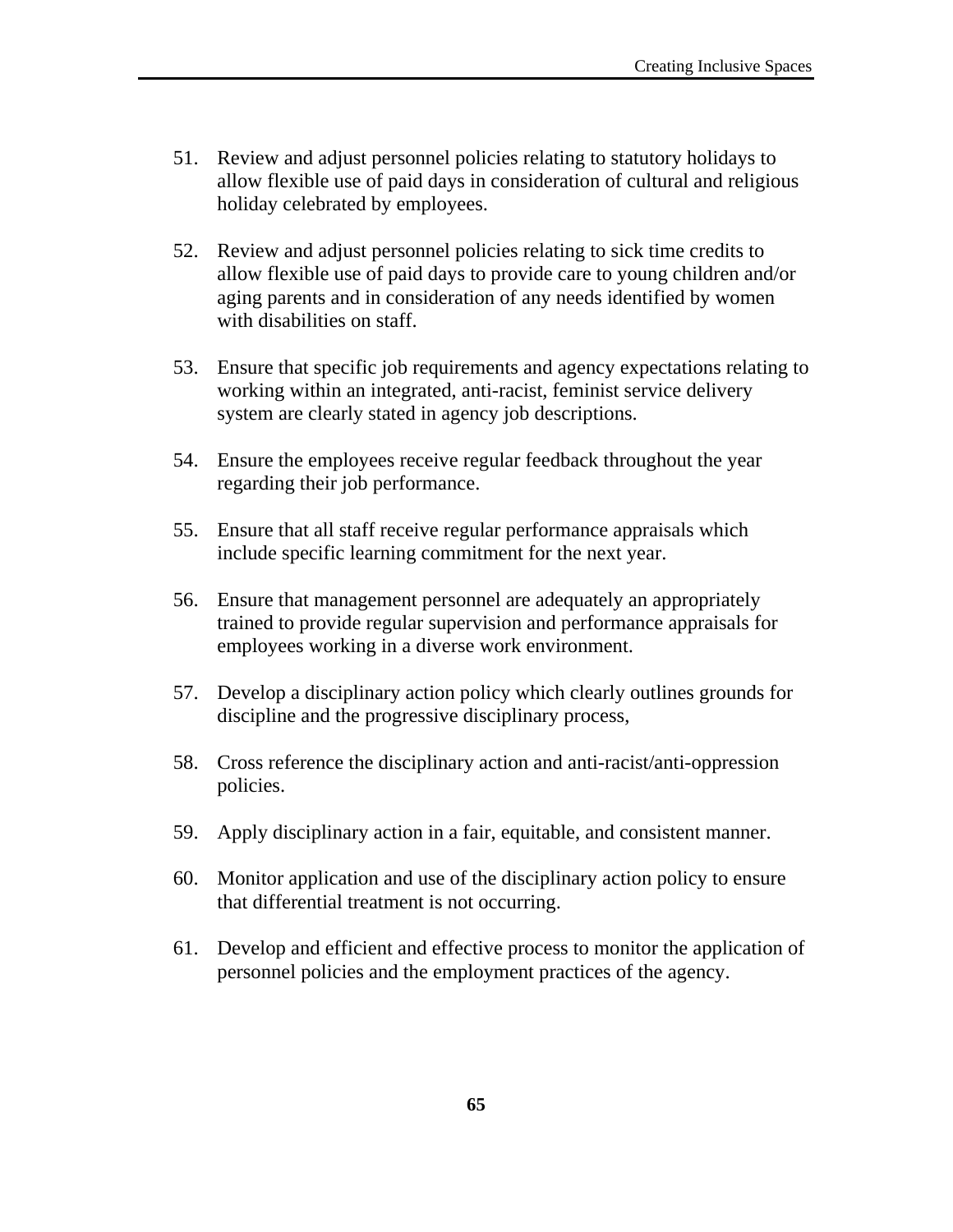62. Ensure that the agency has access to the services of a lawyer with training and expertise in the area of personnel management, labour relations, human rights, and anti-racist/anti-oppression practices.

### **Programs and Services**

- 63. Develop a list of community groups and organizations in your region that may be able to provide you with information, resources, and specific suggestions about working with women across social identities.
- 64. Establish concrete, two-way communication and networking strategies that allow you to exchange information and consult on specific issues with representatives from these community groups and organizations.
- 65. Solicit feedback from community groups, organizations, and agencies regarding your programs and services on a regular basis using a simple written or telephone survey. Incorporate this information into your annual program evaluation and strategic planning processes.
- 66. Leave information about your agency at shopping malls, hair salons, doctors' offices, dentist' offices, hospitals, community health centres, churches, mosques, temples, synagogues, Native Friendship Centres, drop in centres, housing projects, and cultural food shops.
- 67. Share information about your agency and specific events in community and alternative newspapers and newsletters (and in the language used by the newspaper/newsletter).
- 68. Advertise your service on English and non-English radio programs.
- 69. Gather and review information from various sources, including past and current service users, when planning a new program or revising an existing service.
- 70. Include specific questions that explore the needs and experiences of women across various social identities when gathering information during a program planning or evaluation process.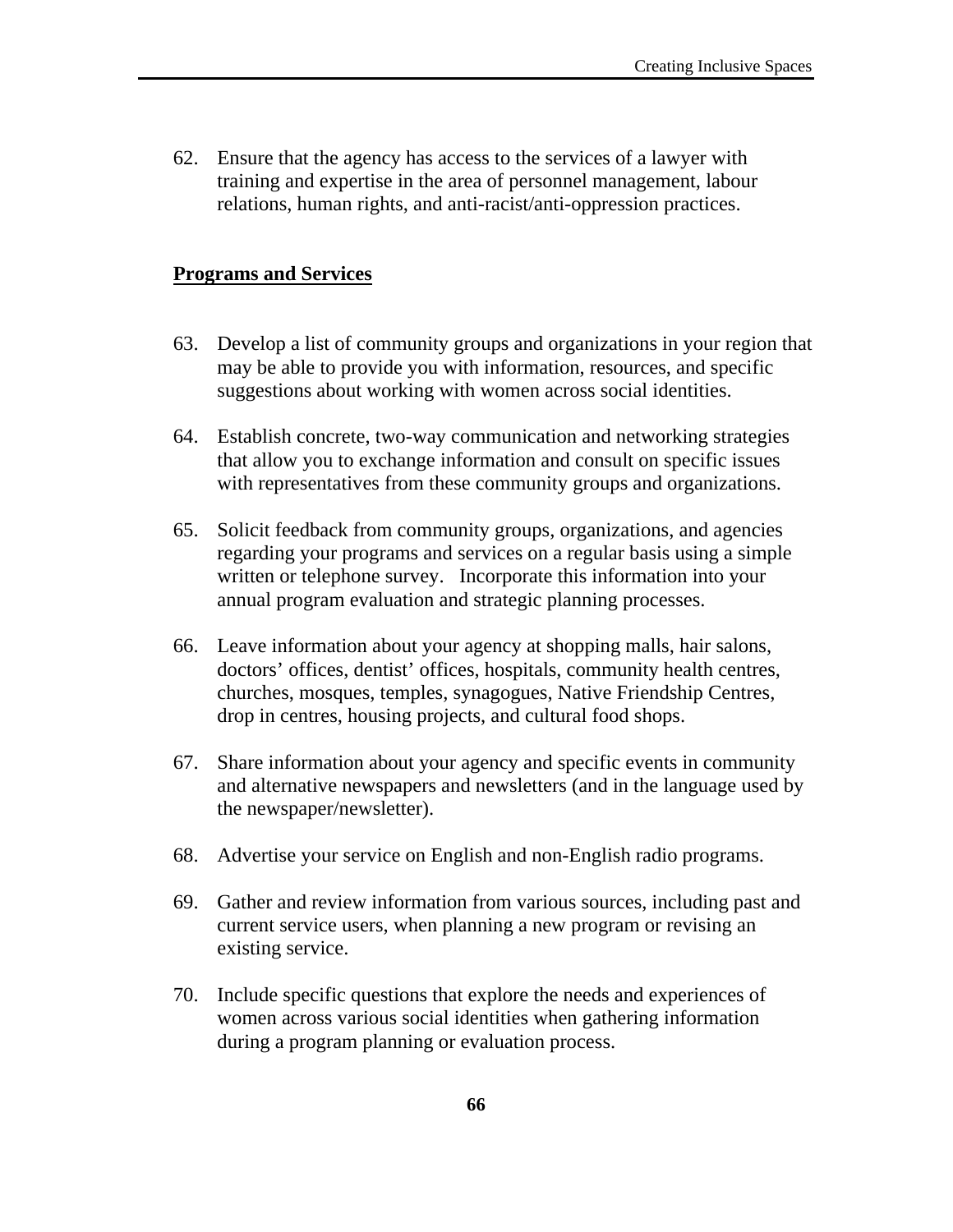- 71. Compile information gathered from residents in an anonymous manner and ensure that this information is reviewed during strategic planning and program planning processes.
- 72. Gather and review program evaluation data on a regular basis to ensure that your programs continue to meet the changing needs of women and children using your services.
- 73. Develop meaningful and clear service delivery procedures which outline and confirm the way services will be provided to all residents, any expectations the agency has of service users, and consequences for residents should they fail to comply with agency expectations.
- 74. Review and revise existing procedures as necessary to ensure that they promote consistent, equitable, and respectful service delivery.
- 75. Develop a standardized package of information to be reviewed with and given to all residents upon intake. Ensure that important procedures, such as house rules, are clearly outlined and reviewed with all residents in a consistent manner. Ensure that all residents receive the same information regarding the services and supports available to them - i.e. donations, food requests, etc.
- 76. Consider developing a large print and audio version of the information given to residents upon intake for women who have limited eye sight or who are unable to read English. Consider having some of the most essential information about your services and expectations for residents written in languages other than English in accordance with information gathered in your community composition analysis.
- 77. Develop and implement monitoring and supervisory processes which ensure that program procedures are implemented in a consistent and equitable manner.
- 78. Review and revise programs procedures on a regular basis and in accordance with feedback received from current and past service users.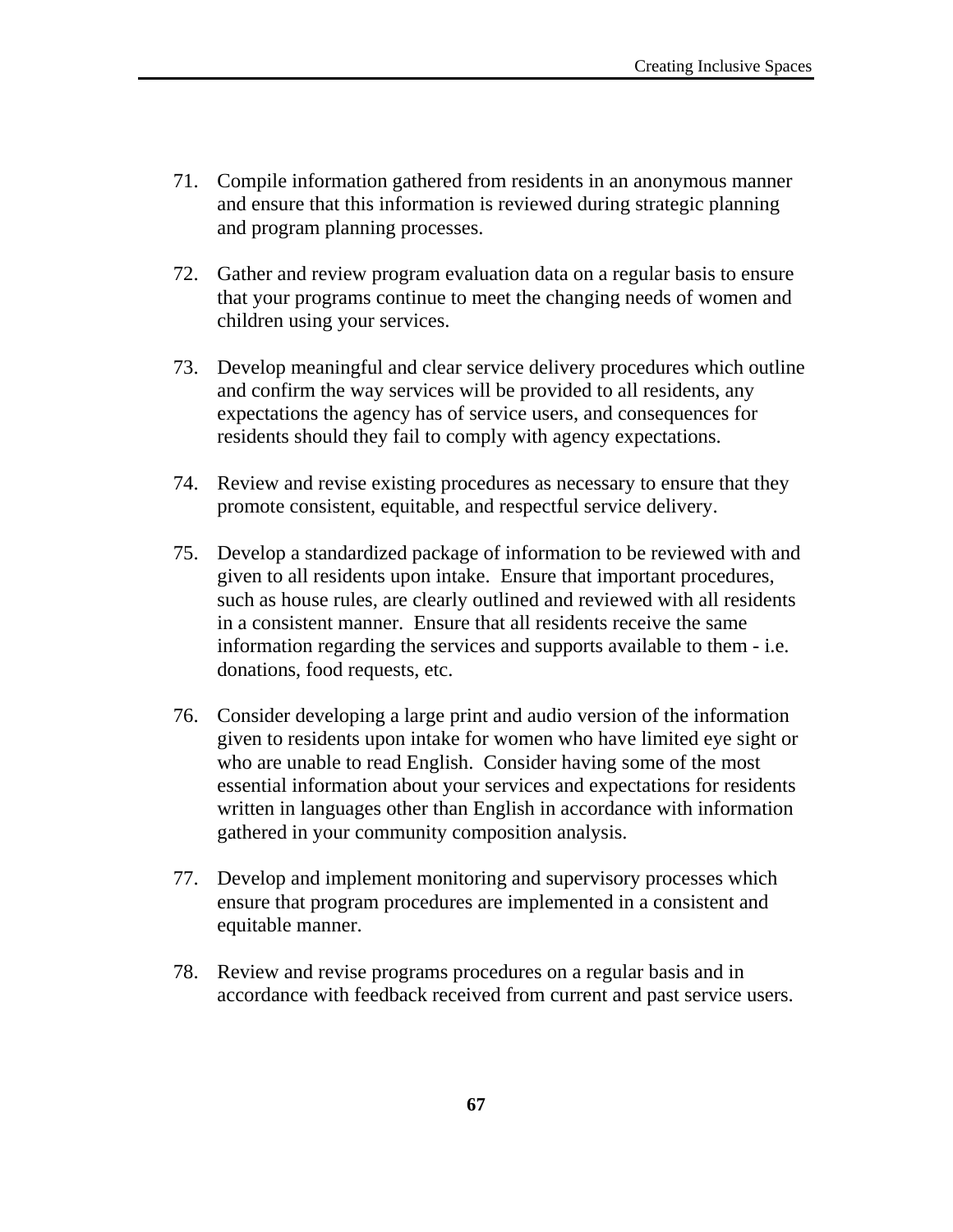- 79. Develop written procedures which clearly outline the agency's expectations regarding the provision of cultural interpretation and translation services.
- 80. Establish a budget for translation and interpretation services.
- 81. Establish relationships and partnerships with cultural groups, religion associations, and other agencies in your area that have staff who speak languages other than English.
- 82. Establish criteria and requirements for interpreters and translators with attention to: gender of interpreter; knowledge and understanding of woman abuse; ability to maintain confidentiality; fluency in English and other languages; availability; and ability to translate accurately without negatively impacting on the relationship between the woman/resident and the shelter worker.
- 83. Provide training to interpreters and translators regarding your agency's mandate, philosophy, beliefs, aims, and service delivery systems.
- 84. Provide training to staff to ensure that they are able to work effectively and respectfully with interpreters and translators in accordance with the standards and procedures established by the agency.
- 85. Review residential and counselling procedures to ensure that language and cultural interpretation needs are identified and addressed appropriately.
- 86. Monitor and evaluate use of translation and interpretation services on an ongoing and regular basis with attention to patterns of usage and changing needs. Incorporate this information into your annual budget planning and strategic planning processes.
- 87. Ensure that the decor, artwork, written materials, and toys available in the intake/counselling/welcoming room (and throughout the shelter) reflect the diversity of women's identities, experiences, and languages.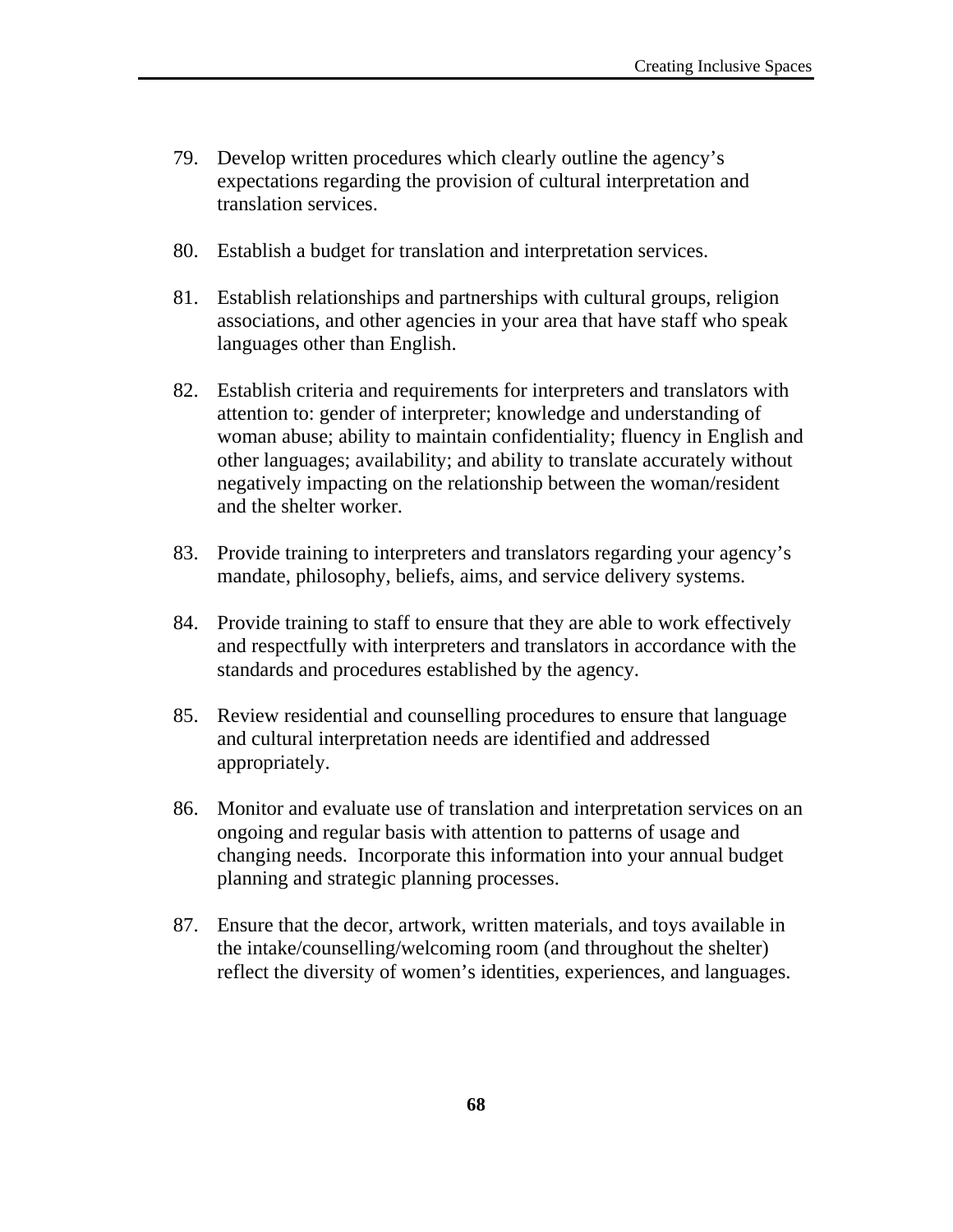- 88. Develop a standardized intake process that includes questions which explore all women's/children's language, cultural, religious, dietary, and health needs.
- 89. Ensure that this information is shared with all staff in an efficient manner.
- 90. Identify all the specific programs and services provided by your agency. Confirm goals and objectives of each of these programs.
- 91. Develop a realistic, step–by–step plan to review each program and service in consideration of your agency's commitment to implement an integrated, anti-racist, feminist service delivery system.
- 92. Promote an understanding of the overlap between racism, sexism, and other forms of oppression in the lives of marginalized women amongst staff. Ensure that all aspects of your counselling and advocacy services reflect this understanding.
- 93. Clarify staff responsibilities with respect to advocating on behalf of a woman who experiences discrimination on the basis of her social identity/identities during her time at the shelter.
- 94. Ensure that food staples maintained onsite reflect staple requirements of various cultures. Priorities should be developed in consideration of your community composition analysis.
- 95. Ensure that kitchen supplies available on site allow for various cooking styles. For example, some pots, pans, and dishes should be set aside as "non-meat" dishes to accommodate women who maintain a kosher kitchen.
- 96. Review and monitor applications of house rules to ensure that they promote equal access to service and are used in a consistent and fair manner.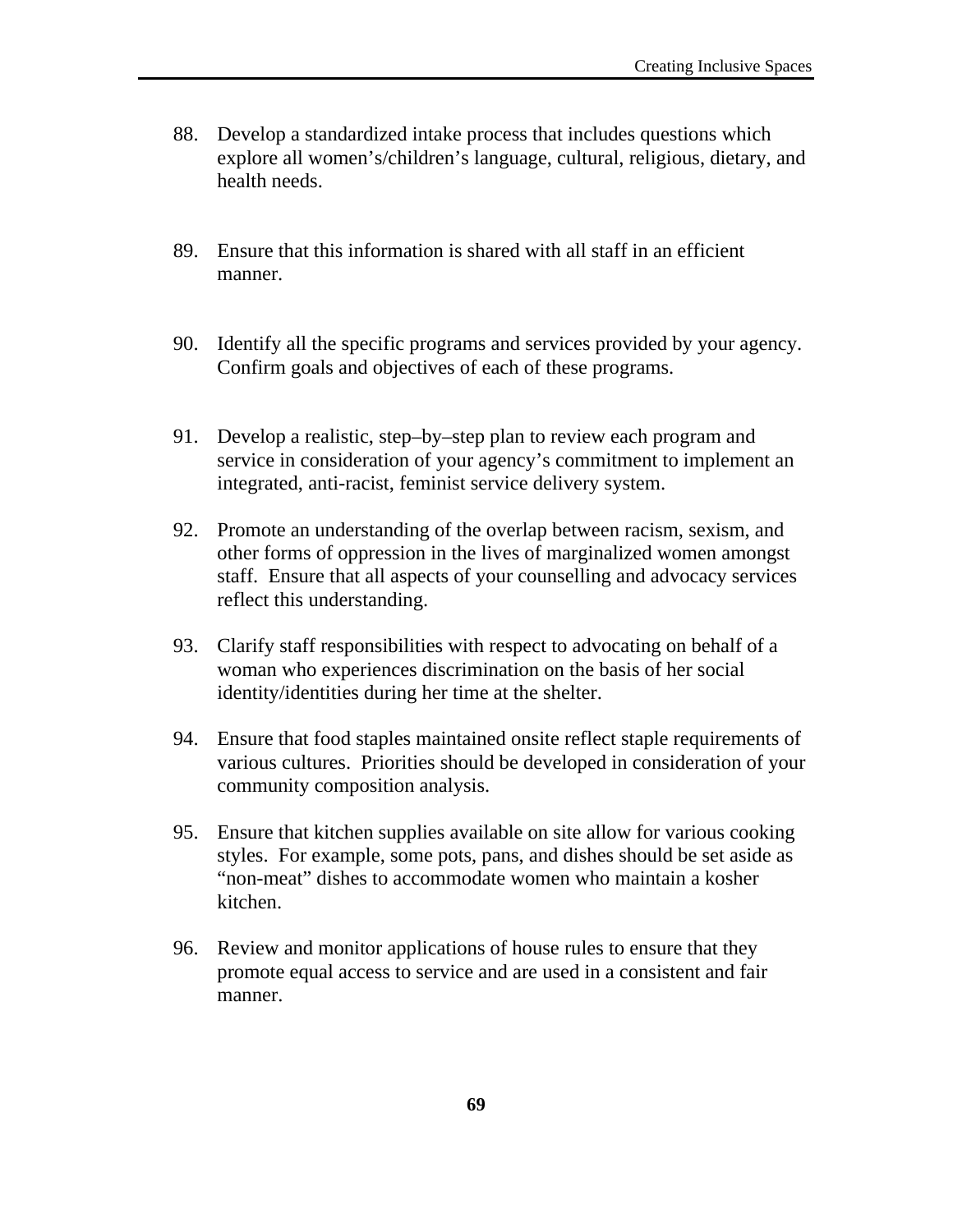- 97. Ensure that the resource materials, entertainment materials, and toys at the shelter reflect the diversity of women and children's identities, experiences, and languages.
- 98. Review written language used in agency brochures and resources materials in order to ensure that it reflects your commitment to inclusivity and respect.
- 99. Monitor verbal language used in the shelter by residents, staff, and service volunteers. Develop respectful guidelines for offering alternatives words, and challenging racist and oppressive language.
- 100. Monitor and challenge judgements that may surface about women during their stay with special attention to judgements regarding women's anger and "social skills".
- 101. Confirm agency expectations that staff demonstrate a commitment to respectful intercultural communication during all conversations with other staff, service volunteers, community representatives, and residents.
- 102. Develop clear guidelines for responding to conflict between residents and between staff and residents. Cross reference this procedure to the agency's anti-racism/anti-oppression policy.
- 103. Provide staff with training in conflict resolution and management and in responding to allegations of racism and other forms of oppression.

# **Training**

- 104. Develop an efficient method for determining the training priorities for the entire agency, the board of directors, the staff group, service volunteers, and individual employees on an annual basis.
- 105. Clearly identify when agency –wide, group training, or individual training is mandatory and when participation is optional.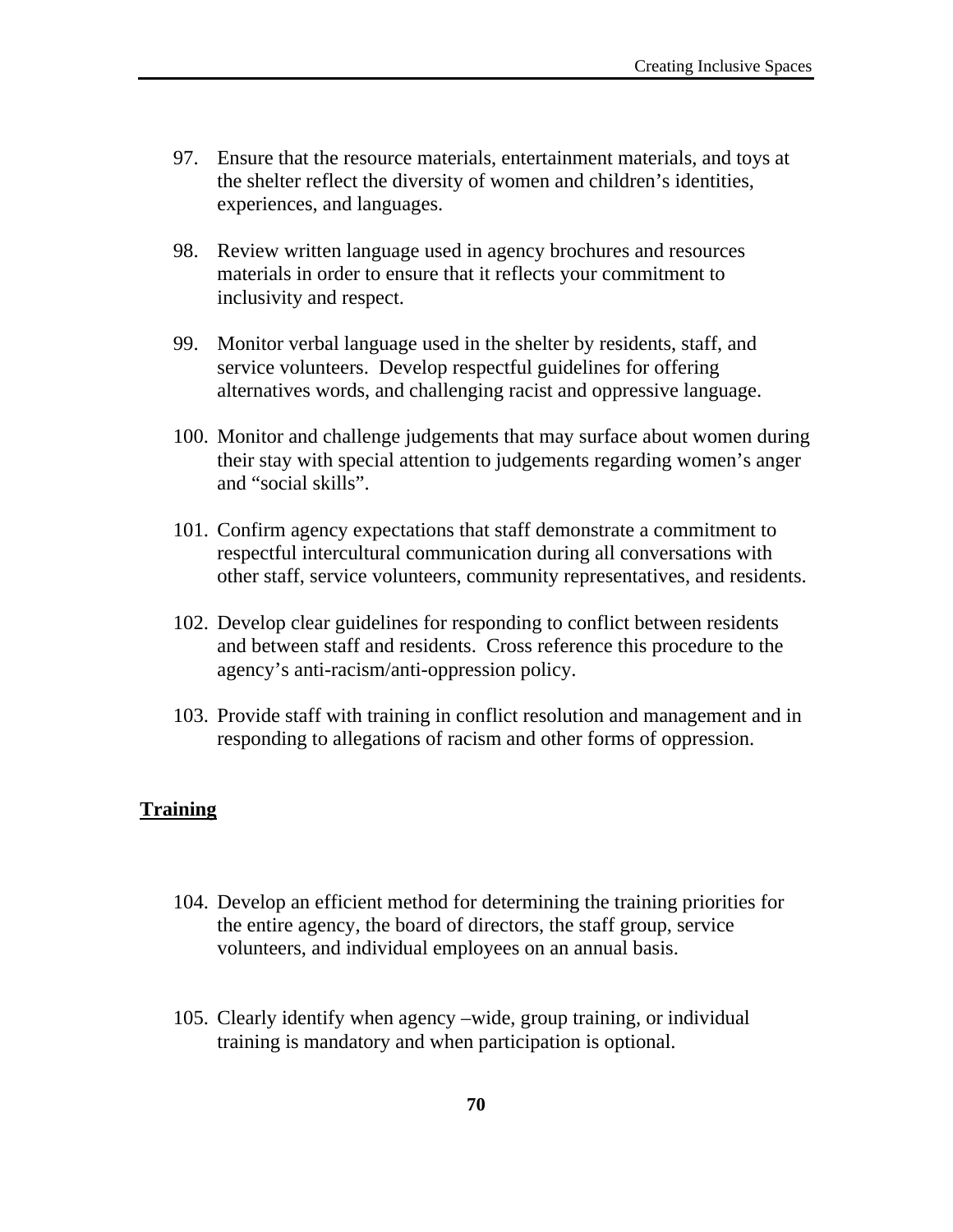- 106. Include discussion of funding allocations for training during budget planning and strategic planning processes.
- 107. Explore the feasibility of sharing training cost with several other shelters interested in similar training issues.
- 108. Establish formal strategies for individuals to share training materials and lessons learned during off–site training with their colleagues and coworkers.
- 109. Explore options for including relief staff in mandatory and optional training sessions organized by the agency.
- 110. When relief staff are not able to attend agency training for financial reasons, use less expensive ways to share training information with them, such as distributing training materials or arranging an "in house" training sessions facilitated by a permanent staff member who attend the original training session.
- 111. Include information about the agency's commitment to anti-racism and anti-oppression and the integrated, anti-racist, feminist service delivery system implemented by the agency in the training program for service volunteers.
- 112. Include specific anti-racism, anti-oppression, and intercultural communication training commitments in the annual training plan for the agency.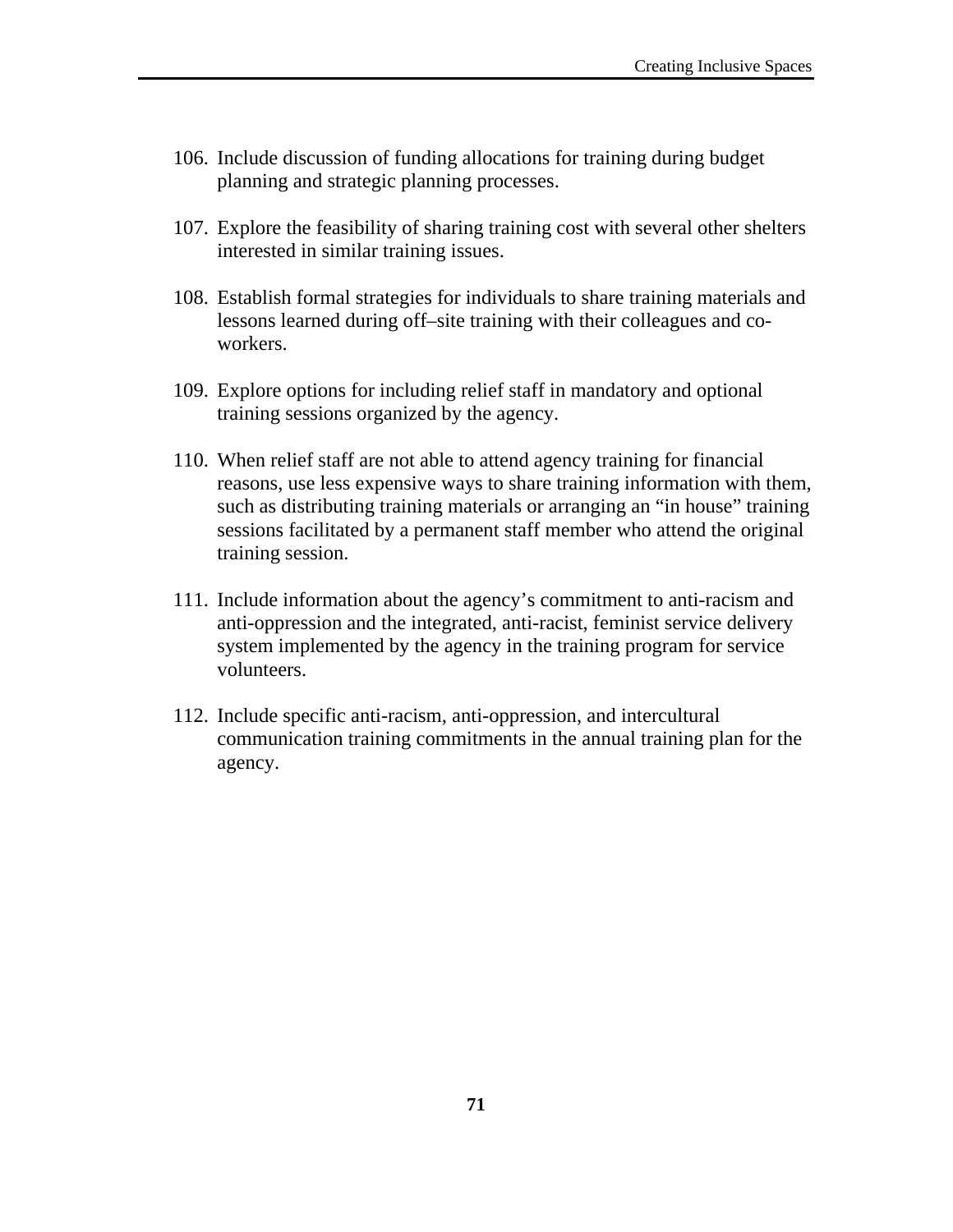# **APPENDIX TWO DEFINITIONS RELATING TO ANTI-OPPRESSION WORK**

#### **Introduction**

Historically, the anti-violence and feminist movements have focussed on the common bond between all women. The perceived "common bond" between all women as real or potential victims of sexism and male violence has served as a unifying principle in the anti-violence and feminist movements for the past two decades. The many differences between and amongst women, as individuals and groups, have often been ignored or denied. Over the past decade, the feminist and anti-violence movements have begun to acknowledge the importance of recognizing and honouring these differences. This had been and continues to be a difficult and painful process as marginalized individuals and privileged individuals struggle to identify, address and resolve the power imbalances, discrimination and exclusionary practices that exist in our various cultures.

A common understanding of frequently used words and phrases is an important prerequisite for and component of successful communication and exchange between the many different women committed to social change. The following basic definitions are provided in an effort to promote such understanding; however, our understanding of these terms continues to evolve all the time and consequently, it should not be assumed that these are the "best", "most correct" or only suitable or acceptable definitions for these words.

### **BIAS**

An attitude or frame of mind that causes us to prejudge individuals and groups in a positive light. This positive judgement, usually based upon myths, assumptions, and historic patterns or trends, often develops into a collection of "common sense notions" which become widely accepted and are used to justify acts which favour these individuals or groups. Generally considered to be the opposite of prejudice as defined below.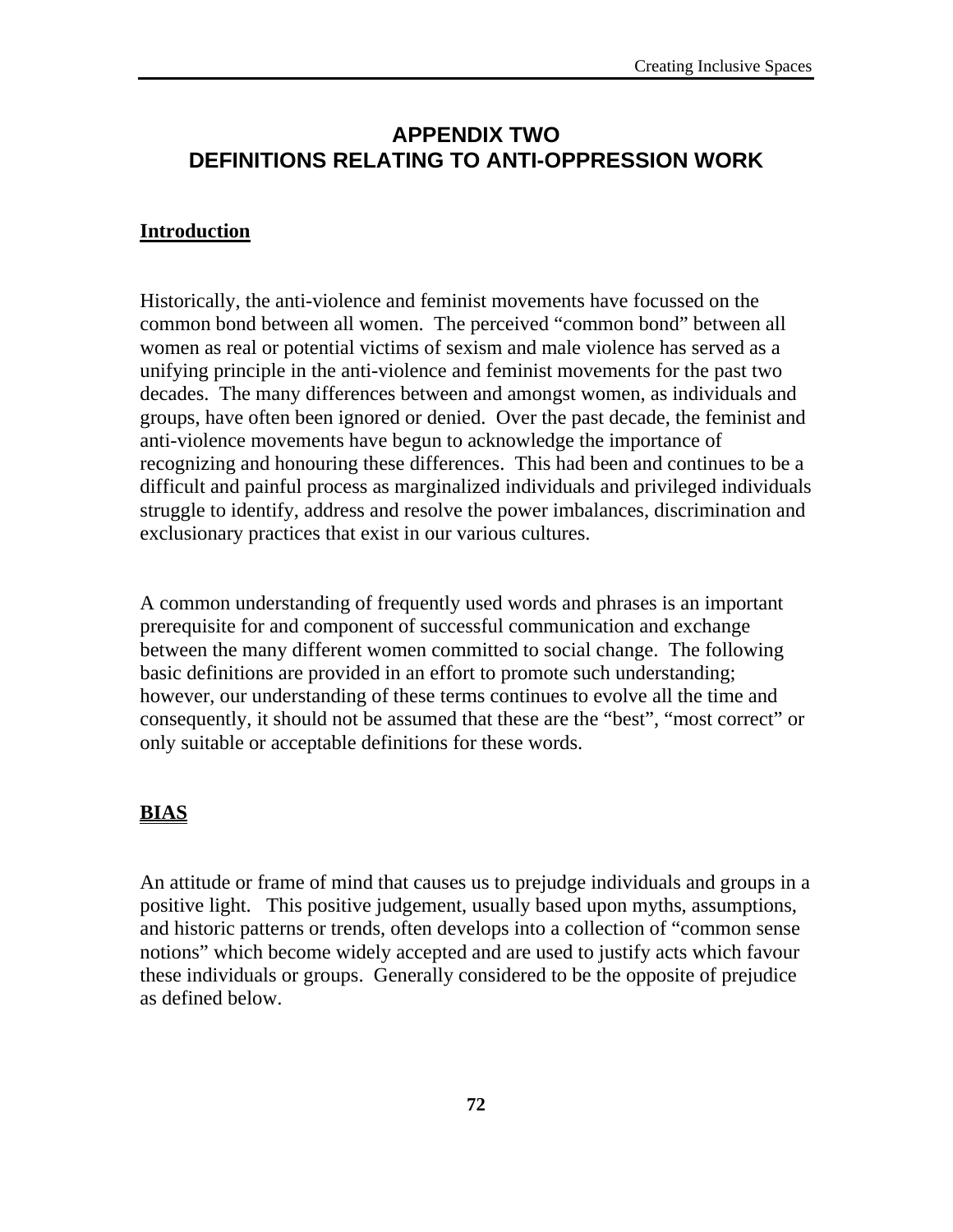#### **DISCRIMINATION**

The granting and/or denying of certain rights, such as housing, education, or employment, to specific groups. Discriminatory attitudes and behaviour result in both personalized and systemic mistreatment, disempowerment, exclusion, and marginalization of individuals and groups.

The federal and provincial *Human Rights Code* state that every person has the right to equal treatment in employment and the delivery and use of services without discrimination based on race, colour, ancestry, place of origin, ethnic origin, citizenship, creed, age, sex, sexual orientation, marital status, family status, record of offenses or "handicap" (disability). These are referred to as "prohibited grounds" in the legislation.

The *Ontario Human Rights Code* identifies and prohibits three types of discrimination;

- ► overt or ill intent discrimination refers to overt or admitted act, practice, or policy that results in equal, unfair, or unfavourable treatment of a person or group because of prohibited grounds;
- $\triangleright$  unequal or differential treatment discrimination refers to a covert or concealed act, practice, or policy that results in unequal, unfair, or unfavourable treatment of a person or group because of prohibited grounds;
- ► systemic or constructive discrimination refers to an act, practice, or policy that is applied consistently to all people in an organization but which results in unequal, unfair, or unfavourable treatment of a person or group such as exclusion from promotion, because of prohibited grounds.

Including this final type of discrimination in the Code, systemic or constructive discrimination, makes discrimination illegal even if it was unintentional.

The term "reverse discrimination" has recently gained acceptance in many circles. Individuals committed to anti-oppression work should make an effort to challenges the use of this term whenever possible.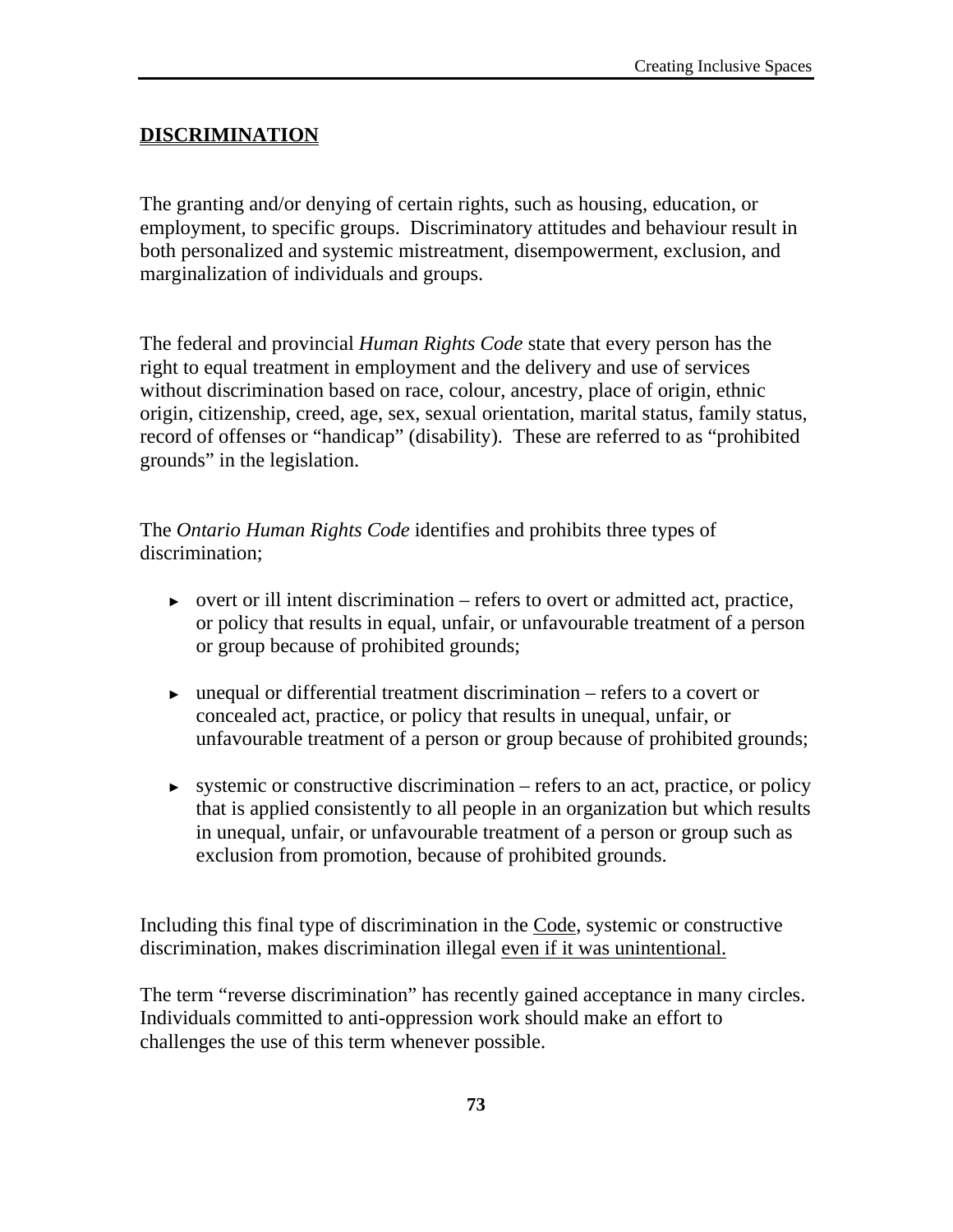While anyone can treat another person in a disrespectful or cruel manner, individuals and group who do not have access to and control over systems of personal, legal, economic, and political power and authority can not deny, restrict, or limit the choices or options available to someone who does have access to such power and therefore, there is no such thing as "reverse discrimination".

### **DIVERSITY**

Diversity implies a recognition and inclusion of the many different groups within our local, regional, continental, and global communities, including but not necessarily limited to racialized minorities/persons of colour, Aboriginal, Indigenous, and First Nations peoples, immigrants and refugees, ethno-cultural populations, religions, persons with disabilities, lesbians, and transgendered, bisexual, and gay women and men.

An appreciation for and respectful recognition of diversity goes far beyond accepting or tolerating difference. A sincere commitment to promoting and respecting diversity within an organization is a transformative process which demands a re-examination of:

- virtually all values, opinions, assumption, and beliefs;
- music, food, clothing and art preferences;
- attitudes towards relationships, family, and raising children;
- and language and modes of communication.

A commitment to diversity amongst the employees and volunteers at a social service organization:

- $\checkmark$  improves accessibility and quality of service to all persons;
- $\checkmark$  is compatible with a commitment to anti-oppression work;
- $\checkmark$  demonstrates an understanding and respect of the right of marginalized peoples to be included and recognized as valuable contributors within work environments, our community and social justice movements.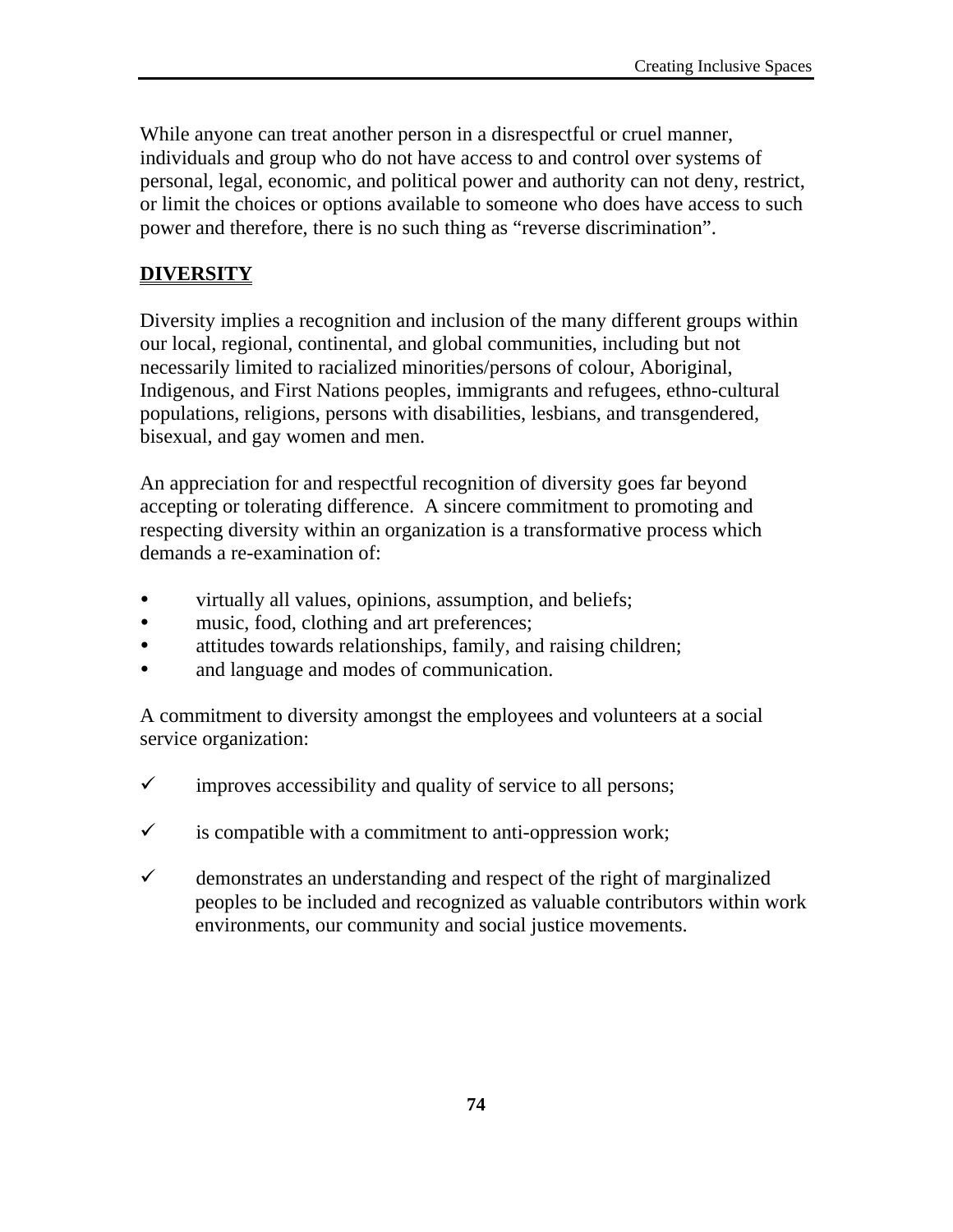#### **HARASSMENT**

The *Ontario Human Rights Code* defines harassment as a vexatious ("hard to cope with", "troubling to the nerves or peace of mind") comment or behaviour that is known or ought reasonably to be known to be unwelcome. Harassment include words, actions and/or gestures which are offensive to an individual and which insult, humiliate, demean, and/or undermine a person's worth and dignity.

Sexual harassment is defined as vexatious comments or behaviour of a sexual nature that is known or ought reasonable to be known to be unwelcome. It is also used to describe situations where an employee's right to employment, compensation, benefits, and/or promotion is compromised as a result of sexual pressures or demands.

### **MARGINALIZATION**

Behaviours, actions, policies, and social institutions that serve to keep various forms of power and privilege away from specific individual and groups. Denying individuals and group access to educational, social, legal, and economic resources ensure that they remain "on the margin" or disadvantaged.

#### **OPPRESSION**

Oppression is generally used to described a system of historic and systemic discrimination which is actively and consciously maintained through the use of a wide variety of tools and strategies including misinformation, fear, institutional and individual violence, and economic control.

A system of oppression, such as sexism, racism, classism, and heterosexism, is built upon and reinforces myths, negative assumptions, and stereotypes. It ensures that access to and use of various forms of power, control, and authority remains in the hands of the privileged group, in the examples listed above, men, white people, wealthy people, and heterosexual people.

Anti-oppression work requires an active commitment and use of energy and resources to examine, unpack, and challenge historic, unspoken, and often unexamined attitudes and behaviours.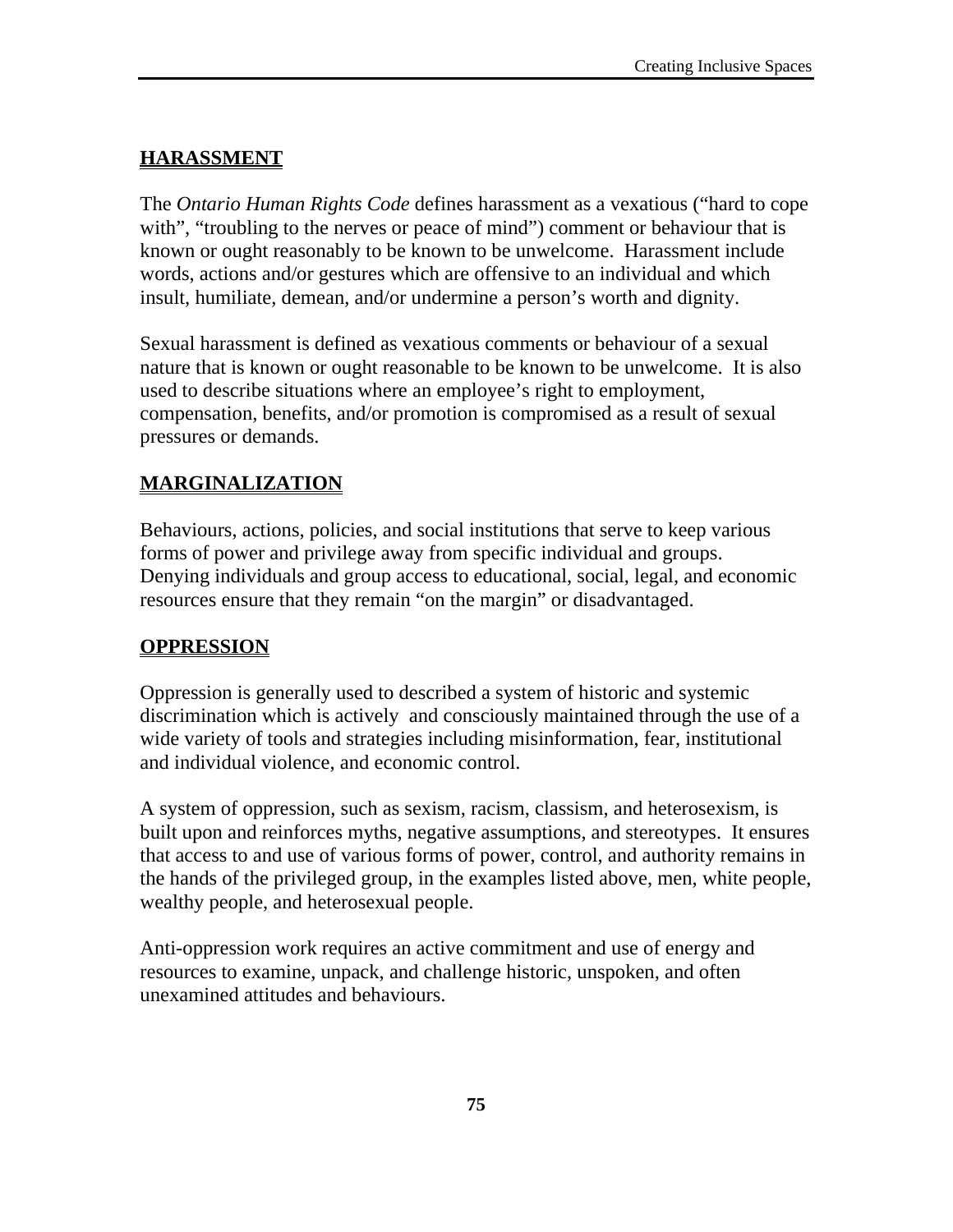Our understanding of various systems of oppression is constantly evolving and for this reason, any list of oppressions should never be consider complete or final:

> **Able – ism –** the belief in the superiority and dominance of nondisabled, "emotionally stable" as defined by the medical profession, smart people over persons with physical, psychological/emotional/psychiatric, or developmental/intellectual disabilities.

> **Age – ism –** the belief in the superiority of one age group over another. The dominant culture in North America today (i.e. white, Anglo-Saxon) is youth- supremist.

> **Anti – Semitism –** hostility towards and discrimination against Jews as individuals and as a group.

**Classism –** to order or rank people according to their economic status, Access to economic and/or education resources, and/or ancestral Heritage; and to assign superiority to those with access to more economic and educational resources and/or "proper" (i.e., white, British, wealthy) heritage.

**Heterosexism –** the belief in the superiority and dominance of heterosexual over bisexual, transgendered, gay and lesbian women and men.

**Homophobia –** the irrational fear and dislike of bisexual, transgendered, gay and lesbian women and men.

**Misogyny –** the hatred of women.

**Racism –** the belief in the superiority and dominance of one race over another. The world today is white supremist.

**Sexism –** the belief in the superiority and dominance of one sex over another. The world today is male supremist.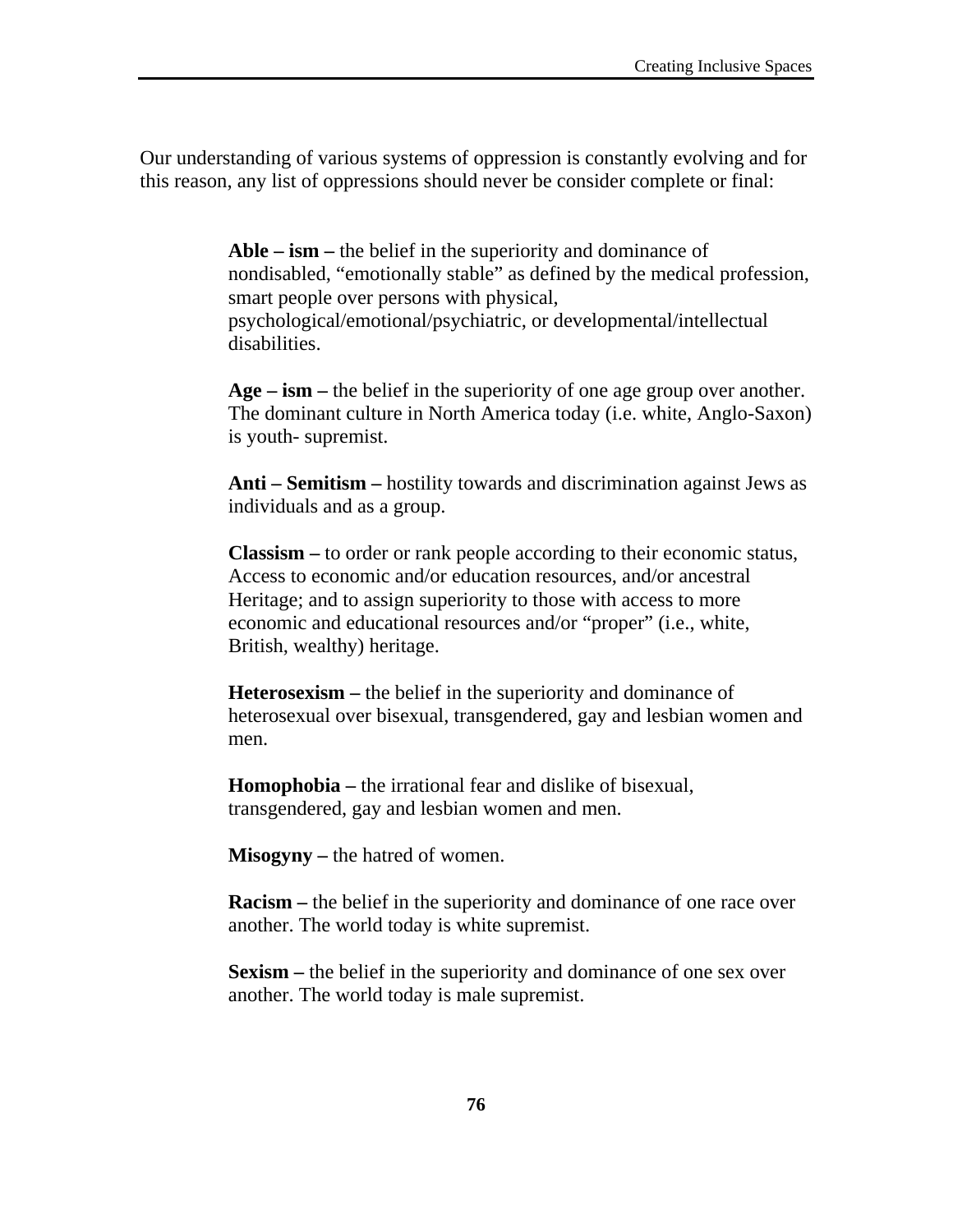**Size-ism** – the belief in the superiority and dominance of one body shape and size over another. The dominant culture in North America today (i.e.white, Anglo-Saxon) is slim-supremist.

Some individuals may be doubly, triply, or multiply marginalized and oppressed. For example, a working class, black lesbian with a disability. While it is important that we recognize and strive to understand the different oppressions any one person may experience, it is equally important that we resist the temptation to "hierarchize" or rank these oppressions.

**As with other forms of violence, it is the experience of the marginalized individual or group, not the intent or motivation of the oppressor which must be given priority attention during any exploration of these issues.** 

## **PREJUDICE**

An attitude or frame of mind that causes us to prejudge individuals and groups in a negative light. This negative judgement, usually based upon myths, assumptions, and historic patterns or trends, often develops into a collection of "common sense notions" that become widely accepted and are used to justify acts of discrimination which disadvantage individuals or groups.

Generally considered to be the opposite of bias as defined above.

## **PRIVELEGE**

The collection of advantages, rights, and various forms of power assigned to and protected by majority and/or dominant groups.

### **STEREOTYPE**

An exaggerated belief of collection of beliefs and or an oversimplified and generalized belief or collection of beliefs about a group or category of people. For example, "all this type of people are like that...".